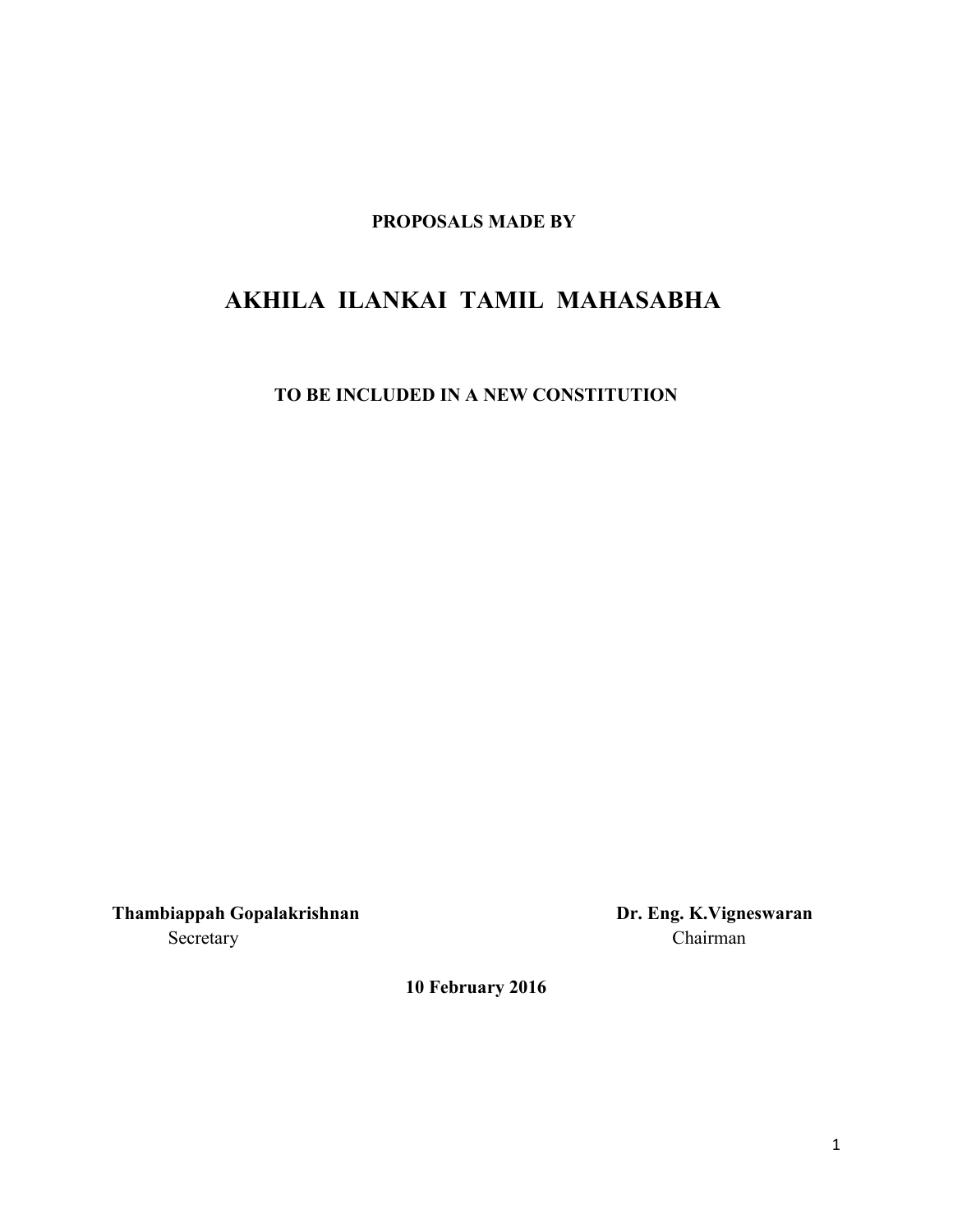#### **TABLE OF CONTENTS**

Executive Summary

- 1. Nature of the State
- 2. Form of Government (Presidential/ Parliamentary)
- 3. Basic Structure of the Constitution
- 4. Citizenship, Religion, Language, Fundamental Rights and Individual and Group Rights, Directive Principle of State Policy
- 5. Legislature (Unicameral/ Bicameral)
- 6. Supremacy of the Constitution or Parliament
- 7. Separation of Powers
- 8. Independence of the Judiciary and the Courts Structure
- 9. Constitutional Court
- 10. Power Sharing, Devolution and Local Government
- 11. Sharing of Power at the Centre
- 12. Constitutional Council and Independent Commissions
- 13. Public Service
- 14. Electoral Reforms
- 15. Judicial Review of Legislation
- 16. Powers of President under Parliamentary System
- 17. Election of the President under the Parliamentary System
- 18. Public Security
- 19. Finance
- 20. Other Matters-

Preamble

Amendment Procedure

Centre- Regional Relations

Resolution of Centre-Regional and Inter-Regional Disputes

- 21. First Schedule- Regions and Capital Territory
	- Second Schedule- Flag

Third Schedule- National Anthem

Fourth Schedule- Distribution of Powers between the Centre and the Regions

List I- National List

List II- Regional List

Appendix I- Law and Order

Appendix II- State Land and Forests

Appendix III- Local Government

List III- Concurrent List

List IV- Local Authorities List

List V- Cultural Community Councils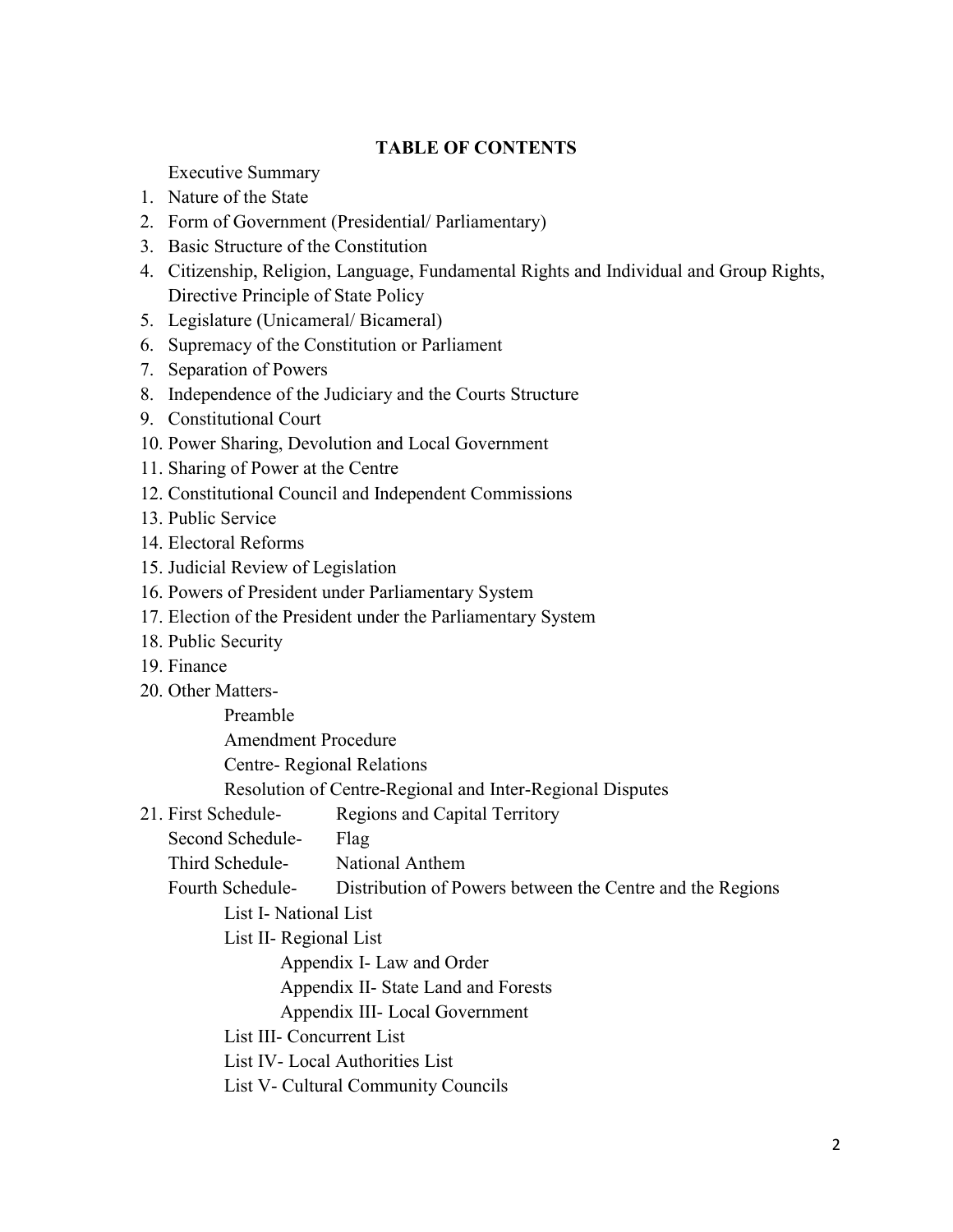#### **Executive Summary**

- 1. As against the existing unitary State, the Mahasabha has proposed a federal State without making use of the word "federal".
- 2. The Sovereignty shall vest in the People.
- 3. The legislative power of the People shall be exercised at the election of Members of Parliament and at the election of members of the Regional Councils and at Referenda.
- 4. The executive power of the People shall be exercised by the President acting on the advice of the Cabinet of Ministers, and by the Governors of the Regions acting on the advice of the respective Board of Ministers.
- 5. The franchise of the People shall be exercised at the election of Members of Parliament, the election of the members of the Regional Councils, and at the election of members of local authorities, and at referenda.
- 6. The national flag shall be as at present, and it may be altered by resolution passed by Parliament.
- 7. The national anthem shall be as at present, equally valid in Sinhala and Tamil.
- 8. The President shall be the Head of State and the Prime Minister shall be the Head of Government. The form of Government will be Parliamentary.
- 9. The President shall be elected by an electoral college consisting of members of both Houses of Parliament and members of all Regional Councils and of the Capital Territory.
- 10. The Vice President shall be from an ethnic group different to that of the President at the time of election, and shall be elected by an electoral college consisting of members of both Houses of Parliament.
- 11. If a person other than a Member of Parliament or of the Senate is appointed a Minister of the Cabinet, that person would be required to acquire membership of Parliament within six months of his appointment.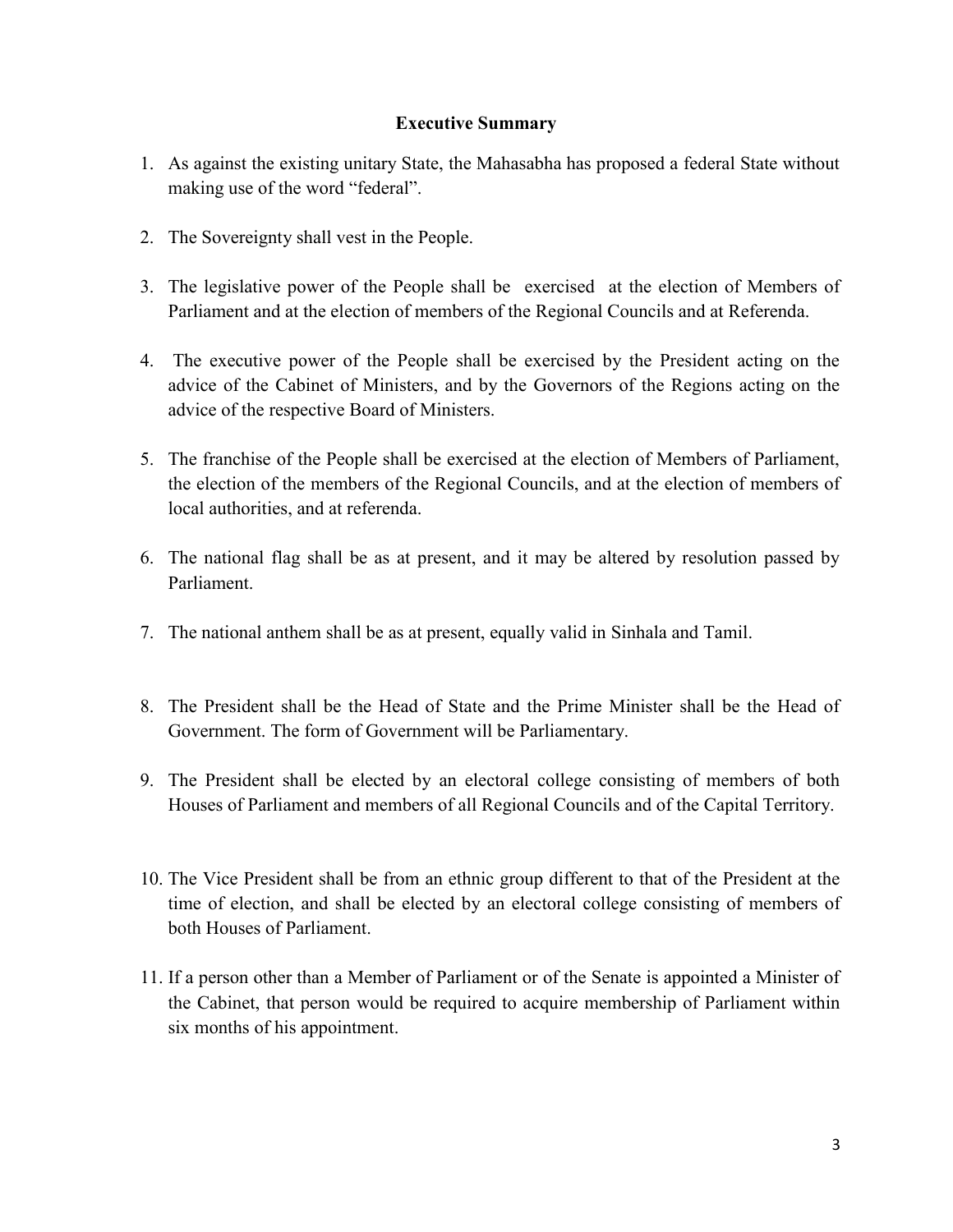- 12. Although Sinhala and Tamil have been declared to be the official languages of Sri Lanka, the provisions in respect of language have not been implemented due to the indifference of top officials. The language of official records in the districts of Northern and Eastern Provinces shall be Tamil, while it shall be Sinhala in the other districts. Where one of the official languages is the language of record of a Division, and, if the population that speaks the other official language is more than 10 %, the other official language shall also be a language of record in that division.
- 13. We have commended the inclusion of fundamental, individual and group rights incorporated in the South African Constitution, as well as certain provisions of the Constitutional Bill of 2000. We have also commended the inclusion of Section 29(2) of the Soulbury Constitution, with suitable modifications, as a Group Right.
- 14. The Legislature at the Centre should be bicameral. The Parliament should continue to have 225 members, 160 members elected on the First Past the Post principle and the balance 65 on the basis of district proportional representation based on remainder votes. Since the country is going to experiment with the FPP and proportional representation based on remainder votes for the first time, the cut-off set at 5% has no rational basis. The cut-off should be natural.
- 15. There should be no National List in the election of Members of Parliament. At the Centre, the two major parties should strive for stability by not by appointing members from a National List, but by forming alliances with parties representing national ethnic minorities. Such action would auger well for national unity.
- 16. The upper house, namely, the Senate should have 45 members, at the rate of 8 per Regions (5 Regions) and 2 for the Capital Territory, and 3 nominated members. The Vice President and Chief Ministers of the Regions shall be non-voting members of the Senate. The Vice President shall preside over the Senate. The Senate will have the power to vote down Bills other than Money Bills.
- 17. Constitution and not the Parliament, shall be supreme. This has to be ensured by the Constitutional Court. The Constitutional Court shall be outside the normal court structure.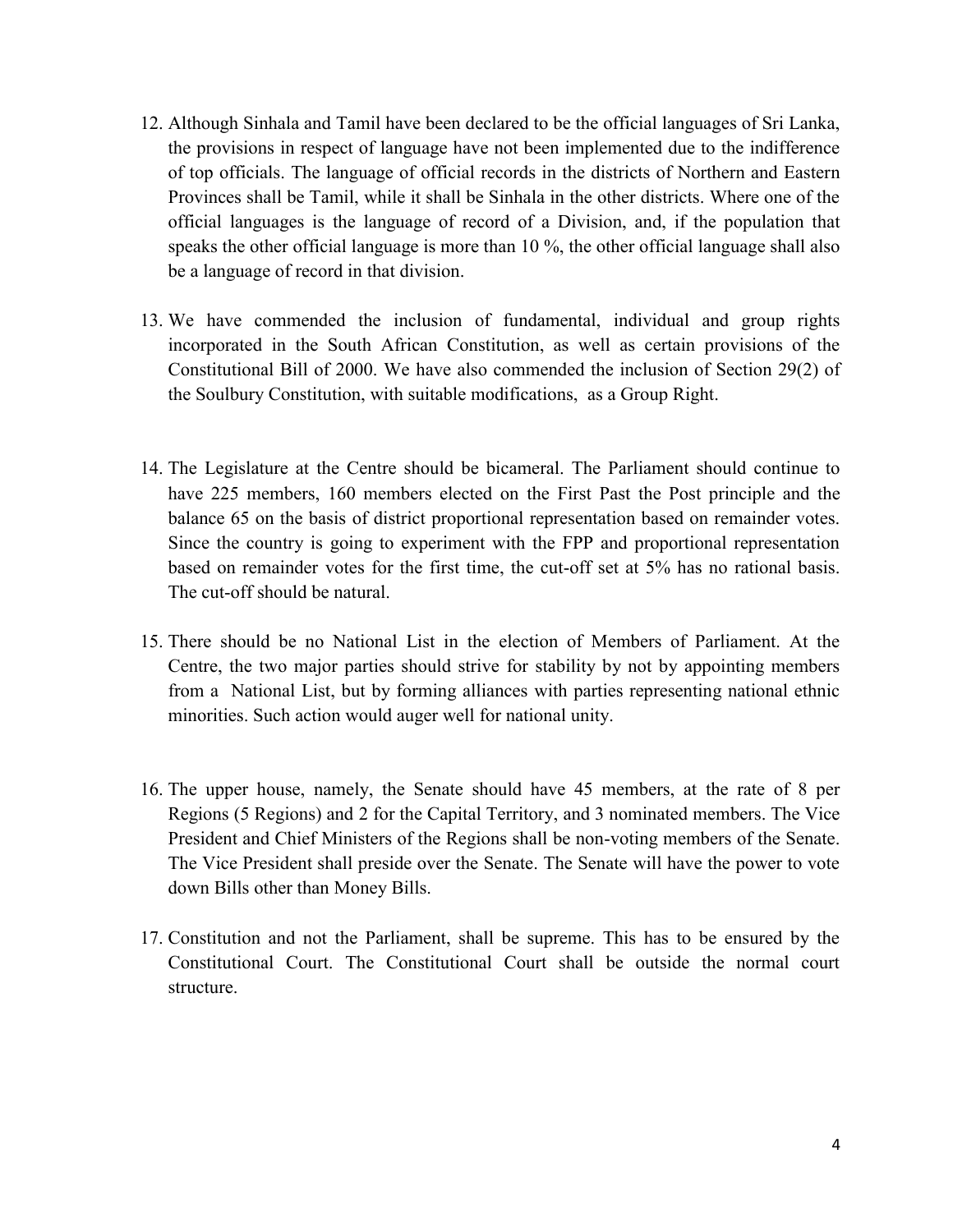- 18. The Judicial Service Commission shall consist of the Chief Justice, the seniormost of the Chief Judges of the Regions, the Cabinet Minister in charge of the subject of Justice, two practicing attorneys and a teacher of law at a Sri Lankan University.
- 19. All judges other than judges of District and subordinate courts shall be appointed by the President after ascertaining the views of the JSC. Appointment of Judges of District and subordinate courts shall be made by the Governors after ascertaining the views of the Chief Judge of the respective Regions and of the Judicial Service Commission.
- 20. There shall be a Regional Advocate General for every Region.
- 21. There shall be five Regions and the Capital Territory. The Northern and Eastern Provinces minus Dehityattakandiya Division will form one Region. The Central, Uva and Sabaragamuwa Provinces minus Moneragala District will form another Region. The North Central Province plus the Dehiyattakandiya Division and the North Western Province will form the third Region. The Southern Province plus Moneragala District will form the fourth Region. The Western Province minus the Capital Territory will be the fifth Region.
- 22. Only the Muslim community and the Indian Origin Tamil community will be entitled to Cultural Community Councils. If more than 100,000 persons of a particular community live in a contiguous area and that community constitute more than 50% of the population of each of the DS Divisions of that that contiguous area, then that community will qualify for a Cultural Community Council. There will be two Cultural Community Councils for Muslims and one Cultual Community Council for Indian Origin Tamils. The two Councils for the Muslims will be in Ampara and Puttalam Districts while the Council for Indian Origin Tamils will be in the Nuwara Eliya Dsitrict.
- 23. The Constitutional Council should not consist of Members of Parliament, other than Ministers with executive authority. Otherwise the principle of separation of powers will be violated. The Constitutional Council should be renamed as the Higher Appointments Council in view of the establishment of a Constitutional Court. It should be headed by the Vice President. The appointment of Heads of Sri Lankan missions abroad should be subject to the recommendations by the Higher Appointments Council.
- 24. In respect of the public services, there should be All Island Services, National Public Services, Regional Public Services as well as Regional Local Government Services. The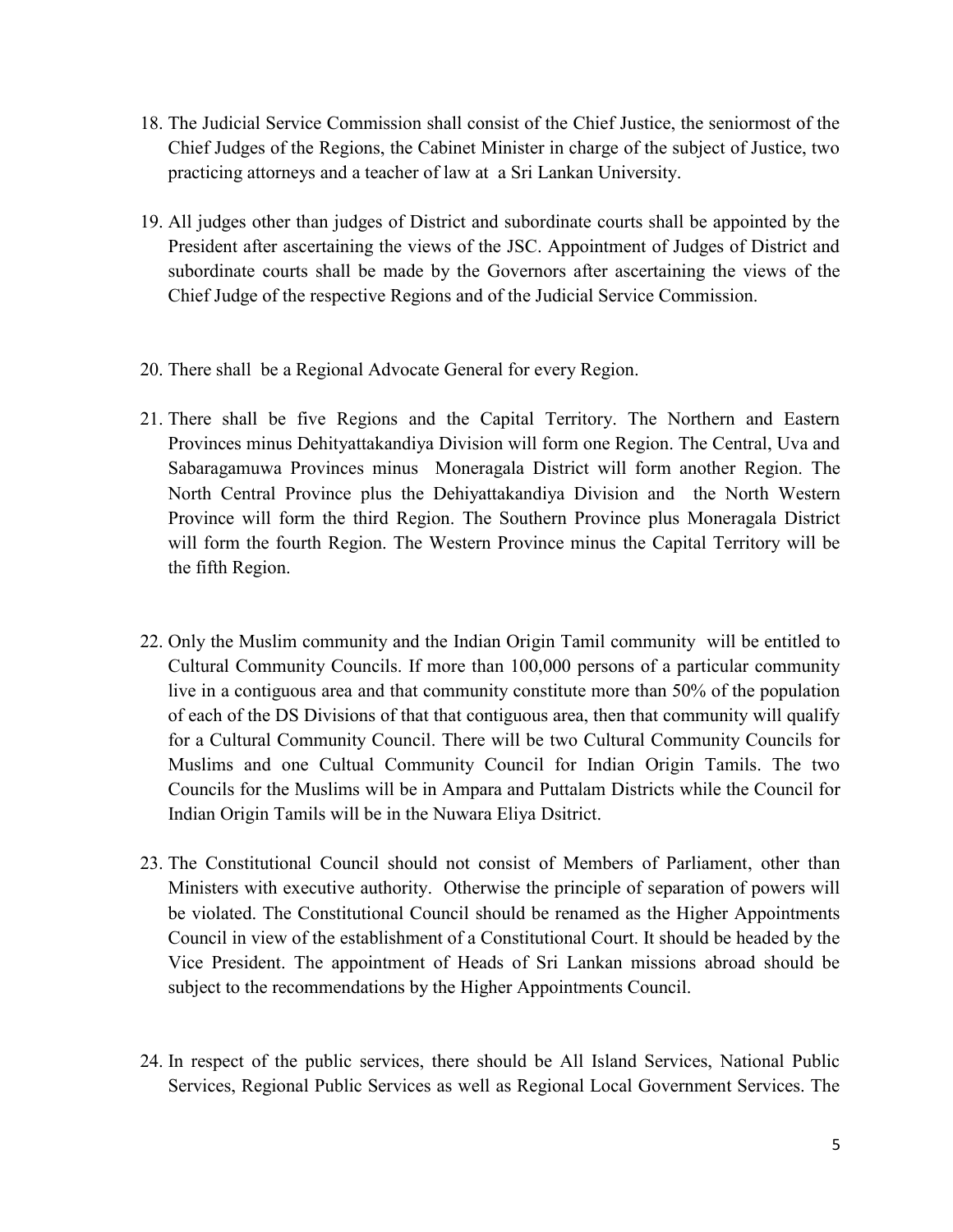classification as All Island Services should be restricted to a minimum number of services. All Government Agents, Divisional Secretaries and Grama Niladharis should form part of the regional public services. Provisions of the Provincial Councils Act No.42 of 1987 with regard to the public service with suitable modifications should be included in the new Constitution.

- 25. There should also be an All Island Service, the Sri Lanka Police Officers Service, consisting of officers upwards from the rank of Deputy Superintendent of Police.
- 26. The Power sharing is detailed in five Lists. There will be a National List, a Regional List and a Concurrent List containing a minimum of subjects. There will also be a List for Local Authorities (executive power only) and another List for Community Councils( executive power only). Further, we commend Sections 3 to 14 of the Provincial Councils Act No. 42 of 1987 be incorporated in the new Constitution with suitable changes in words.
- 27. There will be a single Police Force for Sri Lanka, headed by a Director General of Police. Each of the Regional Police Divisions will be headed by an Inspector General of Police.
- 28. The Supreme Court shall have the power to review pre-enactment review of legislation. The Constitutional Court shall undertake post-enactment judicial review of legislation.
- 29. Members of Parliament should not be entitled to financial allocations to be disbursed at the District Coordinating Committee meetings. This would negate the principle of devolution of powers to Regions.
- 30. The Secretary to the Treasury and the Governor of the Central Bank should not be members of the Finance Commission. However, they should be required to assist the Commission.
- 31. District Coordinating Committees should be presided over by the Chief Minister or another Minister of the Region.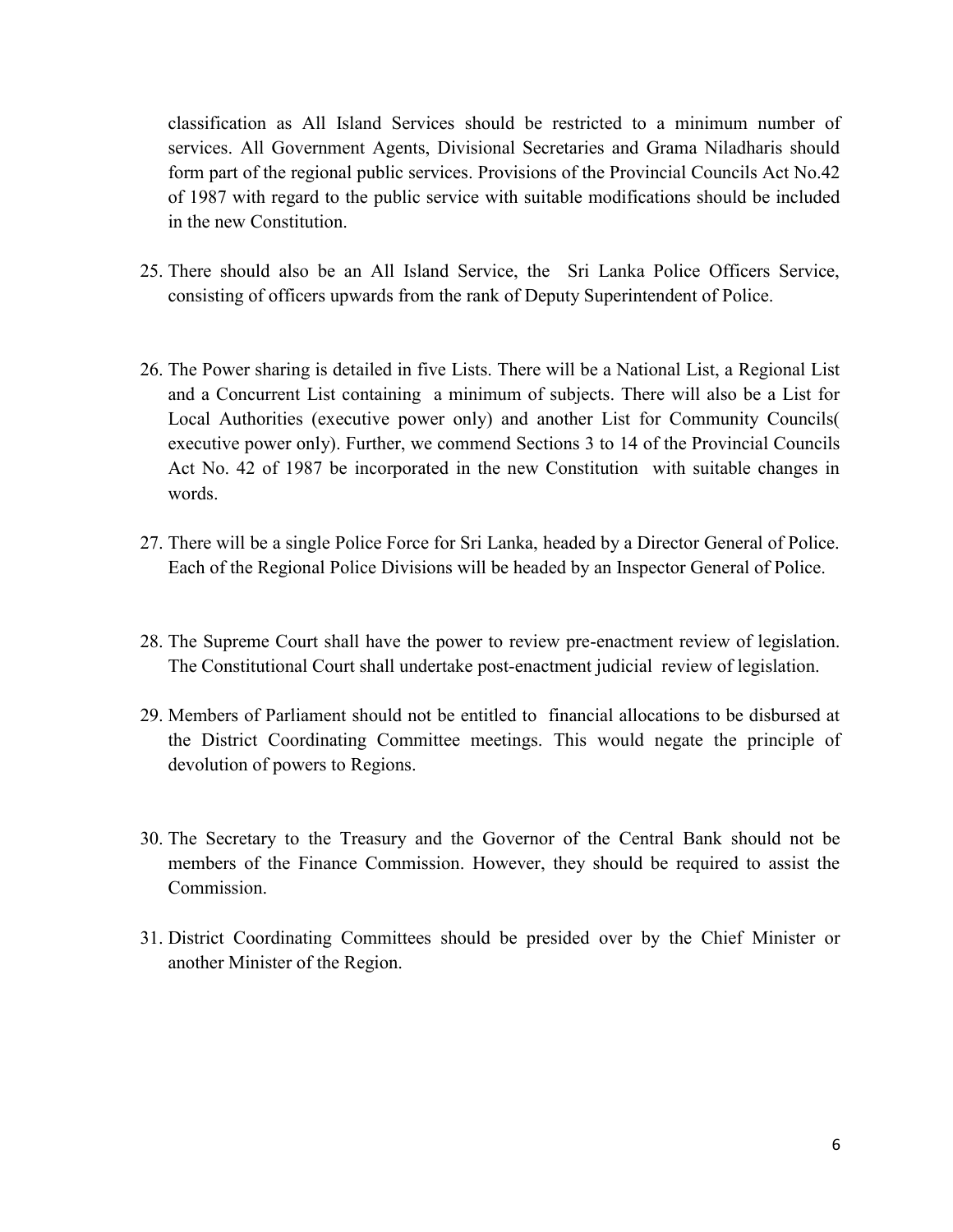- 32. A Bill to amend any provision of the Constitution other than a provision relating to Powers to the Regions shall be approved by two-thirds of the members (including those absent) of each House of Parliament sitting and voting separately.
- 33. A Bill to amend the provisions of the Constitution relating to Powers of Regions shall be approved by every Regional Council by 50% (including those absent) majority and 50 % majority of each House of Parliament (including those absent) sitting and voting separately.

# **1. NATURE OF THE STATE**

The use of distinctive expressions, such as. unitary, federal, union of regions or provinces, among others, will be avoided. In this regard, the following shall be contained in the Constitution:

1.The name of the State shall be The Republic of Sri Lanka, historically referred to in Tamil by its ancient name, Ilankai.

2.Sri Lanka is one free, sovereign, independent and secular State consisting of the institutions of the Centre and of the Regions which shall exercise power in the manner provided for in the **Constitution** 

3. The territory of the Republic shall consist of the Regions, including the Capital Territory, as defined in the First Schedule, and its territorial waters and airspace and the Republic shall have all rights recognized by law, custom and usage, pertaining to such territory.

4. The State shall be obliged to safeguard the independence, sovereignty, unity and territorial integrity of the Republic and shall preserve and advance a Sri Lankan identity, recognizing the multi-lingual, multi-religious, multi-ethnic, and multi-cultural character of the Sri Lankan society.

5. A Regional Council or a Regional Government shall not, by direct or indirect means, promote or otherwise advocate or attempt to promote or otherwise advocate an initiative towards-

(a) the separation or secession of any Region or part thereof, from the Republic;

(b) the alteration of the area or boundaries of a Region;

(c ) the formation of a new Region by separation of territory from any Region or by uniting two or more Regions or parts of Regions or by uniting any territory with a part of any Region.

6. The restrictions placed in paragraph 5 shall not preclude any Regional Council or Regional Administration from altering the name of that Region after notifying the Centre, or to make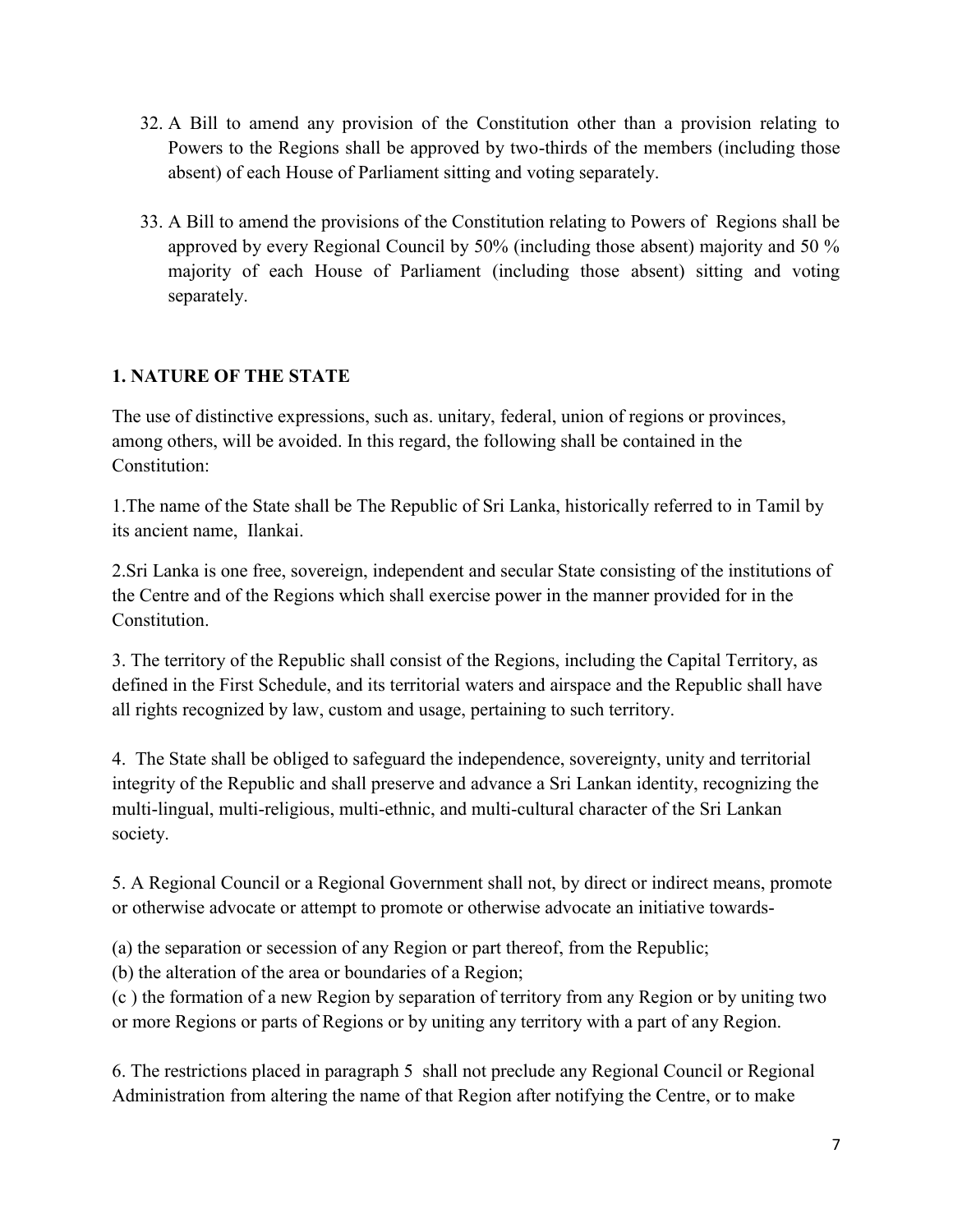representations to the Central Government regarding the matters referred to above in 5 (a), (b) or (c ).

# **2. FORM OF GOVERNMENT (PRESIDENTIAL/ PARLIAMENTARY)**

1. Sri Lanka shall adopt a Parliamentary form of government at the Centre.

2. The executive powers of a Republic shall be exercised by the President who shall act on the advice of the Prime Minister and the Cabinet of Ministers . The President shall be the Head of State and the Prime Minister shall be the Head of the Government.

3. As a rule members of the House of Representatives or the Senate (the Parliament) shall be eligible to be appointed as Ministers and Deputy Ministers of the Republic. However, if a person other than a Member of Parliament is appointed a Minister, he would be required to acquire membership of either House of the Parliament within a period of six months.

4. The Vice President shall act as the President during any casual vacancies in the office of the President or during the absence of the President. Whenever the Vice President acts for the President he shall have all the powers of the President.

5. The Vice President shall be elected by an electoral college consisting of members of both Houses of Parliament and the elected members of the Regional Legislatures.

6. The executive powers of a Region shall be exercised by the Governor who shall act on the advice of the Chief Minister and the Board of Ministers of the Region.

7. The Governor of a Region shall be appointed by the President with the concurrence of the Chief Minister of the Region.

# **3. BASIC STRUCTURE OF THE CONSTITUTION**

1. In the Republic, Sovereignty is in its People and is inalienable.

2. Sovereignty includes the power of legislation, executive, judiciary, fundamental rights and the franchise and shall be exercised in the following manner-

(a) The legislative power of the People shall be exercised, by the People at the election of Members to Parliament and at the election of Members to the Regional Councils and at any Referendum, to the extent and in the manner provided in the Constitution;

(b) The executive power of the People shall be exercised by the President of the Republic of the Republic acting on the advice of the Prime Minister and the Cabinet of Ministers, and by the Governors of the Regions acting on the advice of the respective Chief Ministers and the Regional Boards of Ministers.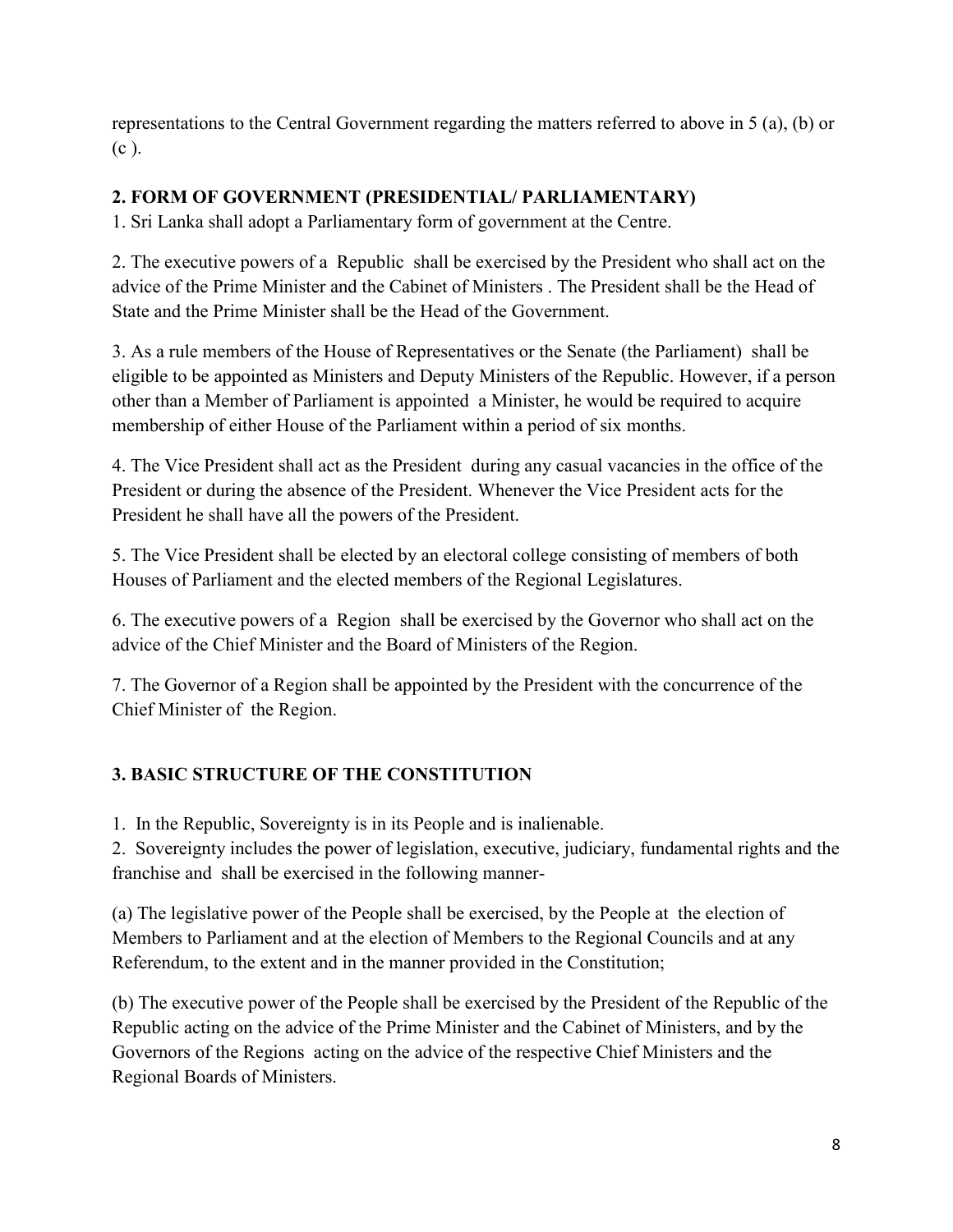(c) The judicial power of the People shall be exercised through courts, tribunals and institutions created and established , or recognized by the Constitution, or created, ordained and established by law, except in regard to matters relating to the privileges, immunities and powers of Parliament and of its Members, and of the Regional Councils and of its Members, and may be exercised directly by Parliament or by the respective Regional Council to the extent provided by law.

(d) The fundamental rights which are by the Constitution declared and recognized shall be exercised and enjoyed by the People individually and collectively, and shall be respected, secured and advanced by all institutions of the State and shall not be abridged, restricted or denied, save in the manner and to the extent hereinafter provided;

(e) The franchise shall be exercised at the election of Members of Parliament and of Members of Regional Legislatures and members of Local Authorities and at every Referendum by every citizen who has attained the age of eighteen years, and who, being qualified to be an elector, has the citizen's name entered in the register of electors.

3. The National Flag of the Republic shall be as depicted in the Second Schedule and may be altered by Parliament by resolution.

4. The National Anthem of the Republic shall be as set out in the Third Schedule, the Sinhala and Tamil versions being equally valid, and may be altered by Parliament by resolution.

[ It should be noted that the National Anthem of Canada is equally valid in the English and French languages. The National Anthem of Switzerland is equally valid in all four national languages, namely, German, French, Italian and Romansch]

5. The National Day of the Republic shall be the fourth day of February.

# **4. CITIZENSHIP, RELIGION, FUNDAMENTAL RIGHTS AND DUTIES, LANGUAGE RIGHTS, INDIVIDUAL AND GROUP RIGHTS, DIRECTIVE PRINCIPLES OF STATE POLICY**

#### **Citizenship**

We recommend that the provisions of Chapter V on 'Citizenship' in the Constitution Bill of 2000 be wholly incorporated in the new Constitution.

### **Religion**

We recommend a secular State of Sri Lanka. The foremost position given to Buddhism in the Constitution of 1972 arises from the misconception that when Ceylon came under British rule, the British rulers agreed to give Buddhism all protection and a pre-eminent place in the Kandyan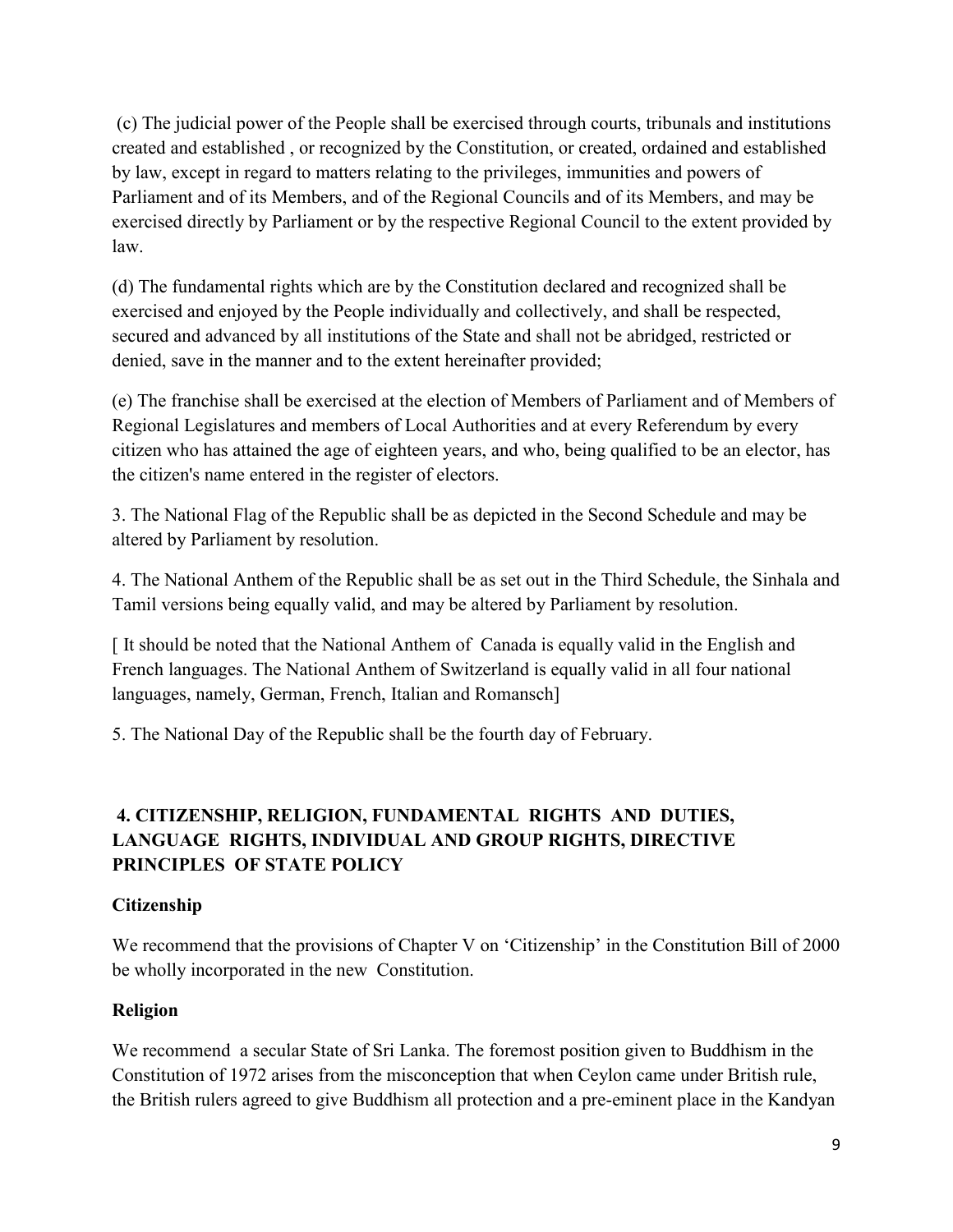Kingdom. As it can be seen such an argument is applicable only to the surrender of the Kandyan Kingdom and not to the surrenders of the Jaffna Kingdom or the Kotte Kingdom to the Portuguese invaders. Hence, what was applicable to the Kandyan territory cannot be applied to the other two territories. It is for this reason that we recommend a secular State of Sri Lanka. We however, recommend that the following be included under this caption:

- (1) Subject to public order, morality and health, all persons are equally entitled to freedom of conscience and the right freely to profess, practice and propagate religion.
- (2) Subject to public order, morality and health, every religious denomination or any section thereof shall have the right –
	- (a) to establish and maintain institutions for religious and charitable purposes;
	- (b) to manage its own affairs in matters of religion;
	- (c) to own and acquire movable and immovable property; and
	- (d) to administer such property in accordance with law.

#### **Language Rights**

1. Provisions of Chapter IV of the 1978 Constitution provides for the use of Sinhala and Tamil as the official languages of Sri Lanka. They also provide for the rights of ordinary persons in any part of the country with regard to the use of Sinhala, Tamil or English in communicating with officials of the Government and receiving responses thereto, and, for the rights of persons to give information with regard to the commission of an offence to a police or peace officer in any of the three languages.

2. It is not only the lack of staff capable of working in the Tamil language that had been the main cause of non-implementation of the provisions of the Constitution with respect to Language, but the indifference of many heads of departments that had resulted in this situation, and consequently, Tamil speaking persons (i.e. Tamils and Tamil-speaking Muslims) have been encountering difficulties in their interaction with the State.

3. Further, such a situation has also arisen partly from the fact that the format of Chapter IV, and the words used therein leave much to be desired with regard to clarity, giving rise to uncertainty with respect to the application of the provisions.

4. We are however of the view that although the provisions of Chapter IV of the 2000 Constitution Bill in respect of Language is an improvement on Chapter IV of the 1978 Constitution, they also suffer from similar lack of clarity in some of the Articles. In view of this complexity, we recommend that the proposed Constitution should meet the following requirements with respect to Language, in addition to incorporating other specified provisions in the 2000 Constitution Bill: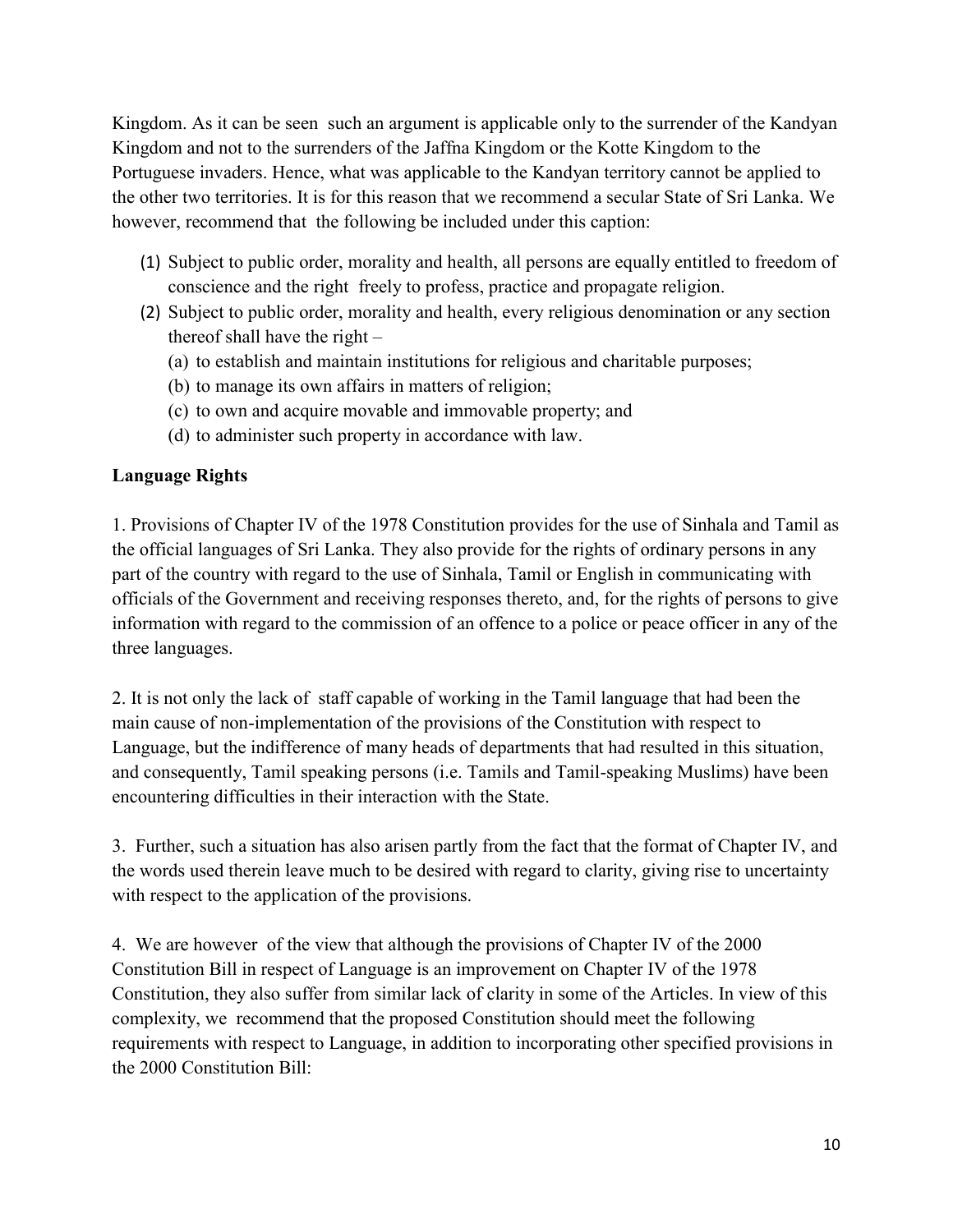(1) Sinhala and Tamil shall be official languages and languages of administration, while Sinhala, Tamil and English shall be the national languages, of Sri Lanka. [Articles 32, 33, 35(1) of the Constitution Bill of 2000].

(2) Sinhala and Tamil, and where expedient, English, shall be used for the maintenance of public records by national Ministries and the Head Offices of all national public institutions, irrespective of their locations, and by national and regional institutions in the Capital Territory .

(3) Sinhala shall be the language used for the maintenance of public records by national and regional institutions in all the Regions other than the North- East Region, where Tamil shall be so used.[Article 35(2) modified of the Constitution Bill of 2000].

(4) Sinhala shall also be used as a language of public records in administrative divisions of the North-East Region wherein the Sinhala-speaking population exceeds 10% of the population of the respective division, and, Tamil shall also be a language of record in administrative divisions outside the North-East Region wherein the Tamil-speaking population exceeds 10% of the population of the respective division.[Article 35(3) modified of the Constitution Bill of 2000].

(5) A person in any part of Sri Lanka shall be entitled to communicate and transact business with any institution of the State in any of the national languages and to receive response to such communication in the same language. [Article 36(1)(a) modified of the Constitution Bill of 2000].

(6) A person in any part of Sri Lanka shall be entitled to give information regarding the commission of an offence to a police or peace officer in any of the national languages, and such information shall be recorded in that language. [Article 36(1) (e) modified of the Constitution Bill of 2000].

(7) A person shall be entitled to give information as regards any birth, death or marriage in any of the national languages, and to receive the original certificate of such birth, death or marriage in the language of record of the area together with a translation thereof in any national language, or, in the official language of the person's choice if both official languages are languages of record of the area, together with a translation thereof in any national language.[Article 36(1)(d) modified of the Constitution Bill of 2000].

(8) Where a document is executed by an official for the purpose of being issued to a person, that person shall be entitled to obtain such document in the language of record of the area, or the official language of the person's choice if both official languages are languages of record of the area, together with a translation thereof in any national language. [Article 36(1) (c ) modified of the Constitution Bill of 2000].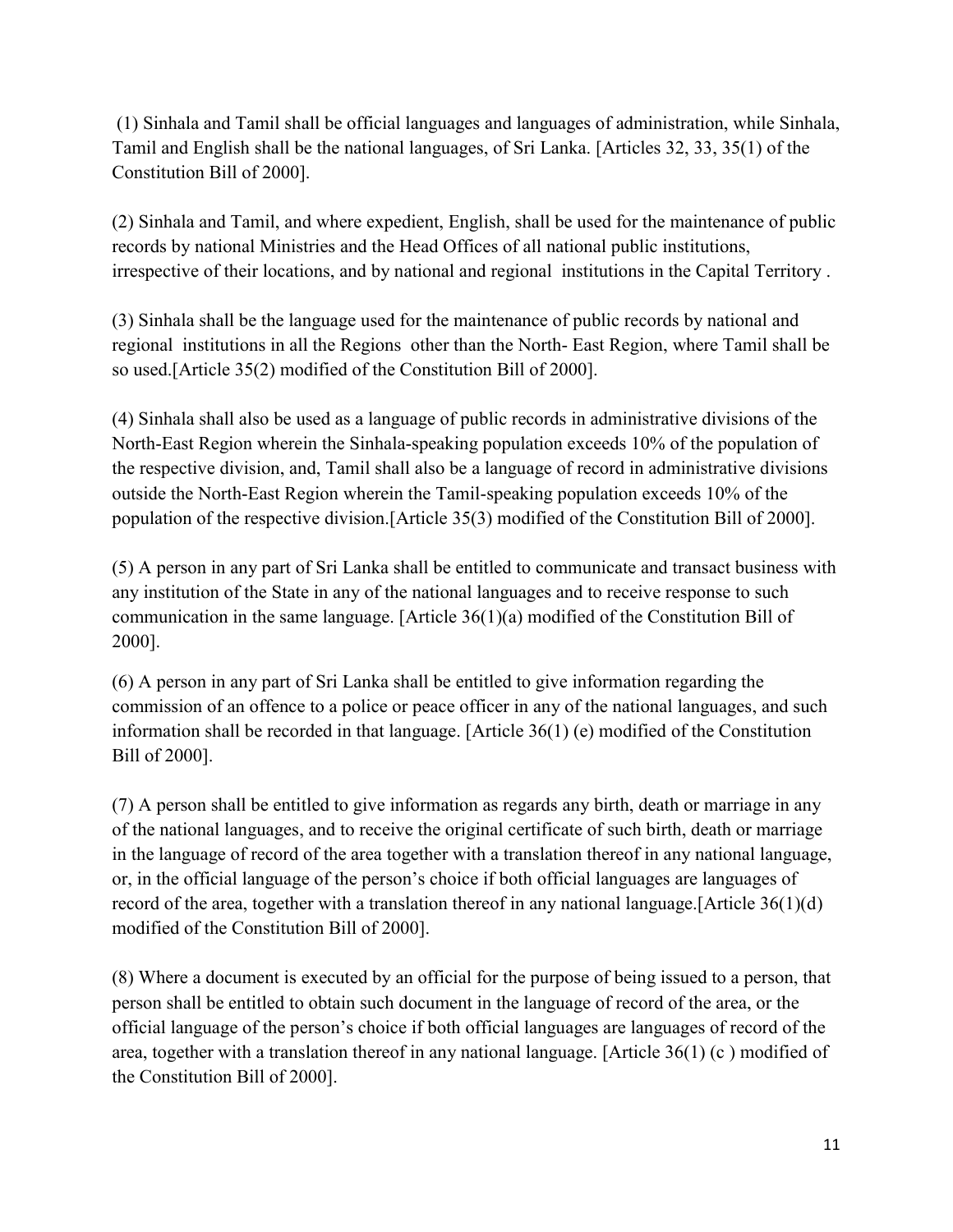(9) A person shall be entitled, if the law recognises the person's right to inspect or to obtain copies of or extracts of any register, record, publication or other document, to obtain a copy of, or an extract from, such register, record, publication or other document, together with a translation thereof in another national language. [Article 36(1) (b) modified of the Constitution Bill of 2000].

(10) Any institution of the State which maintains its records in Sinhala shall be entitled to communicate and to receive communication from and to communicate and transact business with any other institution of the State in Sinhala, if the latter maintains its records in Sinhala or both in Sinhala and Tamil. The same shall apply, *mutatis mutandis*, to an institution of the State which maintains its records in Tamil. [Article 37(1) modified of the Constitution Bill of 2000].

(11) Any institution of the State which maintains its records only in Sinhala shall communicate and receive communication from and to communicate and transact business in English with an institution of the State which maintains its records only in Tamil, and *vice versa*.[Article 37(2) modified of the Constitution Bill of 2000].

(12) A person shall be entitled to be examined through the medium of any of the national languages at any examination for the admission of persons to any national or regional service or any public institution, subject to the condition that the person may be required to acquire a sufficient knowledge of either or both of the other two national languages within a reasonable period after admission to such service or public institution where such knowledge is reasonably necessary for the discharge of duties of the person. [Article 38(1) modified of the Constitution Bill of 2000].

(13) A school imparting primary or secondary education shall ensure that a person educated through the English medium shall also have an adequate knowledge of Sinhala or Tamil, or both. [to be included as a proviso to Article 46 of the Constitution Bill of 2000].

(14) In order to facilitate better communication among the ethnic groups and to promote national integration,) Sinhala, Tamil and English languages shall be made compulsory subjects at the GCE (O/L) examination. This could be done in a staggered manner in view of resource constraints.

(15) Sinhala shall be the language of record and proceedings of all courts other than those in the North-East Region, where Tamil shall be so used. [Article 42(1) modified of the Constitution Bill of 2000].

(16) The Minister of the Cabinet of Ministers to whom the subject of Justice is assigned, may, with the concurrence of the Cabinet of Ministers, and, with the concurrence of the Chief Minister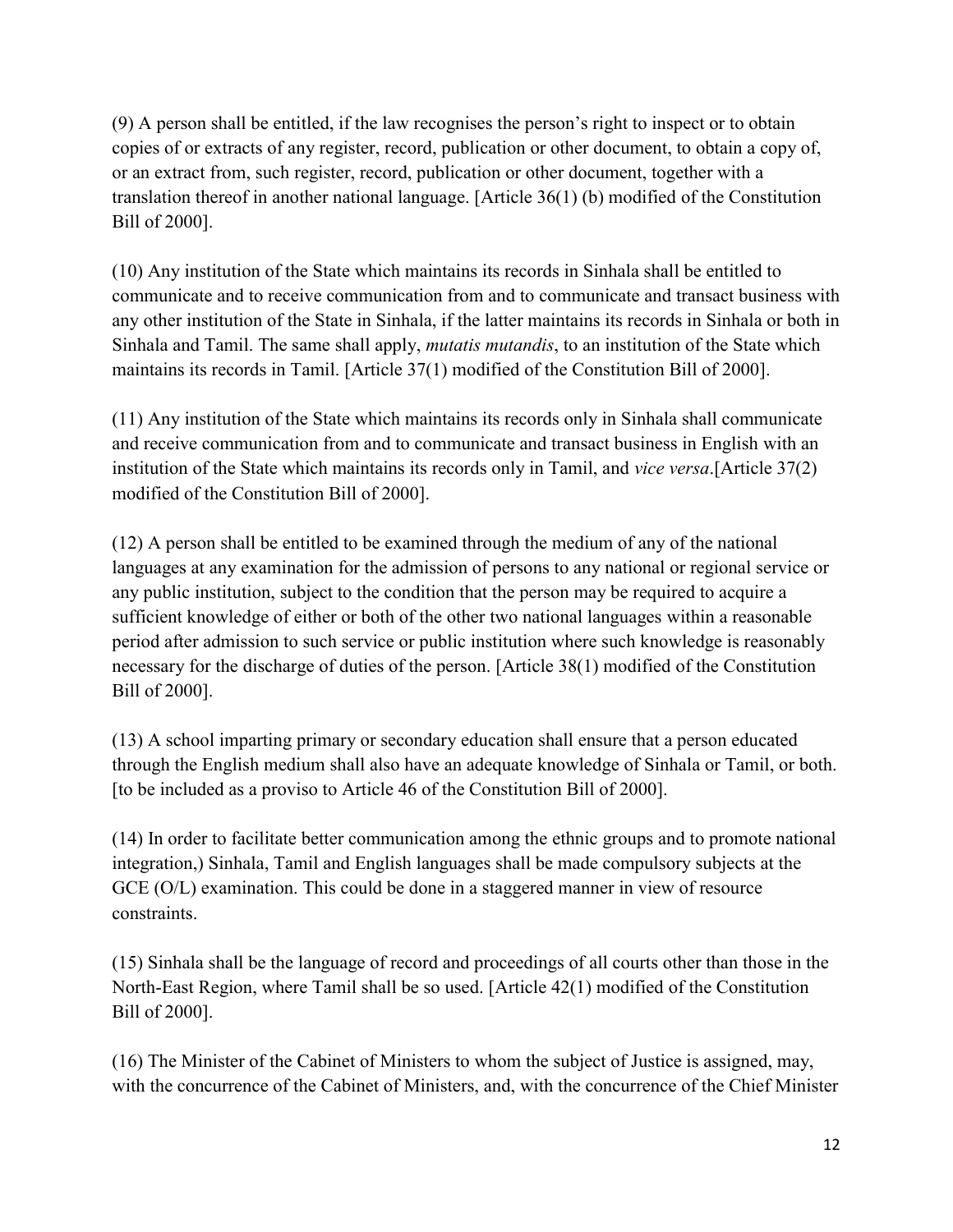of a Region where applicable, direct that the language of record and proceedings of any court shall also be in a national language other than the language of the court. [Article 42(3) of the Constitution Bill of 2000 appropriately modified].

(17) All three national languages shall be languages of record and proceedings of the Supreme Court and the Court of Appeal.

5. We further recommend that the provisions of Articles 34, 38(2), 39, 40, 41, 42(2), 43, 44, 45, 47 and 48 of the Constitution Bill of 2000 also to be incorporated without any material change.

# **Fundamental Rights and Individual and Group Rights**

1. The Constitution shall have a comprehensive Bill of Rights that guarantees not only civil and political rights but also group, social, economic, cultural and children's rights. The South African Constitution and Chapter III of the 2000 Draft Constitution are commended in this regard. The following provisions should be included in the Constitution.

2. Every person has an inherent right to life and a person shall not be arbitrarily deprived of life.

3. A person shall not be subjected to torture or to cruel, inhuman or degrading treatment or punishment.

4. A person shall not be arrested, imprisoned or otherwise physically restrained except in accordance with procedure prescribed by law.

5. All persons are equal before the law and are entitled to the equal protection of the law.

6. No citizen shall be discriminated against on the grounds of race, ethnicity, religion, language, caste, sex, political opinion, place of birth or any one of such grounds:

Provided that it shall be lawful to require a person to acquire within a reasonable time sufficient knowledge of any language as a qualification for any employment or office in the Public, Judicial or Local Government Service or in the service of any public corporation, where such knowledge is reasonably necessary for the discharge of the duties of such employment or office.

Provided further that it shall be lawful to require a person to have a sufficient knowledge of any languages as a qualification for any such employment or office where no function of the employment or office can be discharged otherwise than with a knowledge of that language.

7. Every person lawfully resident within the Republic is entitled to freedom of movement within the Republic and of choosing such person's residence within the Republic; every citizen shall be entitled to leave and to return to the Republic.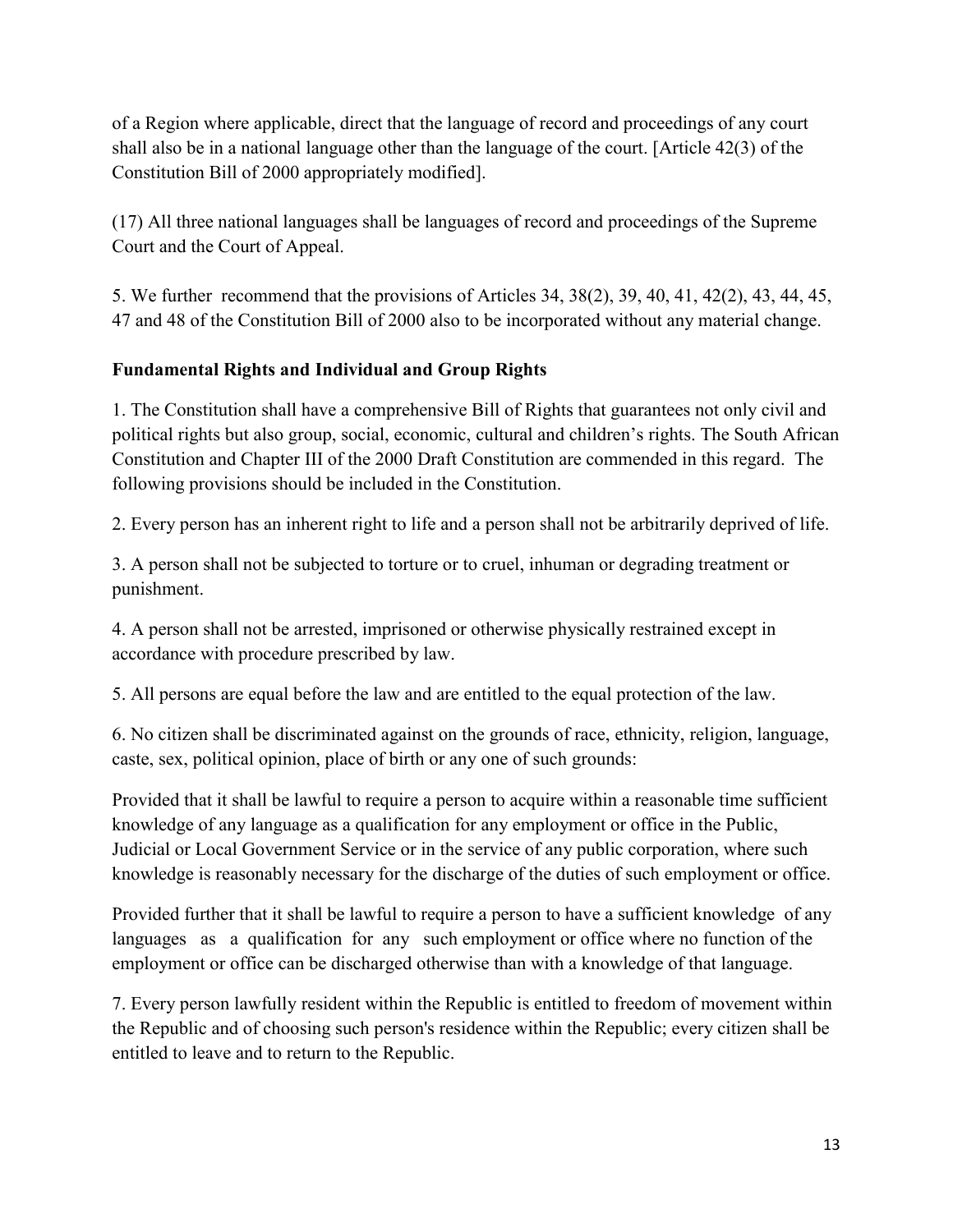8. Every person has the right to respect for such person's private and family life, home, correspondence and communications and shall not be subjected to unlawful attacks on such person's honour and reputation.

9. Every person is entitled to freedom of thought, conscience and religion including the freedom to hold opinions and to have or to adopt a religion or belief of the person's choice.

10. Every person is entitled to the freedom of speech and expression including publication and this right shall include the freedom to express opinions and to seek, receive and impart information and ideas either orally, in writing, in print, in the form of art, or through any other medium.

11. Every person is entitled to the freedom of peaceful assembly.

12. Every person is entitled to the freedom of association.

13. Every citizen is entitled alone or in association with others to enjoy and promote such citizen's own culture and to use such citizen's own language.

14. Every citizen is entitled to the freedom to engage alone or in association with others in any lawful occupation, profession, trade, business or enterprise.

15. Every citizen is entitled to own property alone or in association with others subject to the preservation and protection of the environment and the rights of the community.

16. Pregnant and lactating women shall be provided special care by the society.

17. Every child has the right to be protected from maltreatment, neglect, abuse or degradation; to family care or parental care or to appropriate alternative care when removed from the family environment; and, to basic nutrition, shelter, basic health care services and social services.

18. Every child between the ages of five and fourteen years shall have access to free education provided by the State.

19. A child shall not be employed in any hazardous activity.

20. A person shall not be required to perform forced labour.

21. Every person has the right to safe conditions of work.

22. Every citizen has the right to have access to health-care services including emergency medical treatment; sufficient food and water; and appropriate social assistance.

23. A person shall not be evicted from the person's home or have the home demolished, except as permitted by law.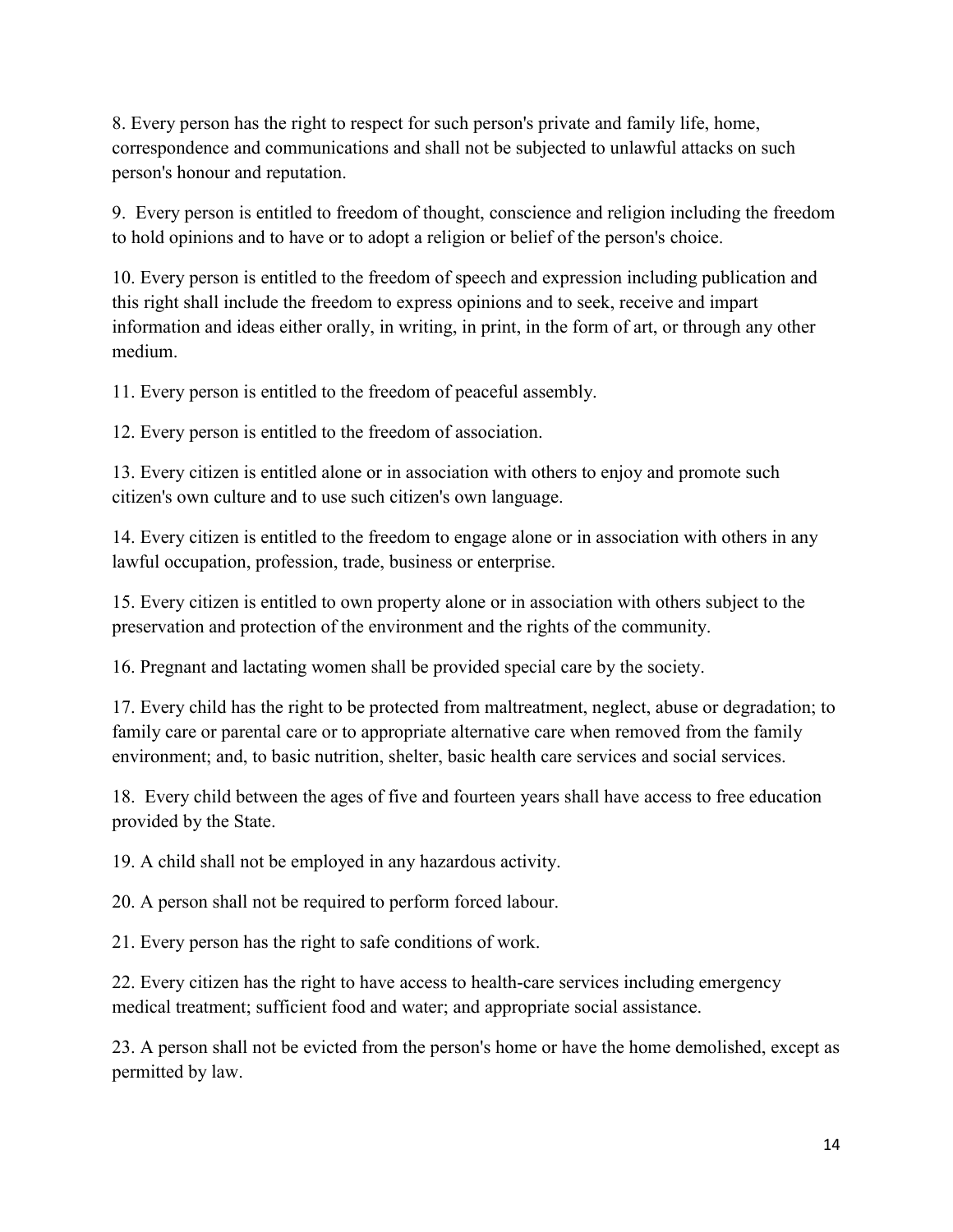24. There shall be adequate machinery for enforcement of these rights at national and regional level. In addition to the Supreme Court, the Court of Appeal sitting in the Provinces shall have a fundamental rights jurisdiction for enforcement of fundamental rights.

25. The National Human Rights Commission shall be recognized by the Constitution. In addition, and without prejudice to the powers of the National Human Rights Commission, Regions may have their own human rights mechanisms.

26. Where a public officer is found by the Supreme Court or the Court of Appeal to have violated a fundamental right of a person, such finding shall trigger off disciplinary action against such officer.

27. In respect of disadvantaged communities, clearly defined affirmative action should be considered. Such affirmative action should be time-bound and should be subject to periodical review to ensure that they do not go out of hand.

28. Parliament or a Regional Legislature shall not enact any law which shall-

(a) prohibit or restrict the free exercise of any religion; or

(b) make persons of any group, community or religion liable to disabilities or restrictions to which persons of other groups, communities or religions are not made liable; or

(c) confer on persons of any group, community or religion any privilege or advantage which is not conferred on persons of other groups, communities or religions; or

(d) alter the constitution of any religious body except with the consent of the governing authority of that body, so, however, that in any case where a religious body is incorporated by law, no such alteration shall be made except at the request of the governing authority of that body:

provided, however, the preceding provisions shall not apply to any law making provision for, relating to, or connected with, the election of members of Parliament or a Regional Council or a local authority, to represent a disadvantaged group.

[This provision contains the substance of Section 29(2) of the Soulbury Constitution].

29. Where a Proclamation has been duly made under the law on Public Security, derogation from the exercise and operation of these fundamental rights, of individuals, to the extent strictly required by the exigencies of the situation and necessary in a democratic society, provided that such measures do not involve discrimination solely on the grounds of language, religion, race, ethnicity, class, gender, sex, caste, national or social origin, is permitted.

#### **Directive Principles of State Policy and Fundamental Duites**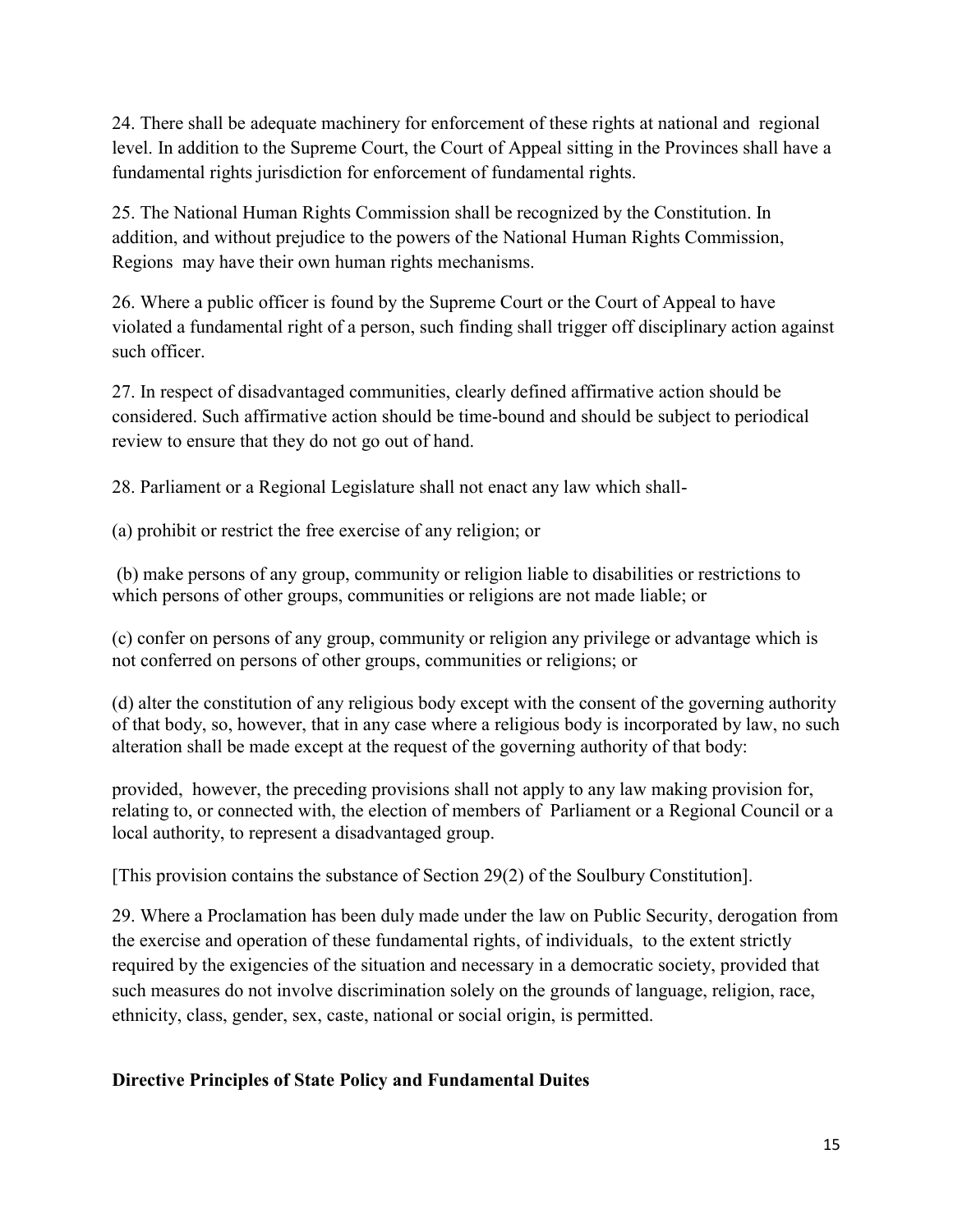1.We commend the substance of Articles 52 and 53 of the Constitution Bill of 2000 on the above subject be incorporated in the Constitution.

2. Article 54 of the Constitution Bill of 2000 be amended to read as:

"The provisions of this Section shall not be enforceable by any Court, but the principles therein laid down are nevertheless fundamental in the governance of the country and it shall be the duty of the State to apply these principles in making laws."

# **5. LEGISLATURE (UNICAMERAL/ BICAMERAL)**

1.Parliament shall be bicameral, consisting of a House of Representatives and a second or Upper House, called the Senate.

2. In view of the fact that there will be a Senate, we are of the view that the number of members in the House of Representatives should not exceed 225, which is the current number. Of these, 160 should be elected from the 22 electoral districts through the First Past the Post (FPP) system. The number to be elected on district basis will be 65, on PR system within the electoral districts on the basis of remainder votes.

3. The Consultative Committees of Parliament shall be replaced by Steering Committees .

4. The Chairman of the Senate (the Vice President) shall be the Chairman of the Higher Appointments Committee (currently, the Constitutional Council).

5. A Second Chamber comprising representatives from the Regions would engender in the Regions a strong feeling that they too have a distinct role to play in the national legislature. This would also act as an in-built mechanism against hasty legislation and legislation that may have an adverse effect on the Regions. Such a Second Chamber is found in almost every country where there is substantial devolution of power. A Second Chamber of Parliament should be considered a unifying mechanism.

6. The Second Chamber would also function as a mechanism to rectify possible imbalances of representation in the Lower House. This institution could also facilitate consensus building amongst interest groups.

7. The members of the Second Chamber shall be elected by the respective regional legislatures. The election shall be according to the principle of proportional representation with each regional legislator having one transferable vote. This will facilitate the representation of the different ethnic groups of the Region and small political parties. A similar procedure was used for the election of Senators under the Soulbury Constitution.

8. In determining the size of the Second Chamber we are mindful of the need to maintain a fair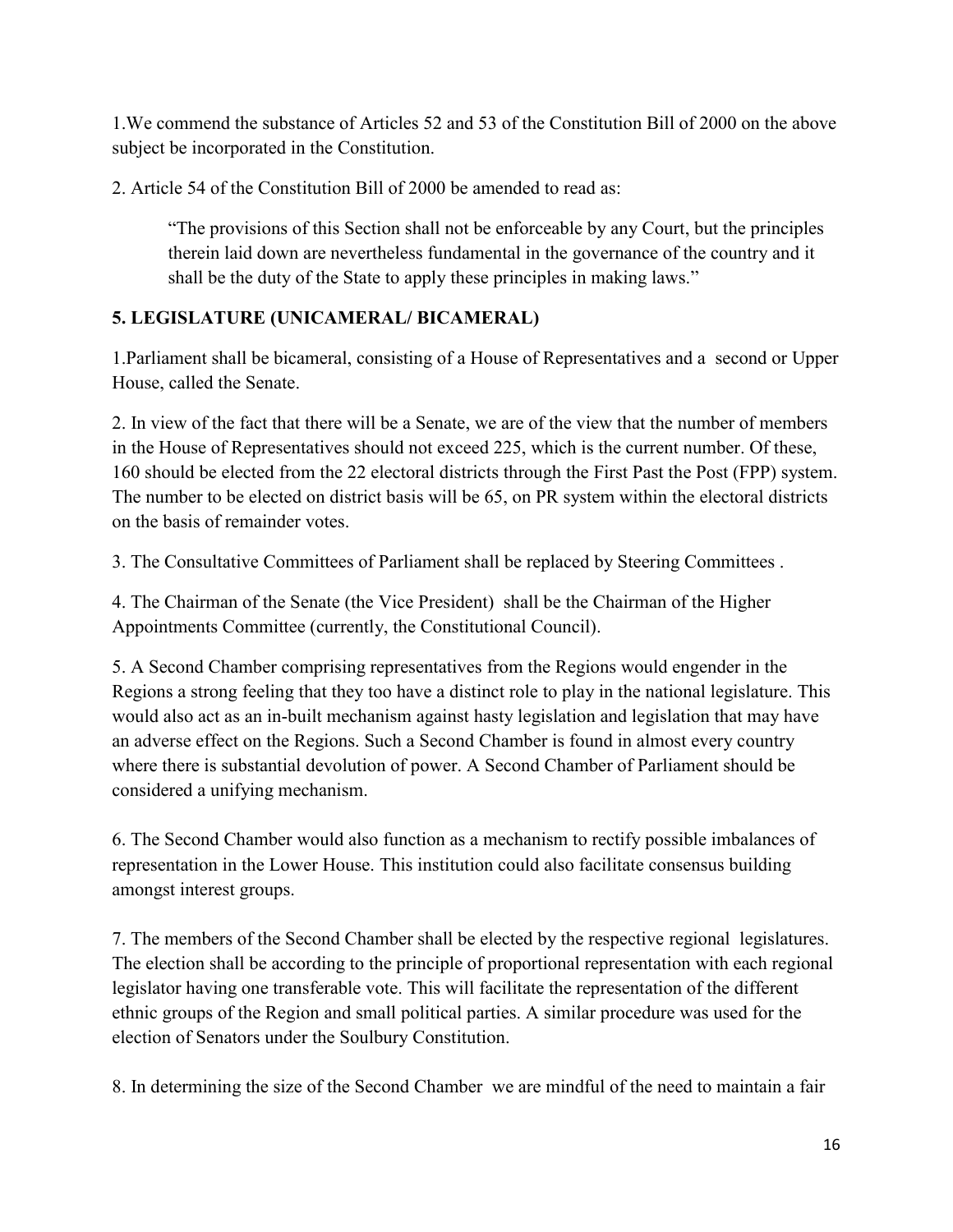balance between the Upper and Lower Houses. We recommend a ratio of 1:5 between the membership of the Upper House and that of the Lower House. We recommend that the Senate is made up of 42 elected members, at the rate of 8 members representing each of the Regions (5 Regions) and 2 members to represent the Capital Territory, and, 3 members nominated to represent small parties that have not had the opportunity to get elected. Regions which have Cultural Community Councils, will be entitled to elect only 6 members directly to the Senate , setting apart 2 members to be elected by the Community Council.

9. The term of office of members of the Senate shall be six years. One-third of the total number of Senators shall vacate office every two years. The Senators of the first Senate who shall be required to vacate at the end of two years, and, at the end of four years, shall be decided by drawing lots.

10. The Senate shall be presided over by the Vice-President of the Republic who shall not have a right to vote but would nonetheless be entitled to a casting vote.

11. The Chief Ministers of the Regions shall be ex-officio Senators, and, like the Vice President who is the President of the Senate, will not have voting rights.

12. The Senate shall not have the power to initiate Bills, but shall have the power to vote down Bills, other than a Money Bill.

13. The Senate shall have the power to pass all Bills referred to it from the House of Representative, with the power, if the members of the Senate so decide, to refer the Bill back to the House within a period of 90 days, with a request for it to be reconsidered or amended.

14. The Senate shall sit in a joint session with the House of Representatives to debate, whenever that House proposes an amendment to the Constitution. However the voting will be done separately and 2/3 of the total number in each chamber should support an amendment before it could be accepted.

15. The Senate, jointly with the House of Representatives, shall have the authority to appoint Tribunals to arbitrate any dispute that may arise between the Centre and the Regions and the Regions inter se.

### **6. SUPREMACY OF THE CONSTITUTION OR PARLIAMENT**

1. The supremacy of the Constitution shall be recognized and protected by a Constitutional Court which shall be a part of the existing Court structure but separate from the Supreme Court. All acts of commission or omission of the Centre and of the Regions inconsistent with the Constitution shall be void.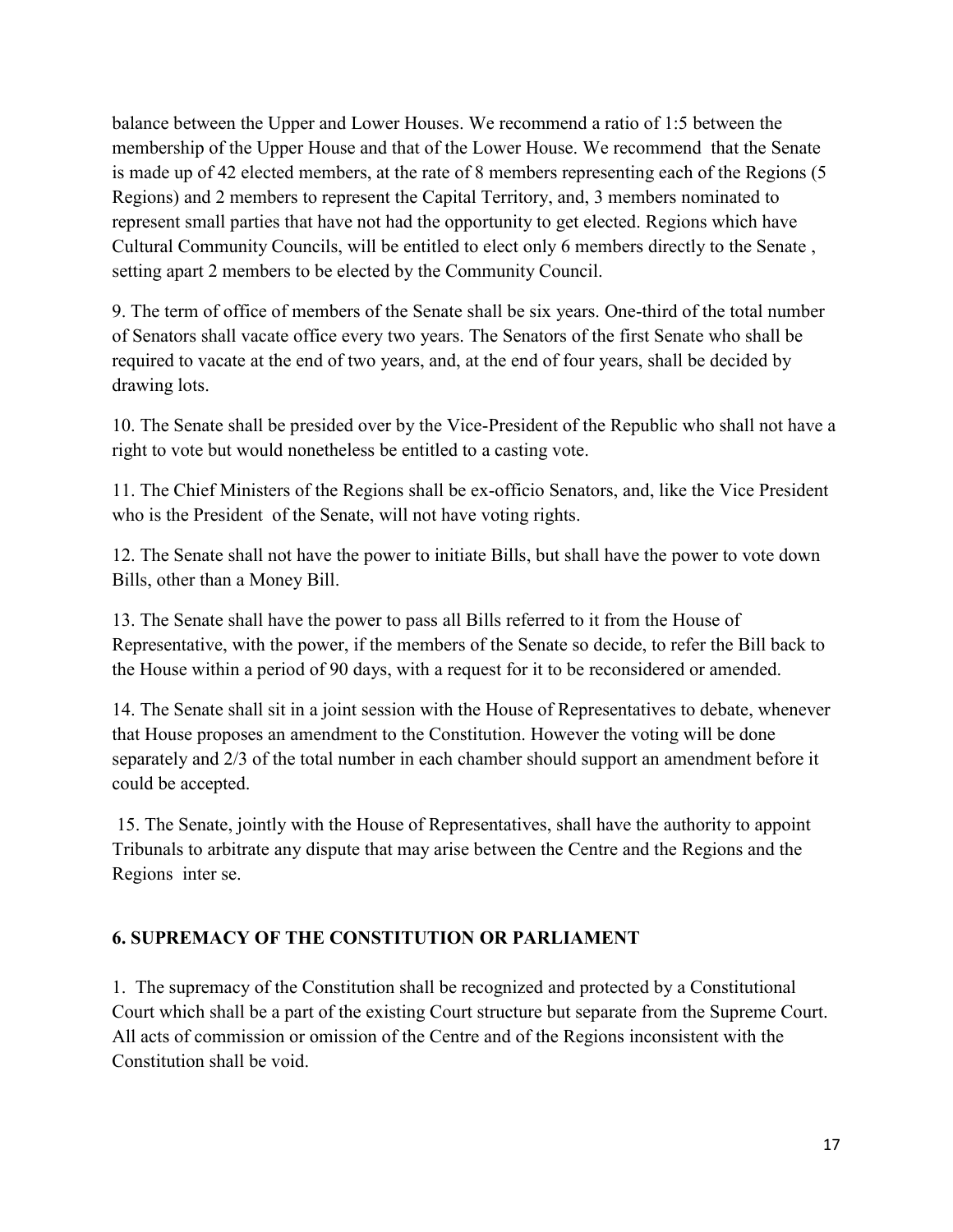2. The holder of the office of President of the Republic shall have personal immunity for any executive action taken by him as long as he holds office. However, all executive actions of the President shall be subject to judicial review.

# **7. SEPARATION OF POWERS**

In order to ensure separation of powers, the following are necessary ingredients in the Constitution:

1. Legislative power is vested in Parliament and in the Regional Legislatures. The President or the Governors can make Ordinances of an urgent nature only when Parliament is in recess or when Regional Councils have been dissolved. However, such Ordinances have to be placed before Parliament or the Regional Legislatures for approval as soon as Parliament or the Regional legislatures become functional.

2. Executive Power is vested in the President acting on the advice of the Cabinet of Ministers and in the Governors acting on the advice of the respective Boards of Ministers of the Regions. Neither the President nor the Governors exercise executive power on their own discretion., unless provided by the Constitution

3. Administration of justice shall be through Courts established by law of Parliament. However, judges of the Supreme Court, the Court of Appeal and the Constitutional Court, who are appointed by the President cannot be removed except by motions passed by Parliament.

4. The judicial powers of the courts shall not be exercised by the President or the Governors, even during periods of states of emergency.

5. In the event of 'errors' committed by the executive, organs of Parliament such as the Petitions Committee could give directives to the Executive to correct the errors. But such directives cannot be mandatory.

6. For a proper separation of powers, Members of Parliament who may be classified as 'pure legislators' shall not be members of the Higher Appointments Council. Only Ministers could be members of such Council.

# **8. INDEPENDENCE OF THE JUDICIARY AND THE COURT STRUCTURE**

1. The institutions administering justice shall be the Supreme Court, the Court of Appeal, Regional High Courts and other courts, tribunals and other institutions established by the Constitution and by law.

2. The Constitutional Court shall be a specialized court headed by a President.

3. The Court of Appeal shall sit in the Capital Territory and the Regions. The present appellate, revisionary and writ jurisdiction of the Provincial High Courts shall be transferred to the Court of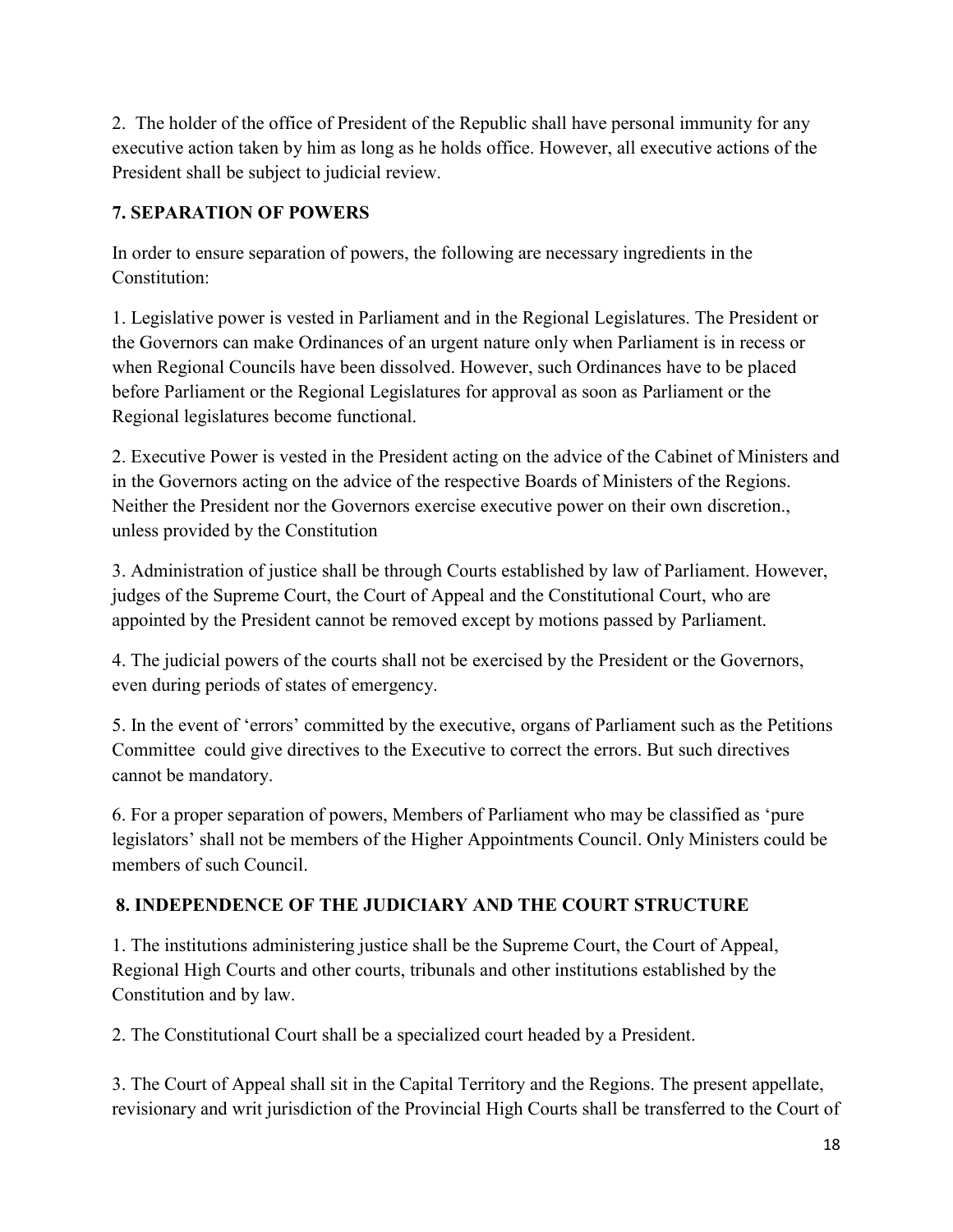Appeal and shall be exercised by the Court of Appeal sitting in the relevant Region. It will also have a fundamental rights jurisdiction in respect of alleged violations by Regional authorities. The Court of Appeal will have Divisions, holding sessions in each Regional capital and such other places as may be decided by the Chief Justice of the Supreme Court.

4. Appointments to the Supreme Courts and the Court of Appeal shall be from among Judges, unofficial and official bars and from academia. Appointments shall be upon merit, based on a demonstrable knowledge of the law and known ability to contribute to the laws and legal development of Sri Lanka. The Supreme Court and the Court of Appeal should reflect the pluralistic character of Sri Lanka.

5. The Supreme Court shall consist of the Chief Justice and not less than ten and not more than sixteen other judges appointed in accordance with the Constitution.

6. The Court of Appeal shall consist of its President and not less than thirty and not more than thirty five judges who shall be appointed in accordance with the Constitution.

7. There shall be a single Court of Appeal sitting in each of the five Regions and Capital Territory with an all Island Jurisdiction.

8. The Court of Appeal shall rank immediately below the Supreme Court.

9. All judges of the Court of Appeal shall rank with equal status and shall be chosen by the President of the Court of Appeal to sit in different Regions for different periods of time.

10 The Court of Appeal shall sit in benches comprising of at least two judges, and shall replace the Provincial Civil Appellate High Court.

11. The Court of Appeal shall hear and determine appeals and matters in Revision arising out of decisions made by the High Courts and the District Courts of the Regions, while Appeals and Revisions from Magistrates' courts and other tribunals shall continue to be heard by the Regional High Courts.

12. The Court of Appeal shall be possessed of original Jurisdiction over violations of fundamental rights arising out of an infringement, or an imminent infringement, by regional executive or administrative action.

13. All provisions of the 1978 Constitution which are applicable to the Jurisdiction of the Supreme Court and to the Court of Appeal which do not conflict with the provisions contained in this part of the document, shall continue.

14. There shall be a National Judicial Service Commission consisting of-

- (a) the Chief Justice of Sri Lanka who shall preside at meetings of the Commission;
- (b) the President of the Constitutional Court;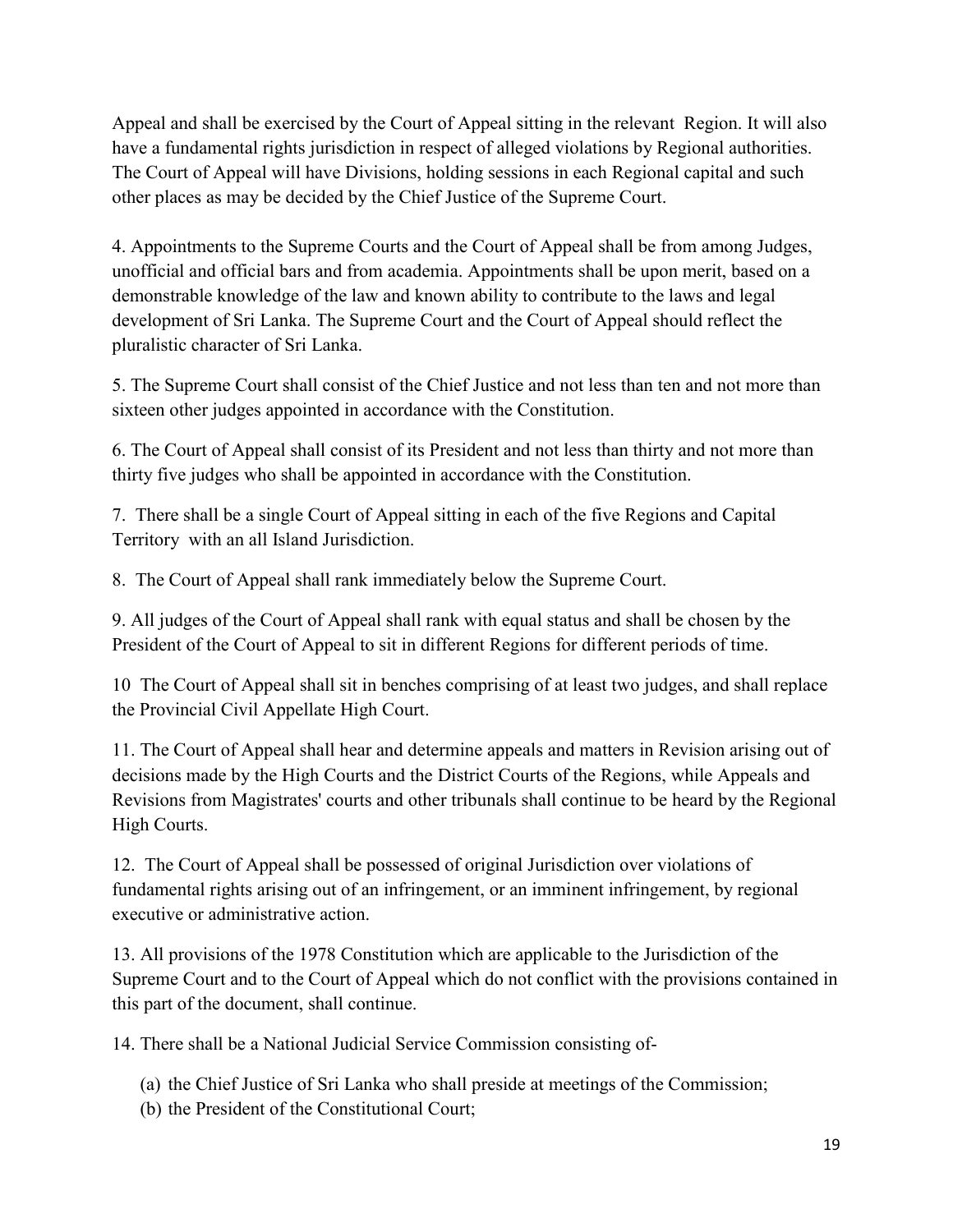- (c) the seniormost of the Chief Judges of the Regions;
- (d) the Cabinet Minister responsible for the administration of justice, or an alternate designated by that Cabinet Minister;
- (e) two practicing attorneys-at-law nominated by the Bar Association and appointed by the President;
- (f) one teacher of law designated by teachers of law of Sri Lankan universities.

15. All judges, other than judges of District and subordinate courts shall be appointed by the President after ascertaining the views of the National Judicial Service Commission.

16. Judges of District courts and subordinate courts shall be appointed by the respective Governor after ascertaining the views of the Chief Judge of the Region and the views of the Regional Judicial Service Commission.

# **9. CONSTITUTIONAL COURT**

1. There shall be established a Constitutional Court, as a specialized court, to adjudicate on constitutional matters . The Court shall consist of eminent members of the legal community and of others who have specialized knowledge in governance. The Constitutional Court shall be outside the hierarchy of courts set out in the Constitution, in that it would not be a Court to which judges of other courts could expect to be appointed by promotion. However, judges of other Courts having specialized knowledge in constitutional law would be eligible for appointment to the Court. Members of the Court shall be appointed by the President on the recommendation of the National Higher Appointments Council. The Court shall reflect the pluralistic character of the Sri Lankan people. There shall also be a Panel of Experts to assist the Court on specialized subjects, at the discretion of the Court.

2. Where a question of the interpretation of the Constitution or inconsistency of a law, a Regional statute or an emergency regulation with the provisions of the Constitution, or the constitutionality of an act of the President, arises in any proceedings in any court or tribunal, such question shall be referred by such court or tribunal to the Constitutional Court.

3. The Jurisdication of the Constituional Court shall be :

(a) To hear and determine appeals arising out of decisions rendered by the Supreme Court on questions that raise matters pertaining to Constitutional Law.

(b) If at any time it appears to the President of the Republic or to the Speaker of the Parliament or to the President of the Senate that a question of law or fact has arisen or is likely to arise which is of such nature and of such public importance that it is expedient to obtain the opinion of the Constitutional Court upon it, they may, at their discretion refer that question to the Court for consideration and the Court may, after such hearing as it thinks fit, within the period specified in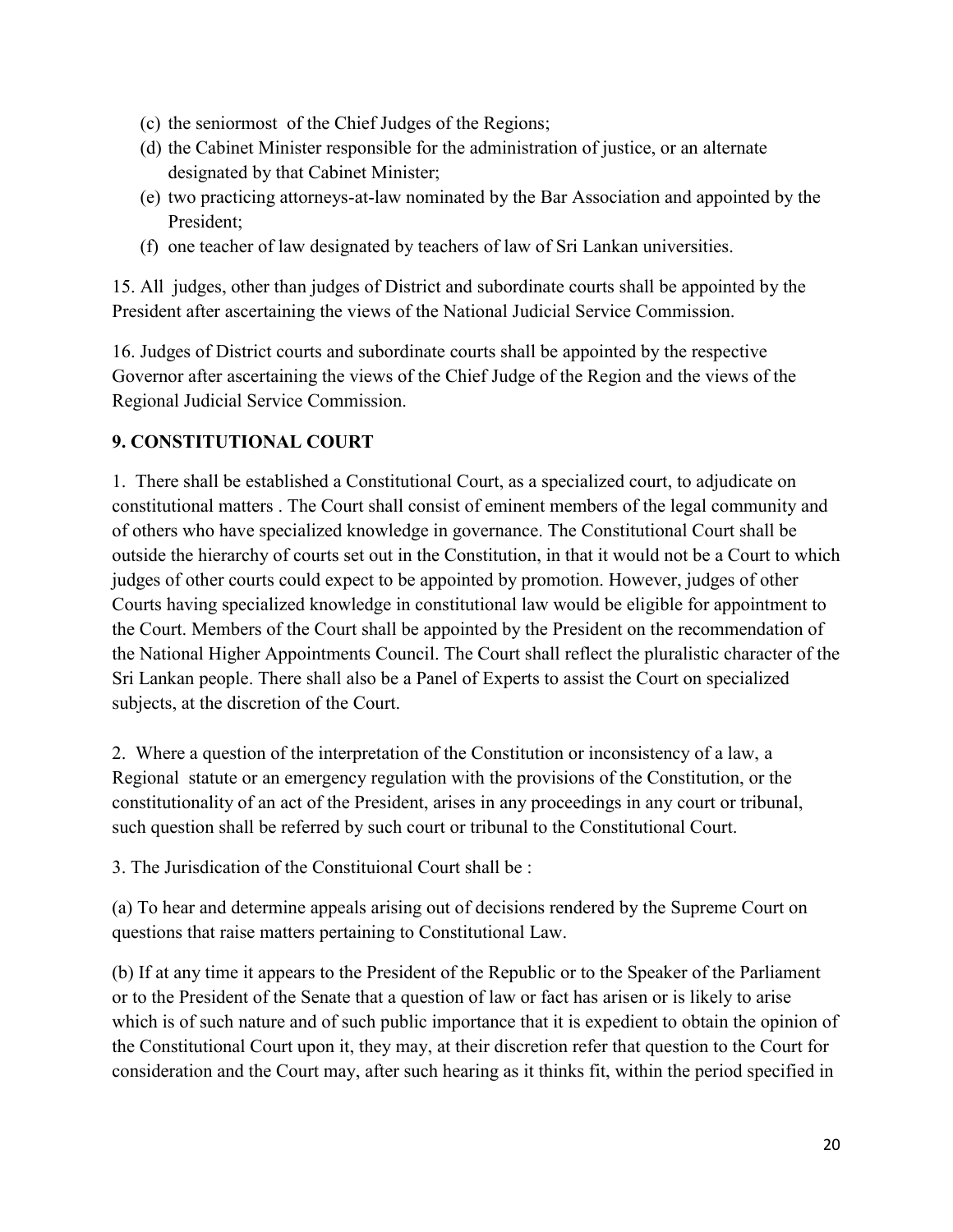such reference or within such time as may be extended by the President of the Republic, Speaker or the President of the Senate, report to the President its opinion, thereon.

4. The Constitutional Court shall not have original jurisdiction in any matter whatsoever.

5. Appeals to the Constitutional Court shall be made with leave from both the Supreme Court and from the Constitutional Court, or, with leave only from the Constitutional Court where the Supreme Court had declined an application for leave to appeal to that court.

6. The Court shall be constituted with the appointment of not more than 12 judges, of whom one of them shall be appointed as the President of the Court.

7. When the Court has a full complement of 12 judges, the Court shall sit in three separate chambers, at all times, where each will be presided by three judges; so that there will be a group of three judges always not sitting and always making themselves available to write judgments required to be delivered by them.

8. Provided that where the Court for some reason had not been constituted with its full complement of 12 members, the President of the Court has the power to decide upon the number of chambers of the court that would sit at any one time, so as to provide the litigants with the most effective and timely relief.

9.. Depending on the availability of suitable persons for appointment, the Constitutional Court may be constituted whenever it becomes necessary with a lesser number of judges.

10. The provisions of Article 107, 110 (2), 110 (3) of the 1978 Constitution shall apply to the judges of the Constitutional Court in the same manner as they would apply to the Judges of he Supreme Court, and the Court of Appeal as if they had been expressly there mentioned and included in the contents of those three Articles.

11. Articles 118, 119 and 120 in particular, and any other relevant Article of the 1978 Constitution shall apply with suitable amendments so as to accommodate the Constitutional Court as the Apex Court in all matters, raising points of Constitutional law of "exceptional importance", which is to be determined ultimately by the Constitutional Court itself.

12. A judge of the Constitutional Court or the Court itself may be required by the President of the Republic to perform or discharge any other duties or functions suitable and appropriate to the role of a judge of that Court, or appropriate to the standing of the Court, which role the Court and its judges are deemed to play under the Constitution.

13.Judges of the Constitutional Court shall be appointed initially for seven years and shall be eligible for re-appointment for the full period of seven years or for a portion of that period as is deemed fit and suitable by the Higher Appointments Council.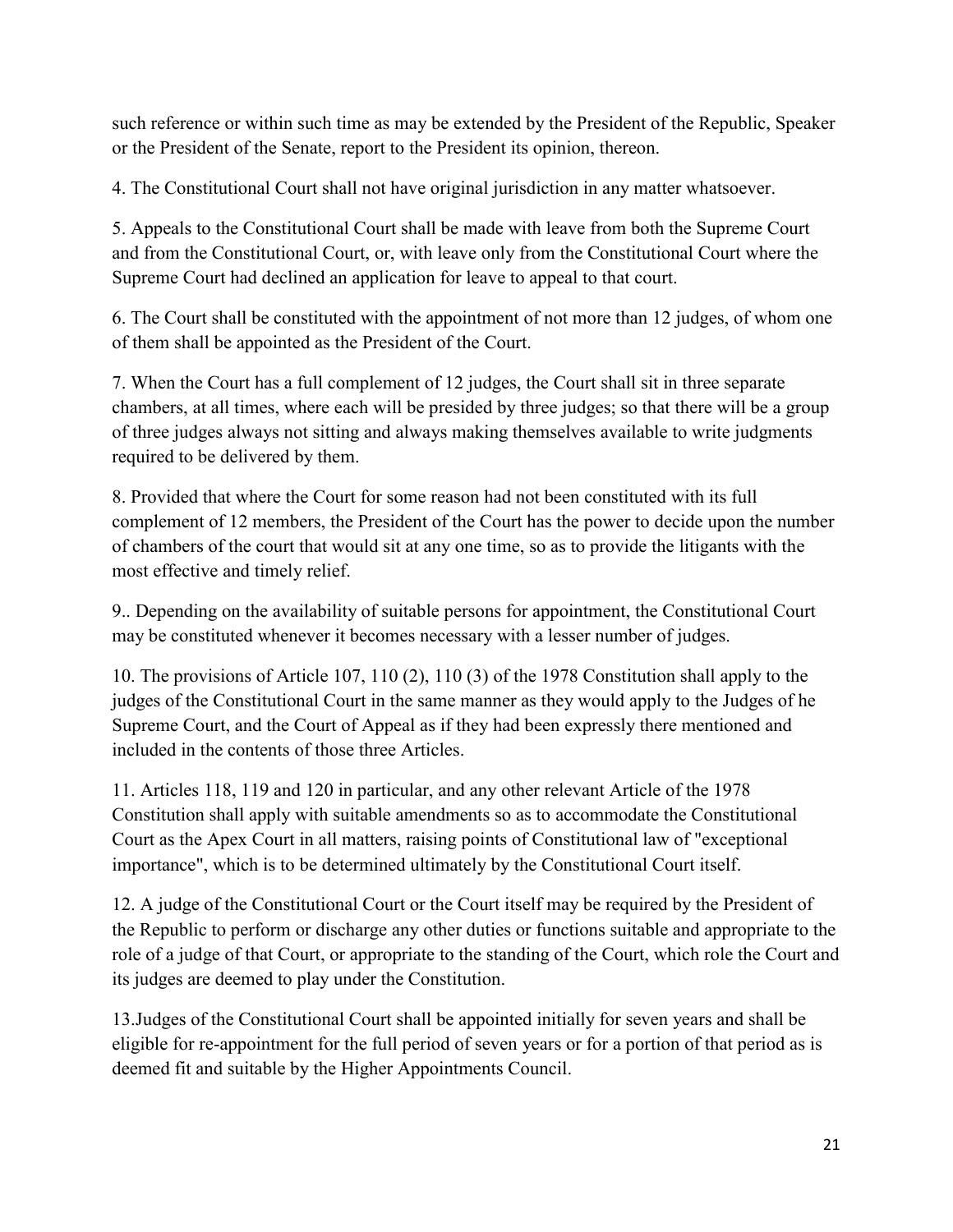14.There shall be no age limit for appointment or for holding office as a judge of the Constitutional Court other than the appointees' mental and physical ability to perform the tasks required of him in his capacity as a member of that Court.

15. A judge of a Constitutional Court may be removed under the procedure laid down in Article 107 of the Constitution.

### **10. POWER SHARING, DEVOLUTION AND LOCAL GOVERNMENT**

#### **Units of Devolution**

1.Power shall be shared between the Centre and the Regions as laid down in the Constitution. We are of the view that there should only be five Regions and one Capital Territory. The boundaries of the Regions and Capital Territory are given in the First Schedule.

#### **Cultural Community Councils**

2. In addition to the Regions and the Capital Territory, we are proposing three Cultural Community Councils for the Indian Origin Tamils and Muslims within three Regions. The Cultural Community Councils are considered only for minorities within a Region where the majority are of a different group. The criteria we have used with respect to the Indian origin Tamils and Moors (Muslims) is that, for an area to be considered for a Cultural Community Council, there must at least be 100,000 persons of the particular community living in a contiguous area, in addition to that community being more than 50% of the population of each of the Divisions constituting that area.

3. We are not in favour of any non-contiguous areas being attached to these CCCs. Noncontiguous areas with less that 100,000 persons of a community will create serious administrative problems.

4. Indian Origin Tamils are a minority community in the proposed Central Region. However, this community in the Nuwara Eliya and Ambagamuwa Divisions in the Central Region occupy a contiguous area and have a total Tamil population exceeding 300,000. In addition, they form more than 50% of the total population of each of the two divisions. We recommend a Community Cultural Council for the Indian Origin Tamils in the contiguous area of **Nuwara Eliya and Ambagamuwa Divisions**.

5. With regard to the Muslims, more than 60% live outside the North-Eastern Region while the balance live in the North-Eastern Region, but concentrated in the southern part of the Eastern Province. They are a minority in the proposed North-Eastern Region. The Muslims live in concentrations in the Kalmunai, Sammanturai and Pottuvil polling divisions of the Ampara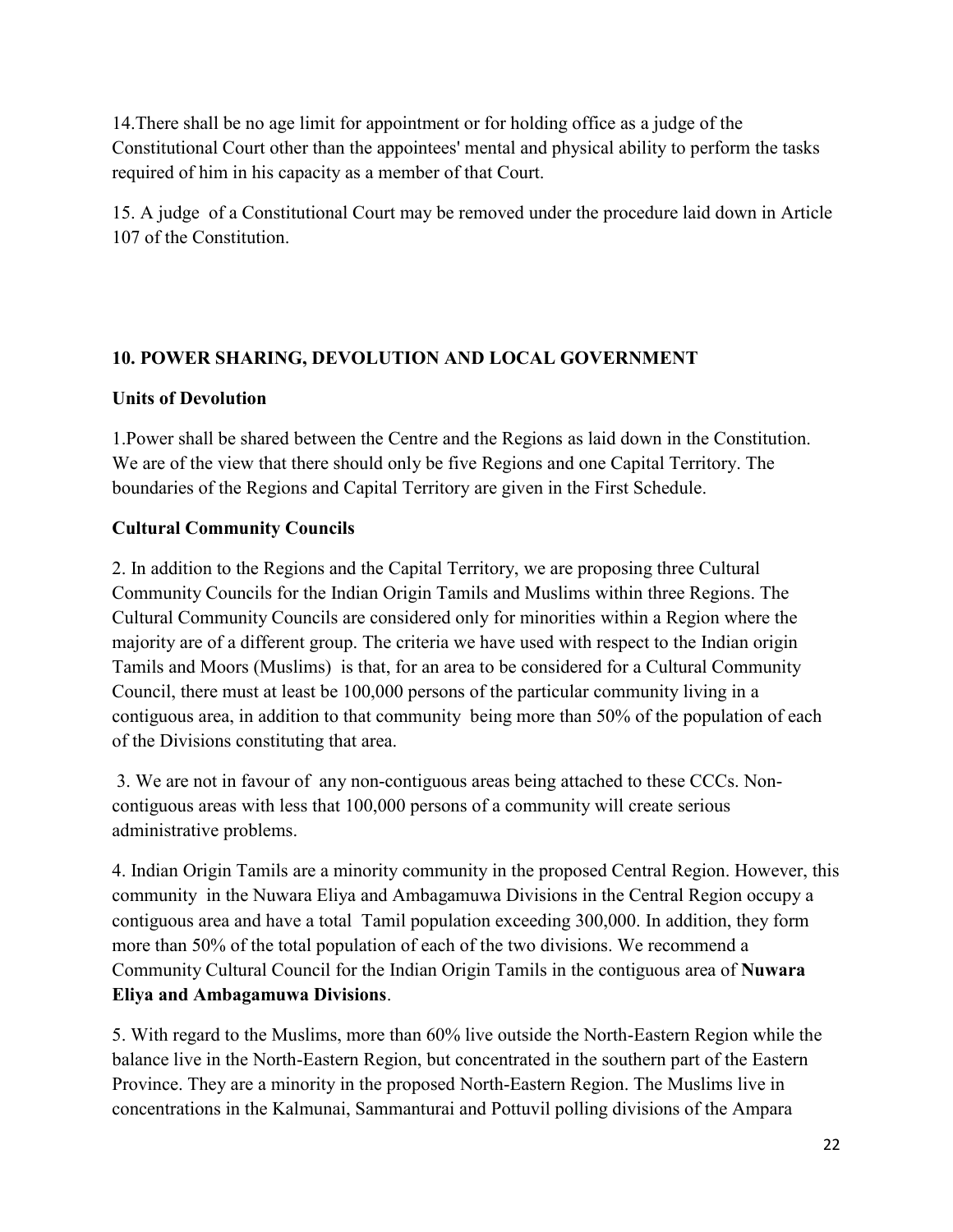District. But, unfortunately, of the total Tamil population of 112,750 who live in the Ampara District, 112,400 of them also live within the above-mentioned Kalmunai, Sammanturai and Pottuvil polling divisions. Hence a proposal to satisfy the aspirations of the Muslims by establishing a CCC comprising the entire polling divisions of Kalmunai, Sammanturai and Pottuvil will be at the expense of 99% of the Tamils of Ampara District.

6. As a reasonable alternative, we are proposing the establishment of a CCC for the Muslims in the contiguous area comprising the Muslim-majority Divisions of Akkaraipattu, Addalaichchenai, Nintavur, Irakkamam, Sammanturai, Sainthamaruthu, Kalmunai (Muslim).

7. This area will be the home of 240,000 of the 283,000 Muslims of the Ampara District. This Muslim population will also satisfy the other criterion of the community being more that 50% of the total population of each of the Divisions comprising the area. We therefore propose the establishment of a CCC for the Muslims in the contiguous area comprising the **Akkaraipattu, Addalaicchenai, Nintavur, Irakkamam, Sammanturai, Sainthamaruthu and Kalmunai (M) Divisions**.

8. There is another area of Sri Lanka which satisfies the criteria for establishing a CCC for the Muslims. It is the contiguous area comprising the Puttalam Division and Kalpitiya Division in the Puttalam District. The population of Muslims in this area has just reached 100,000. In addition, the Muslim population in each of the Divisions of the area exceeds 50% of the total population of each of the two Divisions. We therefore recommend the establishment of a Muslim- majority CCC in this area, comprising the **Puttalam and Kalpitiya Divisions**.

9. Although the Tamil population of the Colombo District exceeds 258,000 out of the total population of over 2,300,000, such a population does not live in a contiguous area and do not form at least 50% of the total population of any Division. Hence, there cannot be a claim for the Tamil minority to claim a CCC in Colombo District.

10. The membership of the CCC will consist of all Regional Council members within the CCC area together with the Chairmen of all local authorities within the CCC area. The members will elect their own Head of Executive. He will appoint four other executive councilors to manage the work of the Council. A CCC will oversee the work of all local authorities within its purview. The relevant Regional Council will pass the statutes necessary for a CCC. The execution of the actual work will be in the hands of the CCC. The subjects recommended to be handed over to the CCC are listed in List V of the Fourth Schedule. The CCC will have the power to make by-laws.

### **Sharing of Power and Devolution**

1. The executive powers of a Region shall be exercised by the Governor who shall act on the advice of the Chief Minister and the Board of Ministers of the Region.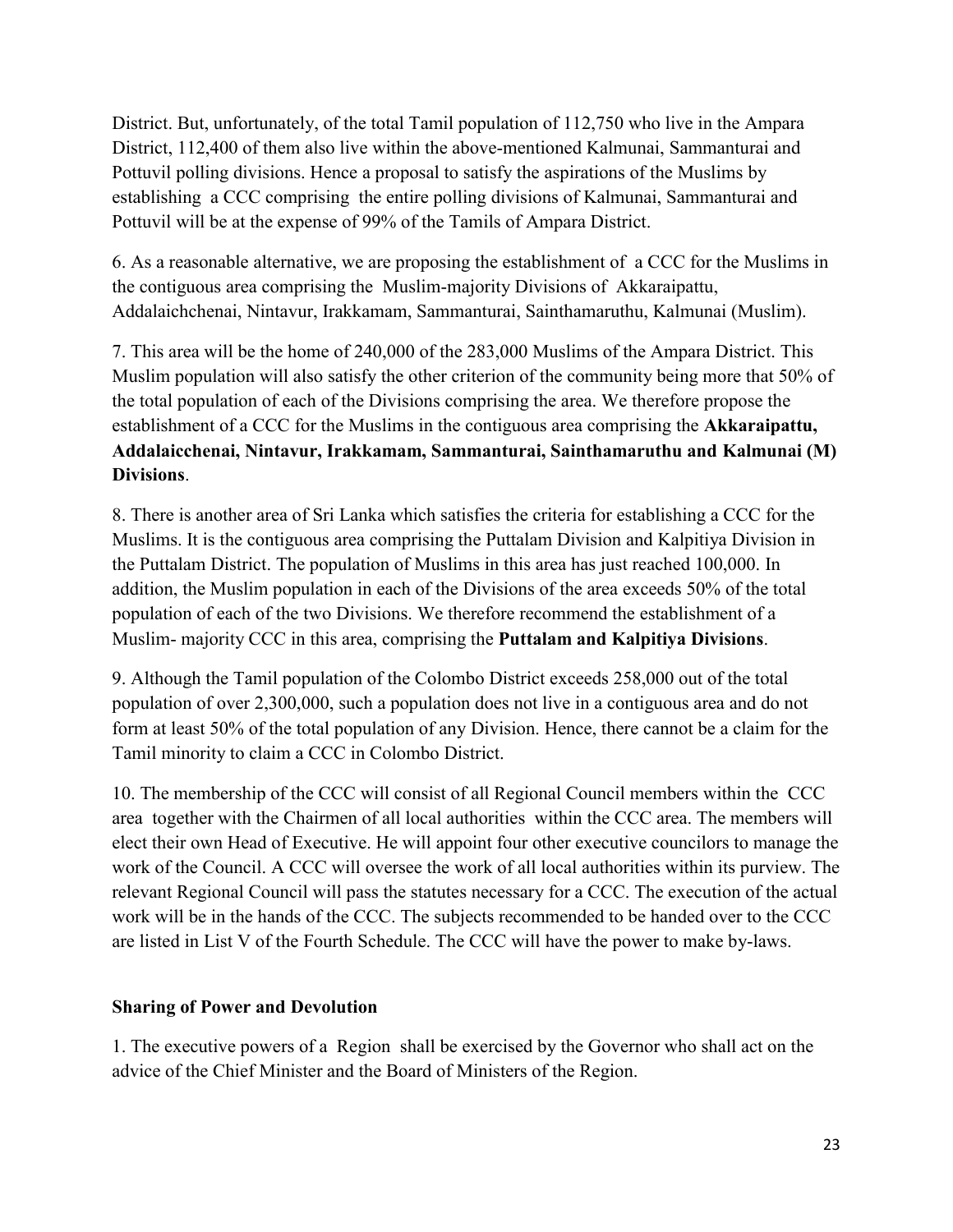2. The Governor of a Region shall be appointed by the President with the concurrence of the Chief Minister of the Region.

3. The Governor shall appoint as Chief Minister, the member of the Regional Legislature who commands majority support in the Legislature. If one single party has the majority of members in that Legislature, then the leader of that party in the Legislature shall be appointed the Chief **Minister** 

4. The other Ministers of the Region shall be appointed by the Governor on the advice of the Chief Minister.

5. For devolution to be meaningful, it is recommended that the majority of the subjects and functions be categorized as belonging to the National sphere or the Regional sphere with a provision for a Concurrent List consisting of a minimum of subjects and functions.

6. We recommend that the distribution of powers should be explicit and devoid of ambiguity. The Central legislature shall have no legislative power in respect of subjects and functions in the Regional List while Provincial Legislatures shall not have legislative powers in respect of subjects and functions in the National List. Where a subject or function not found in any List is ancillary to a subject or function already included in the Regional List, such subject or function shall be deemed to be an item in the Regional List. All other subjects and functions not explicitly listed in the three Lists shall be deemed to be included in the National List.

7. We also recommend that subjects such as Defence, National Security, Foreign Affairs, Immigration/ Citizenship, Communication, National Transportation, International Commerce/ Trade and Shipping and Navigation which are necessary to ensure the sovereignty, territorial integrity and economic unity of Sri Lanka shall be reserved for the Centre.

8. Where national policy or national standards need to be laid down, it should be done through a participatory process with the involvement of the Regions, culminating in framework legislation passed by Parliament. Framework legislation in respect of a devolved subject shall not amount to law applicable on the subject within Regions, but the Regions would be required to conform to such framework legislation when passing statutes. We have endeavoured to minimize the subjects and functions in respect of which national policy or national standards may be laid down.

9. Devolution of Powers are given in the Fourth Schedule, categorized as follows:

| List I-   | National List                                 |
|-----------|-----------------------------------------------|
| List II-  | Regional List                                 |
| List III- | Concurrent List                               |
| List IV-  | Local Authorities List (Executive power only) |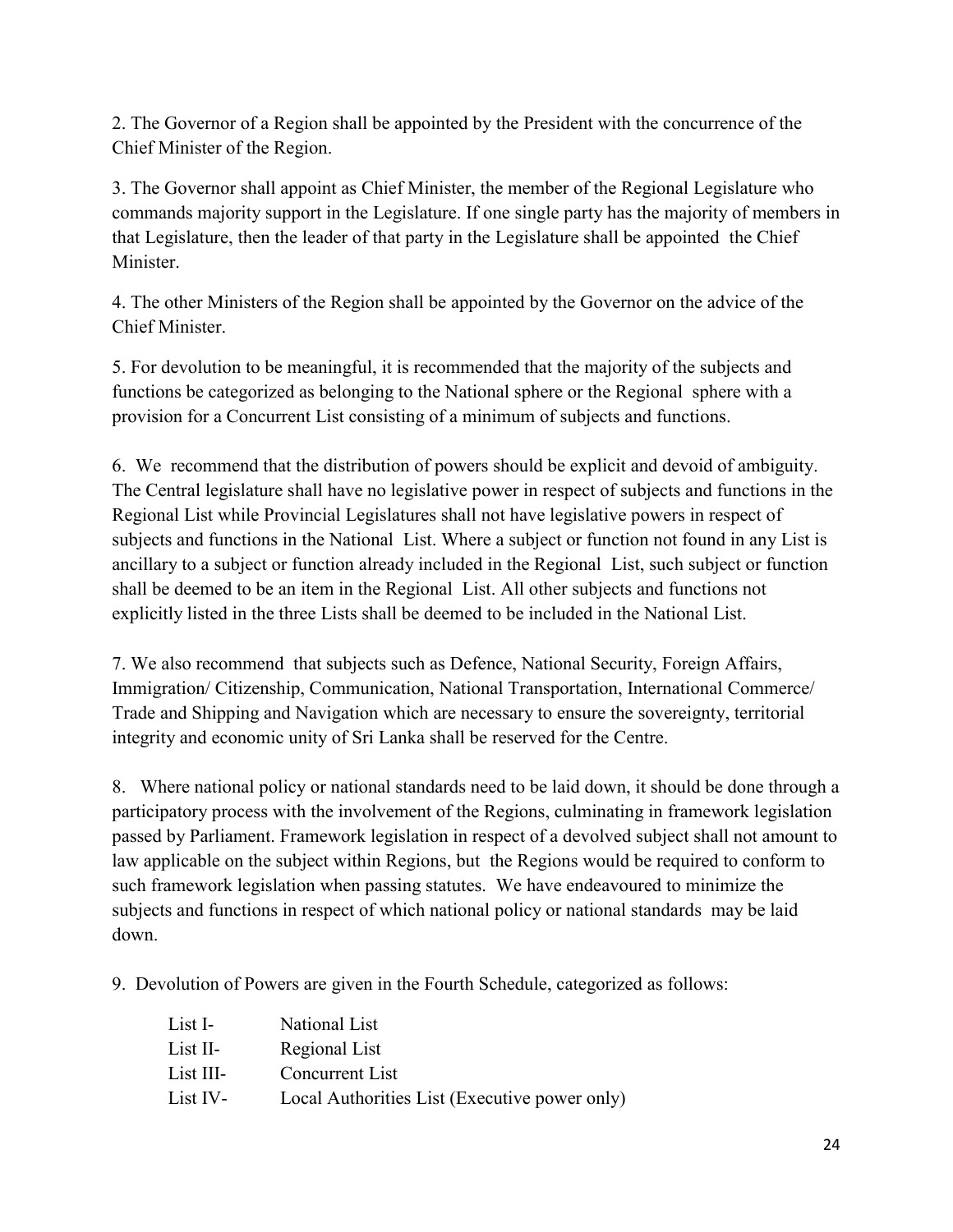List V- Cultural Community Councils List (Executive power only).

10. We commend that Articles 154B(3) to 154B(12), 154C, 154D, 154E, 154F (2) to 154F (7), 154G, 154H, 154Q, 154R (2) to 154R (8) and 154S, of the 1978 Constitution be incorporated in the new Constitution with suitable changes in words.

11. We commend Article 154F(1) of the 1978 Constitution be amended to provide that the number of Ministers of a Region shall not exceed one-eighth of the total membership of the Regional Council, subject however, to a minimum of five and a maximum of twelve.

12. We commend Article 154R(1) of the 1978 Constitution be suitably amended to be consistent with our write-up on 'Finance', and incorporated in the new Constitution.

13. We commend Sections 3 to 14, of the Provincial Councils Act No. 42 of 1987, be incorporated in the new Constitution with suitable changes in words.

### **Local Government**

This has been explained under Appendix III of the Fourth Schedule.

# **11. SHARING OF POWER AT THE CENTER**

1. The Senate will consist of members elected by the Regional Councilors. In that sense, they are Representatives of the Regions. At the Centre, they do have a role in the making of laws. They will have the right to delay or reject laws. Their role at the Centre is a role of a watchdog. This is part of the sharing of legislative authority of the Centre.

2. It is also important that pluralism of the country is reflected in a pluralistic Cabinet of Ministers. This should not be done by appointing members belonging to the different ethnic groups as members of Parliament of the largest party in Parliament and making them Ministers in the Cabinet. The real sharing of power comes from selecting members of the different ethnic groups from political parties elected from the North-East Region and from the Central Region to be Cabinet Ministers. When coalition governments have to be formed with parties from the North-East Region and the Central Region, it should be viewed as a step helping in national unity and national integration.

# **12. CONSTITUTIONAL COUNCIL AND INDEPENDENT COMMISSIONS**

1. In order that the Constitutional Court is held in high esteem, we are of the view that the current Constitutional Council should be re-named as the 'Higher Appointments Council'.

2. There shall be a Higher Appointments Council to ensure the independence of the state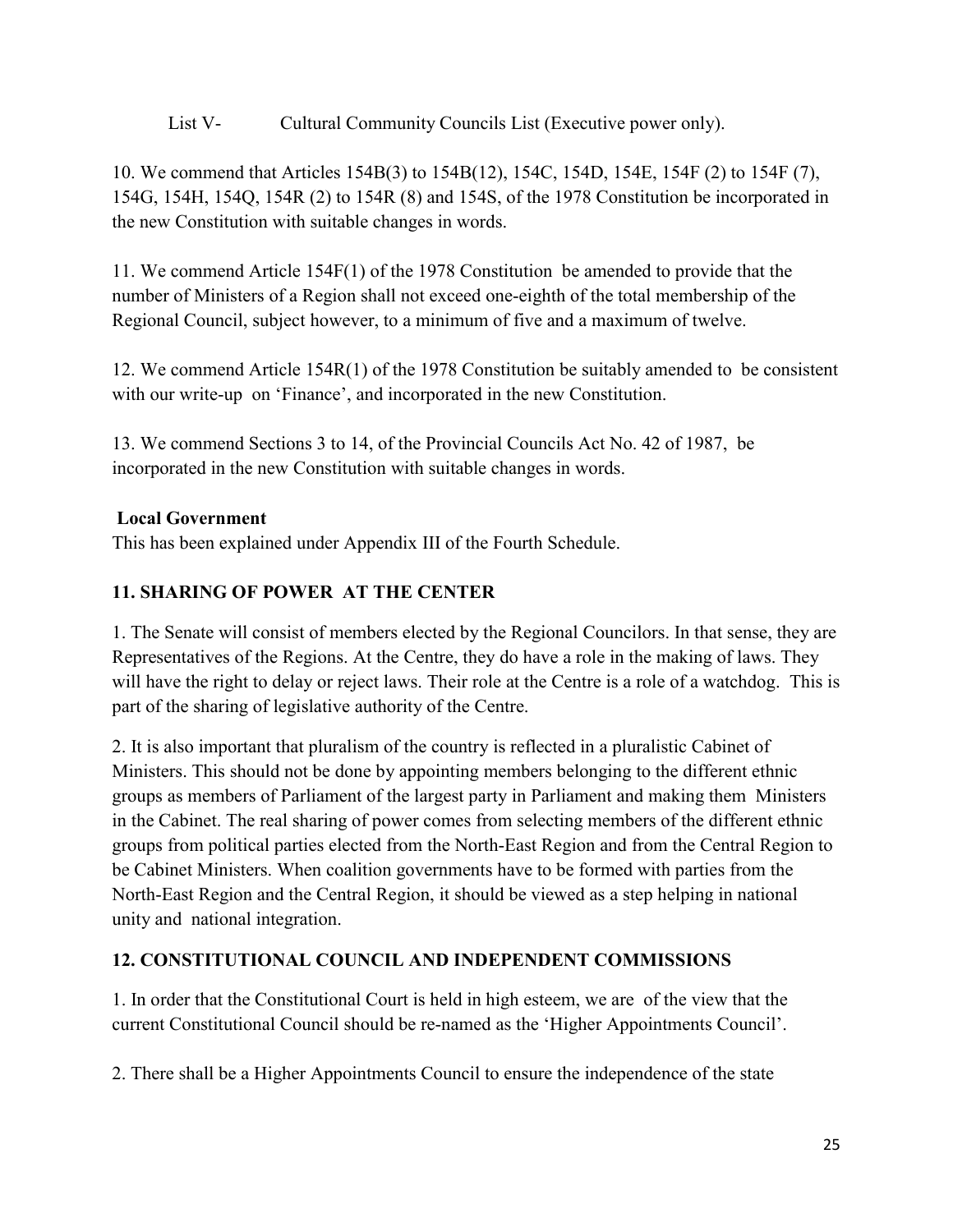services. There should be a Judicial Services Commission to ensure the independence of the Judiciary of the Republic.

3. The composition of the Higher Appointments Council shall be:

- (i) The Vice President
- (ii) The Prime Minister
- (iii) The Leader of the Opposition in Parliament,
- (iv) The Chairperson of the Chief Ministers Conference, and
- (v) Six other persons who are not Members of Parliament, and whose names are nominated by recognized professional bodies representing the legal, medical, engineering, architectural and accountants professions, and one retired judge of the Supreme Court or of the Court of Appeal.

[Members of Parliament who are not Ministers are exclusively legislators. Hence they should not be members of such Councils, which are required for executive purposes. Otherwise, the principle of separation of powers will be violated]

The Vice President shall be the Chairman of the Council.

4. The Higher Appointments Council shall nominate names for the appointment of Chairmen and members of the nine Commissions specified in Part I of the Schedule of Article 41B of the 1978 Constitution. As far as practicable, the composition of the Commissions should reflect the ethnic composition of the country.

5. All persons sought to be appointed by the President on the advice of the Prime Minister to any of the offices specified below shall also have the approval of the Higher Appointments Council before they are appointed.

#### **Part I**

- (a) The President and other Judges of the Constitutional Court.
- (b) Chief Justice and Judges of the Supreme Court
- (c) The President and Judges of the Court of Appeal
- (d) The members of the Judicial Service Commission

#### **Part II**

- (a) The Attorney General
- (b) The Auditor General
- (c) The Director General of Police
- (d) The Parliamentary Commissioner for Administration (Ombudsman)
- (e) The Secretary -General of Parliament
- (f) Heads of Sri Lankan Missions abroad.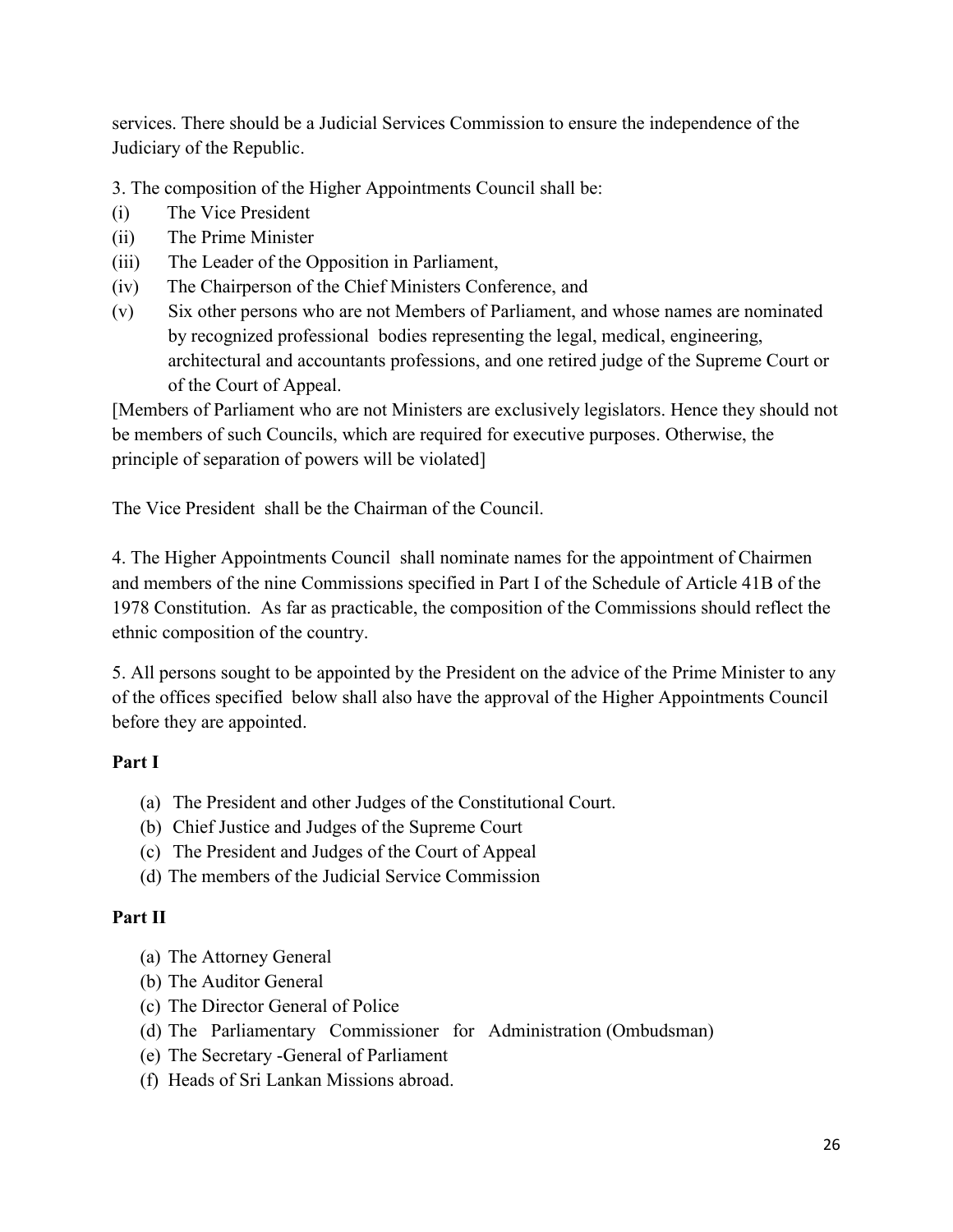6. There shall be a Regional Higher Appointments Board comprising seven members, consisting of the Chief Minister, the Chairman of the Regional Legislature, the leader of the Opposition in the Legislature and four other distinguished members of the legal, medical, engineering and accountants professions, appointed by the Governor of the Region. The Chairman of the Legislature shall be the chairperson of the Board.

7. The Regional Higher Appointments Board shall nominate the Chairmen and members of the Regional Public Service Commission, the Regional Police Commission and the Regional Local Government Service Commission. As far as practicable, these Commissions shall reflect the ethnic composition of the Region.

8. The Regional Higher Appointments Board may also be charged with the nomination of any key officials of the Regional Public/ State Service, identified by the Regional Legislature concerned as officers whose independence should necessarily bee assured.

# **13. PUBLIC SERVICE**

1.The public service in a devolved system of governance must be organized at the national, provincial and local levels. Under current arrangements, the Provincial Councils Act 42 of 1987 provides for a Provincial Public Service. However the implementation of these provisions was provided for administratively through "National Policy" and effected within the structure of the centralized public service. As a result provincial staffing was determined by the Centre seriously undermining the role and functions of the provincial and local levels.

2.To remedy this situation, it would be necessary to provide for the staffing of public positions required at each level of government according to the service delivery needs in relation to the functions assigned.

3. Devolution of powers to the Regions should not result in an unhealthy duplication of positions and officers in the public service. A point to be noted is that in Germany, the architects of the Constitution wanted to avoid setting up huge central authorities that would take decisions affecting people in far-away places. They therefore placed administration for the most part in the hands of the States. Most administrative authority is delegated to the States, their districts and the various local authorities. Hence the States implement not only their own legislation, but also that of the Federation. When giving effect to federal laws they act either "on behalf of the Federation" or "on their own behalf". They are agents of the Federation, so to speak, in such fields as motorways, highways and waterways, air transport and nuclear energy. Of course, in such instances, the Federal Government could issue instructions to the state authorities.

4. Giving emphasis to the All Island Services would immensely contribute not only towards emergence of economical and effective services but also services built on national unity and integration.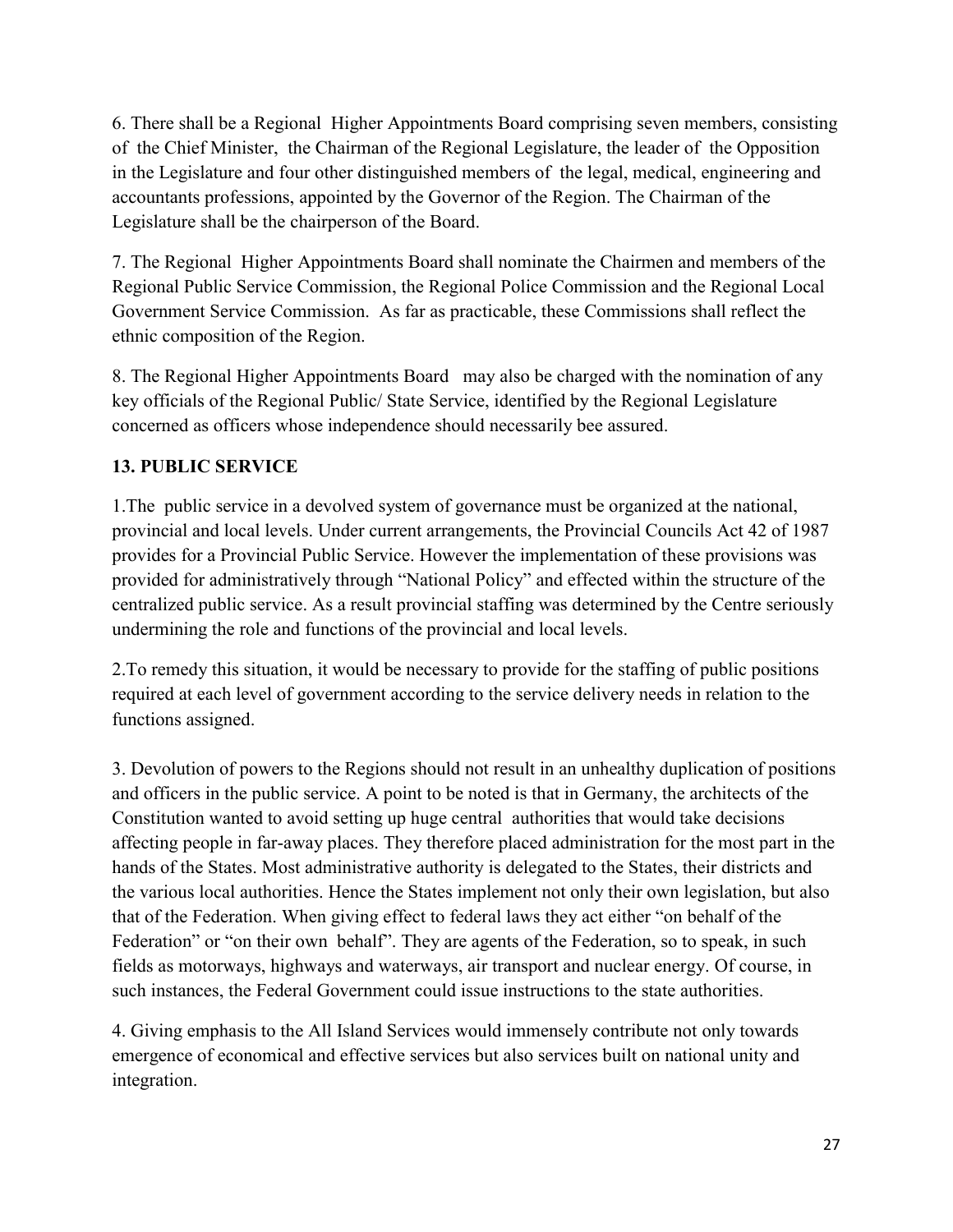5. Several years of experience with Provincial Councils has shown that the Centre only gave step-motherly treatment to the personnel requirements of the Provinces. We would have to assume that even if the personnel requirements of the Regions are met in the future, it is very likely that these very Regions will give step-motherly treatment to the personnel requirements of local authorities under their purview. It is therefore proposed that each of the Regions should have its own Regional Local Government Service. Thus, Regional Local Government Services are a necessity to provide effective services by the local authorities.

6. There shall be public services categorized as All Island Services, National Public Services, Regional Public Services and Regional Local Government Services.

7. Parliament may declare by law any public service to be an All Island Service. This shall not preclude a Region in establishing regional services for all or any of the disciplines. The All Island Services shall include services such as, the Sri Lanka Administrative Service, Sri Lanka Engineering Service, Government Medical Officers Service, Sri Lanka Police Officers Service (DSP upwards), Sri Lanka Scientific Officers and Sri Lanka Accountants Service. Parliament shall consult the Regional Councils prior to declaring a service as an All Island Service. Services such as Sri Lanka Planning Service, Sri Lanka Education Administration Service and Sri Lanka Principals Service are services that do not gain experience due to mobility around the Island. Hence, such services do not qualify to be declared as All Island Services.

8. Officers of the All Island Services shall be recruited nationally and regionally (on a delegated basis) and be deployed in the national and regional public services on deputation by the National Public Service Commission. The release of any All Island Service officers to the regional public services shall be agreed to with the respective Regional Public Service Commission. Every officer of an All Island Service recruited to the cadre of a region shall at the outset serve a minimum of 5 years in that Region and a minimum aggregate of 8 years under the Centre and the balance period of service shall be in the region to which the officer was recruited.

9. There shall be a National Public Service Commission (NPSC) consisting of not less than 7 members and not more than 9 members and a Regional Public Service Commission for each of the Regions consisting of not less than 3 members and not more than 7 members. Every Regional Local Government Service Commission shall consist of not less than 3 members and not more than 5 members. The memberships of these commissions shall reflect the ethnic composition at the national and provincial levels respectively. Nearly as may be, one-half of the membership of any of the commissions shall be persons who shall have had a minimum of 10 years experience as an officer under Government.

10. The National Public Service Commission and the Regional Public Service Commissions and the Regional Local Government Service Commissions shall determine the cadres to their respective services, including the All Island Services required to serve the Region.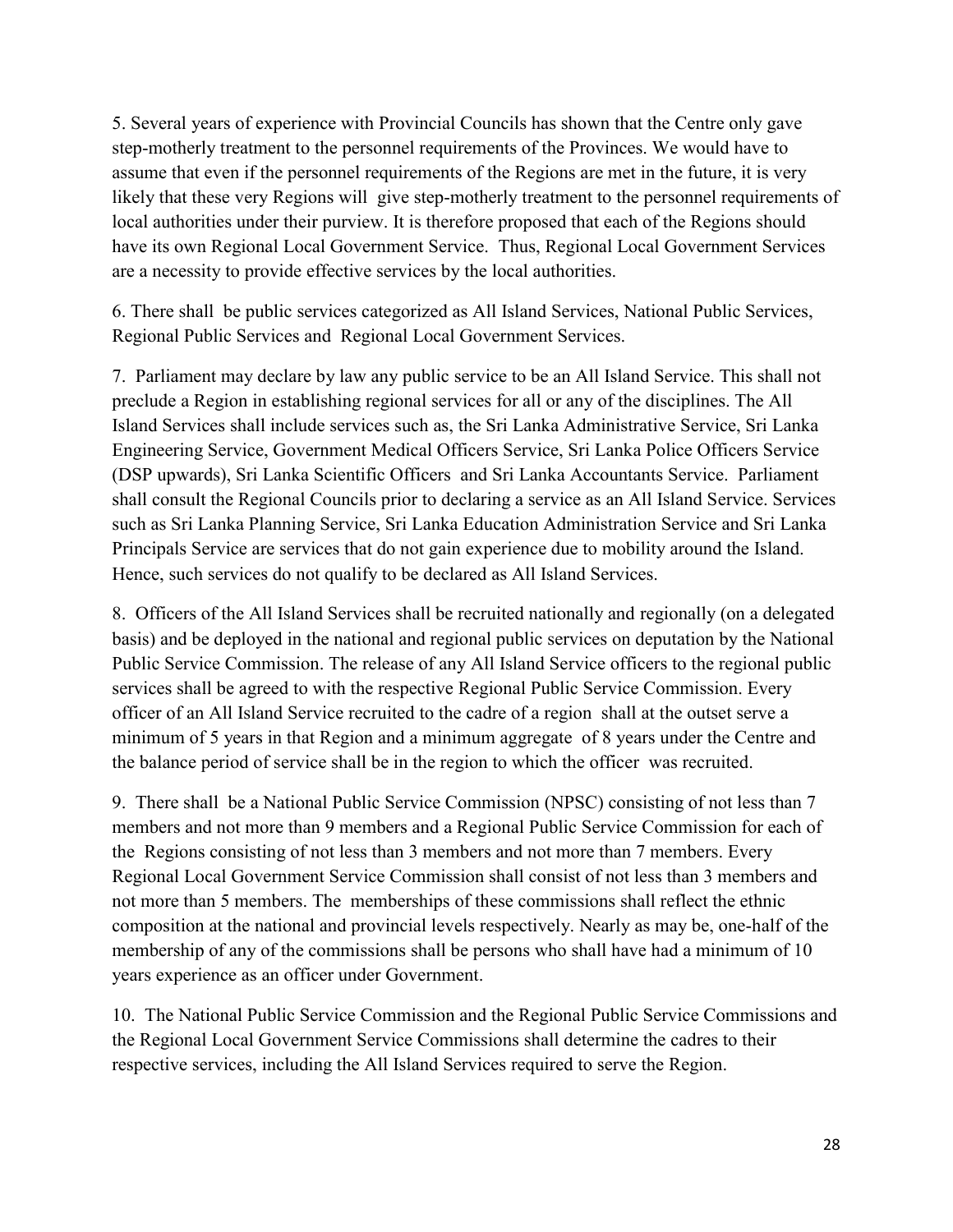11. All appointments, transfers, promotions, dismissal and disciplinary control of national public officers shall vest in the National Public Service Commission. It may delegate all or any of its functions in respect of specific categories to a Committee of the NPSC or to any public officer and where appropriate to the Regional Public Service Commissions. An officer of an All Island Service seconded to a regional public service shall have the right of appeal to the National Public Service Commission against any disciplinary action taken against him by any regional public service commission.

12.Committees of the NPSC shall be independent and shall function under the direct supervision of the NPSC. There shall be a minimum of 3 members in each such Committee, one of whom shall be a member of the NPSC, who shall also be the Chairman of the Committee. The other two members shall not be serving public or judicial officers.

13. Devolution of powers has not only to be effective but also devoid of duality. For this purpose, we propose that the district administration to be restructured so as to form part of the regional administration. Thus the Government Agent and the Divisional Secretary should belong to an All Island Service and hold the rank of a head and deputy head of department respectively, in the regional administration. All Grama Niladharis in a Region should also be absorbed into the Regional Public Service of that Province.

14. In view of the importance attached to the districts and divisions in the implementation of regional plans, the Government Agent of a District shall be redesignated as the District Commissioner (DC) while the Divisional Secretary shall be redesignated as the Divisional Commissioner (Div C). The DC who has to report to the Regional Secretary in charge of Home Affairs shall have the rank of an Additional Regional Secretary.

15. Constitutional provisions shall be made to enable the Centre to entrust central functions such as, customs, elections, census, national identity cards, gun licensing etc to the District Commissioner, Divisional Commissioner, Grama Niladhari and other regional officers as agency functions. A sub-secretariat in each of the District Secretariats (Kachcheris)/ Divisional Secretariats will have to be set up under a senior officer to provide services to the public in respect of such central functions entrusted to the District Commissioners/ Divisional Commissioners and others.

16. There shall be equitable representation of the different ethnic communities of Sri Lanka in the public services. Since Sri Lankan Tamils, Moors and Indian Tamils are under-represented in the public service, suitable affirmative action should be taken to remedy the situation. An affirmative action shall be for an interim period to restore the ethnic balance in the public services, and, will be reviewed every five years.

17. The principle for recruitment to the public service shall be merit. However, in view of the ethnic imbalance in the public service, recruitment to public office may be based on regional or national ethnic ratios, as the case may be, and on merit within a particular community, taking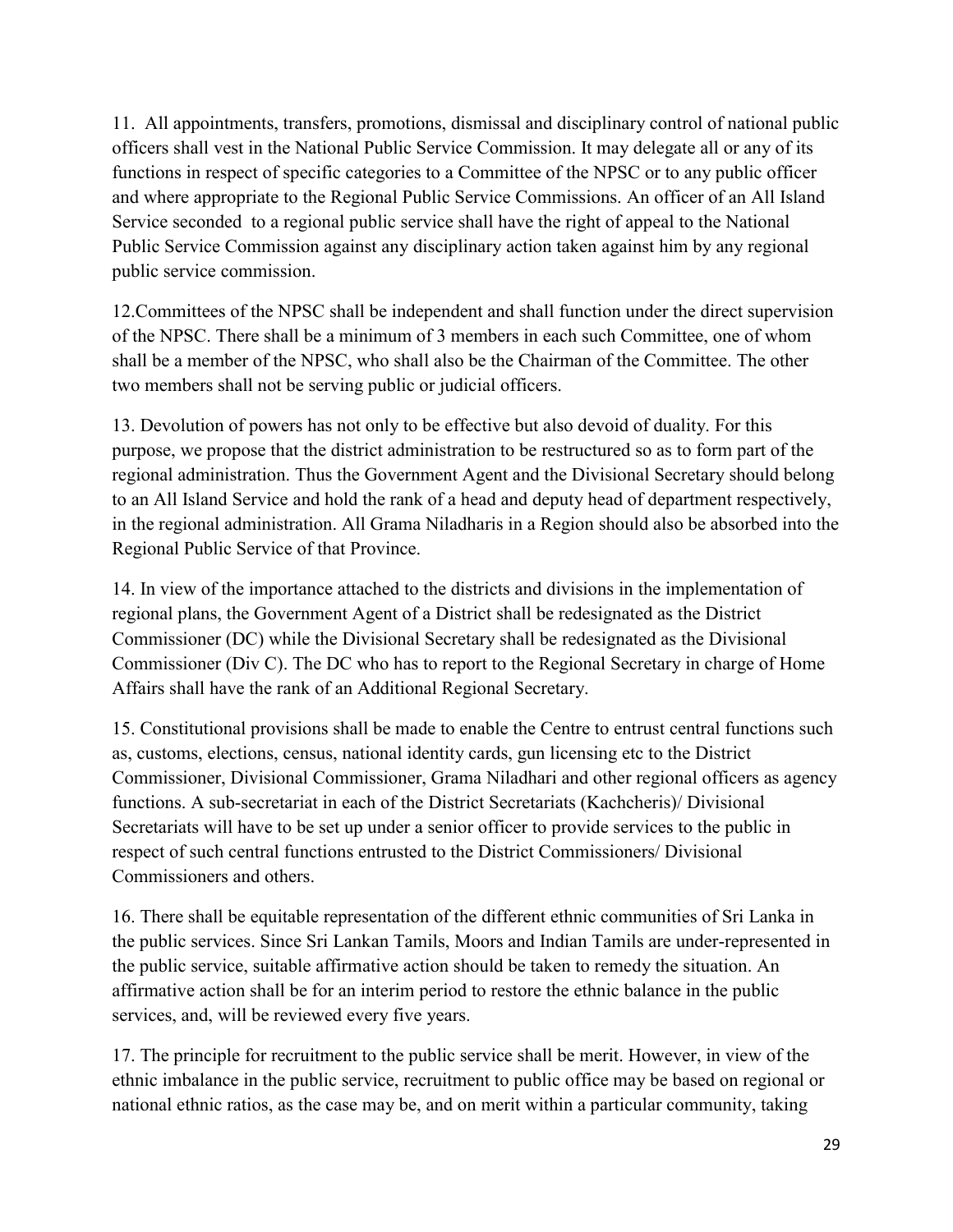into consideration the actual needs based on linguistic criteria. Such recruitment shall be timebound until the ethnic imbalance is rectified.

18. Promotion of public officers shall be based on seniority and on merit, based on objective criteria among serving officers within a particular service.

19. The President shall appoint the Cabinet Secretary, the Principal Secretary to the Prime Minister, the Secretary to the President, all Secretaries to National Ministries and other public officers required by the Constitution, on the advice of the Prime Minister or on the recommendation of the Higher Appointments Commission, as the case may be. The appointment, promotion, transfer dismissal and disciplinary control of all Additional Secretaries to Ministries and the Heads of National Departments shall vest in the Cabinet of Ministers.

20. The Governor of a Region shall appoint the Chief Secretary, the Principal Secretary to the Chief Minister, the Secretary to the Governor and other Secretaries to Regional Ministries on the advice of the Chief Minister of the Region. The appointment, promotion, transfer, dismissal and disciplinary control of all Heads of Departments of a Region including the District Commissioners (Government Agent) shall vest in the Board of Ministers.

21. There shall be a Public Services Appeals Tribunal.

22. There shall be a Forum of Chairpersons of Public Service Commissions consisting of the Chairpersons of the National Public Service Commission, the National Police Service Commission, the Regional Public Service Commissions, Regional Police Service Commissions and Regional Local Government Services Commissions.

23. The Forum will recommend criteria for the appointment, promotion, transfer, dismissal and disciplinary control of public officers, local government officers and police officers with the view to ensuring uniformity of practice and adherence to minimum standards, and, to make recommendations for improving the quality and efficiency of the services.

24. The appointment, dismissal and disciplinary control of Advisors and Consultants shall vest in the Cabinet of Ministers and the Board of Ministers of the respective Region, as the case may be. Despite receiving remuneration from the Consolidated Funds, Advisors and Consultants shall not be deemed to be public officers.

25. All the provisions recommended by us regarding the 'Public Services' should form part of the Constitution and not of any law made under the provisions of the Constitution, such as, the Provincial Councils Act No. 42 of 1987.

### **14. ELECTORAL REFORMS**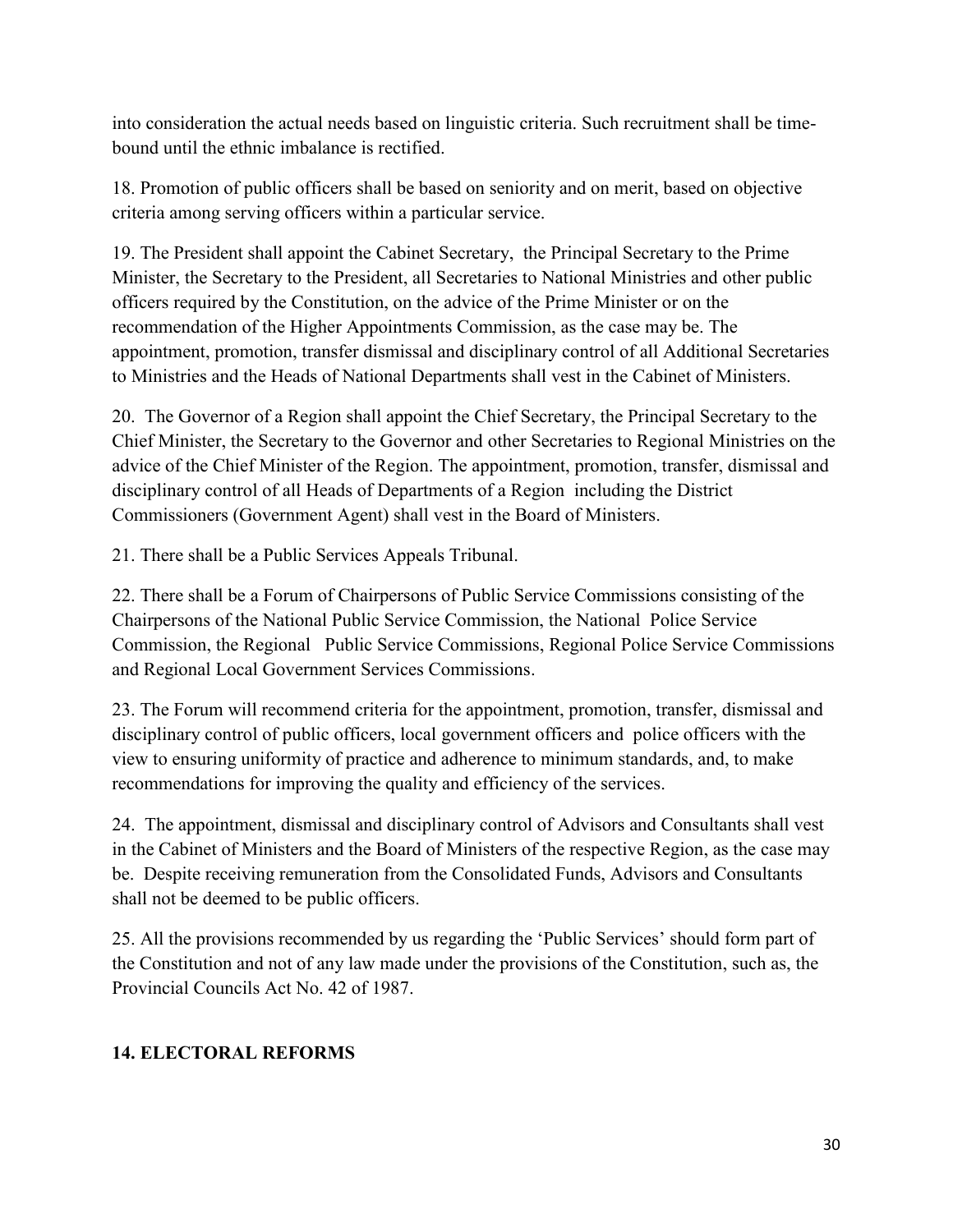1. The current Parliament is unicameral. It comprises 225 members elected from 22 electoral districts on the basis of proportional representation. This number consists of 160+36 members elected on the basis of the population. The 36 members are distributed to 9 provinces at the rate of 4 members per province. An additional 29 members are elected through the national list. This system of election replaced the earlier system wherein there was weightage given to sparsely populated provinces. The earlier system which was based on population and areas was more rational than the current system.

2. We are proposing to have a House of Representatives of 225 members elected through a mixed system, but predominantly on the First Past the Post system, together with a district proportional system based on remainder votes. The figure 225 is to be made up of 150 members elected on the First Past the Post and 75 members on district PR. The FPP would consist of around 10 multi-member polling divisions. We do not want an increase in the existing number of members as we are proposing the establishment of a Senate.

3. We, however, do not favour any election through a national list. We do not subscribe to the theory that the two major parties have to be strengthened through a national list in order to have a stable government. We subscribe to the view that stability should be achieved by forming coalitions with regional parties from the North-Eastern Region and the Central Region. Such coalitions are desirable from the point of view of national unity and integration.

4. This is the first time that the country will experiment with the FPP coupled with the District PR based on remainder votes. The votes received by smaller parties could help them win seats in Parliament. A cut-off set at 5% will work against smaller parties. We are therefore not in favour of any cut-ff in the votes polled by a Party. Such cut-offs help larger parties.

5. Elections to the Regional Legislatures should also be based on the same system of FPP and PR on remainder votes.

### **15. JUDICIAL REVIEW OF LEGISLATIONS**

1. The Constitutional Court shall have the power to strike down National or Regional legislation which is violative of the Constitution, notwithstanding the fact that such legislation has been duly certified according to the Constitution. All existing law (other than the respective personal laws) shall be read subject to the Constitution.

2. Legislation, whether National or Regional, shall be subject to post-enactment judicial review by the Constitutional Court which shall have the power to declare such legislation void to the extent of inconsistency with the Constitution. To mitigate hardships that may be caused by legal provisions being struck down sometime after enactment, the Constitutional Court shall have the power to limit the retrospective effect of a declaration of invalidity in appropriate cases.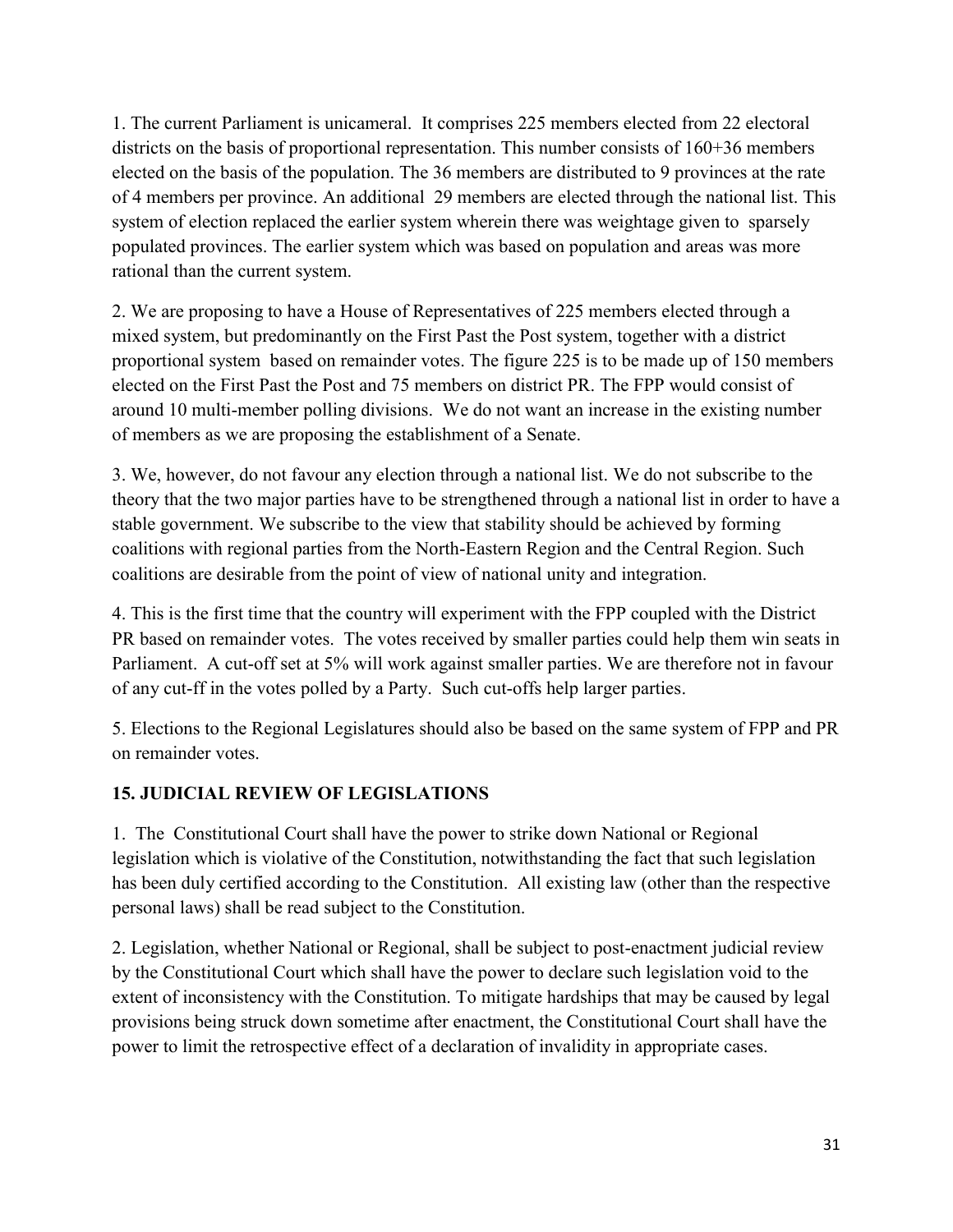3. The Constitutionality of the pre-legislative Bills may be subjected to judicial scrutiny under the provisions of Article 121 of the 1978 Constitution. The matter shall be heard and determined by the Supreme Court as a court having both original and final jurisdiction from which there shall be no appeal any further to the Constitutional Court.

4. Where the Supreme Court determines that the pre-legislative Bill was *ultra vires* the Constitution, that determination remains final and conclusive with regard to that Bill, and may not be reconsidered thereafter by any other court, including the Constitutional Court.

5. Whenever it is found that there had arisen conflicting judgments in the Court, the President of the Constitutional Court may on his own, or at the request of Counsel or parties to the appeal or for any other reason constitute a Bench of five, seven or nine judges of the court to resolve such conflicts.

# **16. POWERS OF PRESIDENT UNDER PARLIAMENTARY SYSTEM**

1. The executive power of the Republic shall be vested in the President and shall be exercised by him either directly or through officers subordinate to him in accordance with the Constitution.

2. The President has to name the Member of Parliament as Prime Minister who enjoys majority support of other Members of Parliament. If a single party has an absolute majority in Parliament, the President is obliged to call upon the leader of that party in Parliament to be the Prime **Minister** 

3.There shall be a Cabinet of Ministers with the Prime Minister at the head to aid and advise the President who shall in the exercise of his functions, act in accordance with such advice:

provided that the President may require the Cabinet of Ministers to reconsider the advice, either generally or otherwise, and the President shall act in accordance with the advice tendered after such reconsideration.

4. The President shall make rules for the allocation of business among the Ministers.

5. The President shall have the power to call for information on all decisions of the Cabinet of Ministers relating to the administration of the affairs of the Republic, and proposals for legislation.

6. The President may require the Cabinet of Ministers to consider any matter on which a decision had been taken by a Minister, and which had not been considered by the Cabinet prior to such decision.

7. The supreme command of the Defence Forces of Sri Lanka shall vested in the President, and the exercise thereof shall be regulated by law.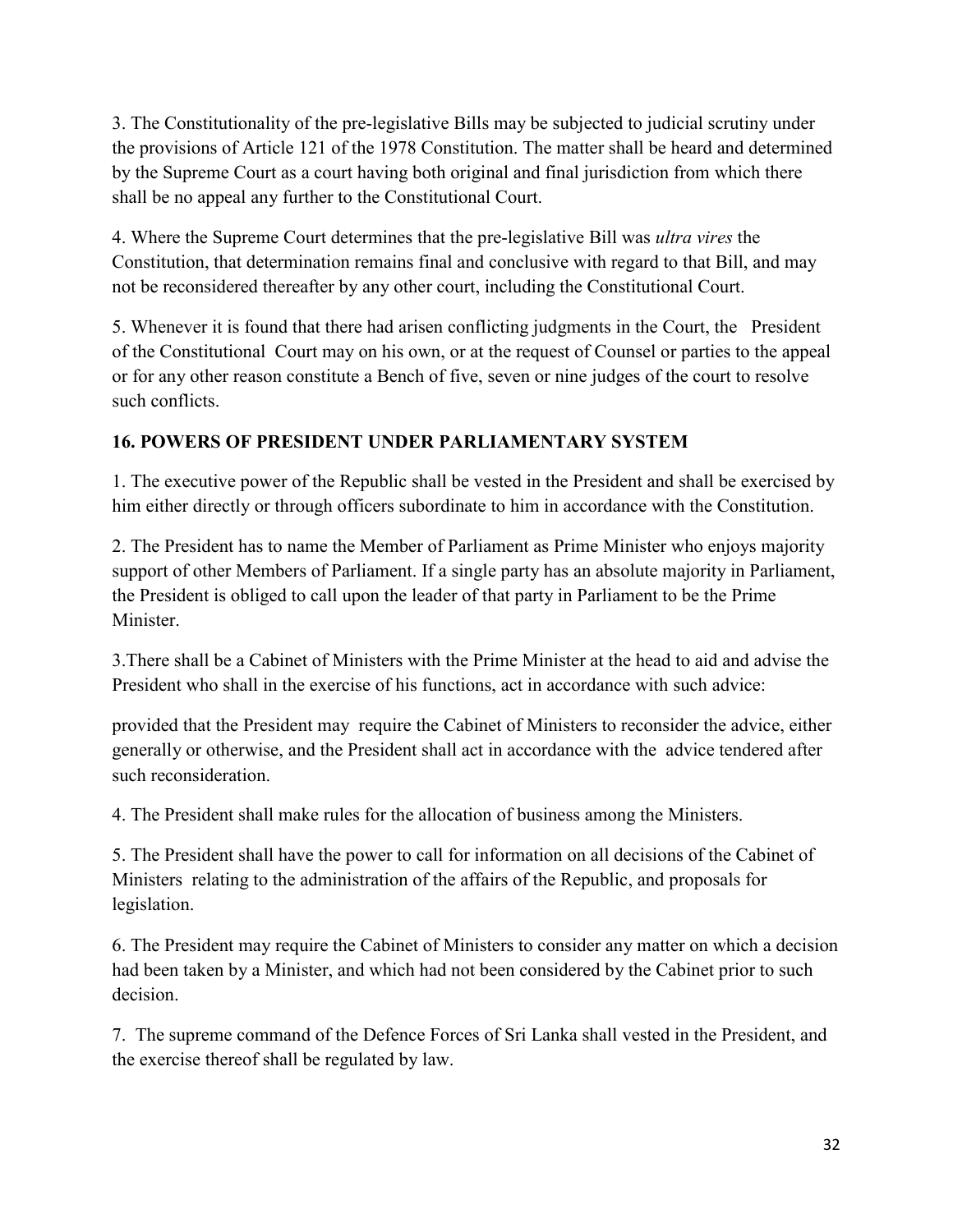8. When both houses of Parliament are in recess, and an emergency situation arises, the President shall have the power to promulgate Ordinances . Such Ordinances are required to be approved by both Houses of Parliament when they reconvene.

9. When a Bill has been passed by both Houses of Parliament and then presented for the assent of the President, he may assent or return it to Parliament to reconsider the Bill indicating the desirability of certain amendments. The Parliament may or may not amend the Bill as requested by the President. But on the second occasion, the President is required to assent to the Bill.

10. The President may be impeached by both Houses of Parliament for violation of the Constitution.

# **17. ELECTION OF PRESIDENT UNDER PARLIAMENTARY SYSTEM**

1. There shall be a President elected by an electoral college consisting of:

- (a) all elected members of the House of Representatives and of the Senate
- (b) all elected members of Regional Councils and Capital Territory.

and shall hold office for a period of five years.

2.There shall be one Vice President, who shall not be a Member of Parliament and shall belong to an ethnic group distinct to that of the President, and shall hold office for a term of four years.

3. The Vice President shall be elected by an electoral college consisting of members of both Houses of Parliament and hold office for a period of five years.

4. The office of the Vice President shall be rotated among the major ethnic groups other than the ethnic group to which the President belongs at the time of election of the Vice President.

5. The Vice President shall ex officio be the President of the Senate. He shall also be the Chairman of the Higher Appointments Council.

### **18. PUBLIC SECURITY**

1. We commend the provisions of Articles 219 to 222 of the Constitution Bill of 2000, excepting the use of the Public Security Ordinance. A more humane law has to take the place of the Public Security Ordinance which is now in force.

2 . With regard to the powers of the President to dissolve an 'errant' Regional Council in terms of Article 223 of the Constitution Bill of 2000, we recommend that the Article be suitably amended to make the act of dissolution justiciable. If the Court determines that the dissolution was undertaken *mala fide*, the Regional Council has to be restored forthwith..

### **19. FINANCE**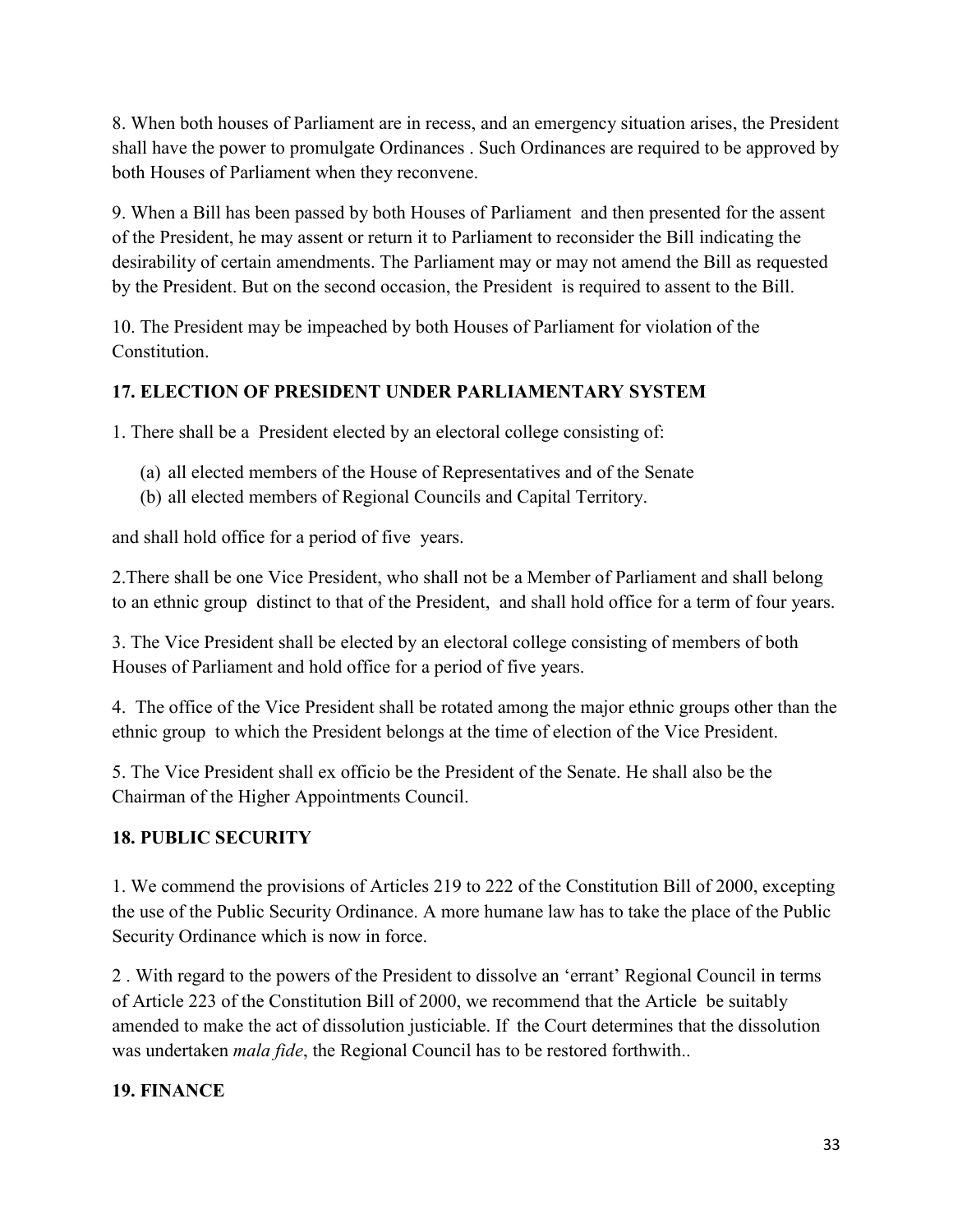1. The design of fiscal and financial arrangements under the Thirteenth Amendment does not enable to realize the full benefits of devolution and contribute towards "balanced regional development". A total redesign will be necessary taking into account the formulation set out in the Constitution Bill of 2000.

2. The expenditure responsibilities and revenue powers result in a large provincial fiscal gap making Provinces overly dependent upon the Centre. Though the Regions are guaranteed the allocation of "adequate" funds to meet their "needs" and establishes a Finance Commission to consult with and recommend to the Central Government what those needs are, the allocation of funds from the Annual Budget leaves the decision entirely in the hands of the Central Government. Ambiguities in the assignment of subjects have allowed the Centre to spend in areas of competence and restricting the scope of services provided by Provinces. It is imperative that the resulting duality in the provision of public services is resolved through clear Centre-Regional mandates. The substantive role of the Finance Commission is to recommend to the President the basis for the apportionment of such funds allocated from the budget. It is within these limits that any equalization of fiscal capacity to achieve balanced regional development is possible.

3. The fiscal and financial arrangements for devolution therefore need to be redesigned. These should address the spirit of devolution to enable Regions perform as efficient providers of public services assigned. Basic principles that should underpin such redesigning are the criteria of Regional Autonomy, Revenue Adequacy, Equity, Efficiency and Predictability. The design of fiscal and financial arrangements should provide for the following:

(a) Clarity in delineating the expenditure responsibilities of the Regions vis-à-vis the Centre. This is based upon the clarity in the assignment of subjects and functions between the Centre and Regions and the basis for the treatment of Concurrent subjects and functions. The listing of subjects and functions in the Constitution Bill of 2000 eliminates much of the ambiguity that is present in the Thirteenth Amendment. Any Centre-Regional issues in this regard can be taken up at the Council of Chief Ministers or referred to the Constitutional Court.

(b) Availability of adequate revenues to discharge expenditure responsibilities in a manner that meets with the design criteria is sine qua non for the efficient provision of devolved public services. A combination of own sources of revenue and revenue sharing is necessary to provide untied resources at an adequate level. The Constitution Bill of 2000 provides for excise duties [Article 207 (3) (a)], Taxes on Wholesale and Retail Sales [Article 207 (4) (a)] and Taxes on Sales and Income not otherwise provided for [Article 207 (5) (a)] as well as items in the Regional List as revenue sources. Revenue sharing is introduced by Article 207 (5) (b), but need further clarification as to the modalities for determination of the share of the Regions. Shared revenues should bring Regional resources up to an adequate level that allows discretion in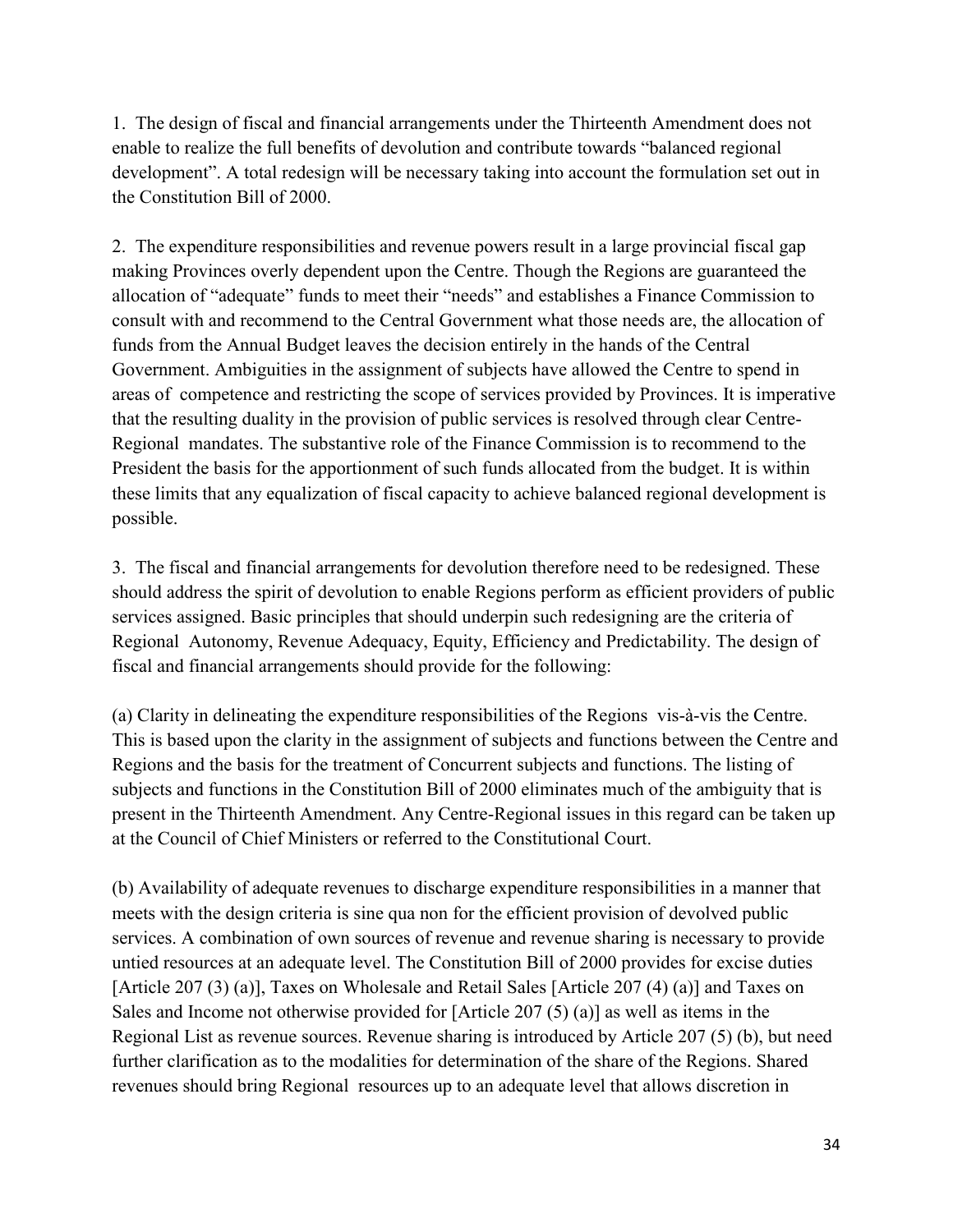making service provision choices and decisions.

(c) Equalization grants will be necessary to address variations in fiscal capacity across Regions and enable Regions to move towards providing a standard package of services in bringing about balanced regional development. The Constitutional Bill of 2000 introduces the equalization principle in the apportionment of Excise and Wholesale and Retail Sales Taxes. What is required will be equalization grants that will top up Regional resources to be adequate for capital expenditure for improving services up to minimum national standards.

4. Institutional arrangements for the mediation of Centre-Region fiscal relations constitute an integral and critical aspect of the fiscal and financial arrangements. The Finance Commission should be revamped to be able to exercise checks and balances on the Centre and become an effective agent of equity. It is necessary to build on the proposals relating to the same in the Constitutional Bill of 2000. Specific mention is made of Article 211 (4) (b) providing for the making of recommendations to the President as to:

"the principles on which the sharing and assignment or the assignment of revenue between the Central Government and the Regions should take place with a view to ensuring the assured measure of finances necessary for effective devolution."

5. In addition, the Finance Commission should be required to report on areas of Centre-Region overlap in expenditures as this is a serious issue. Central expenditure in areas of Regional competence negates the objective of re-distribution to Regions for bringing about balanced regional development.

6. Institutional arrangements for Centre-Region consultation on fiscal and financial matters constitute an important input in the mediation of Centre-Region fiscal relations. Such consultation is to be provided for through a statutorily constituted Finance Ministers Forum.

7. Financial transfers to Local Authorities are provided for in Grants to Regional Governments. The Finance Commission must assess "needs" of Local Authorities and Cultural Community Councils separately and such funds are to be earmarked for transfer through the Regional Governments.

8. Where the President is satisfied that a situation has arisen whereby the financial stability or credit of Sri Lanka or of any part of the territory thereof is threatened, he may direct the Finance Commission to issue such directives to a Regional Council as are deemed necessary to observe such cannons of fiscal and financial proprietary and such other directives as may be deemed necessary or adequate for the purpose.

10. We further recommend that Articles 206, 207, 208, 209, 210, 212, 213, 214 of the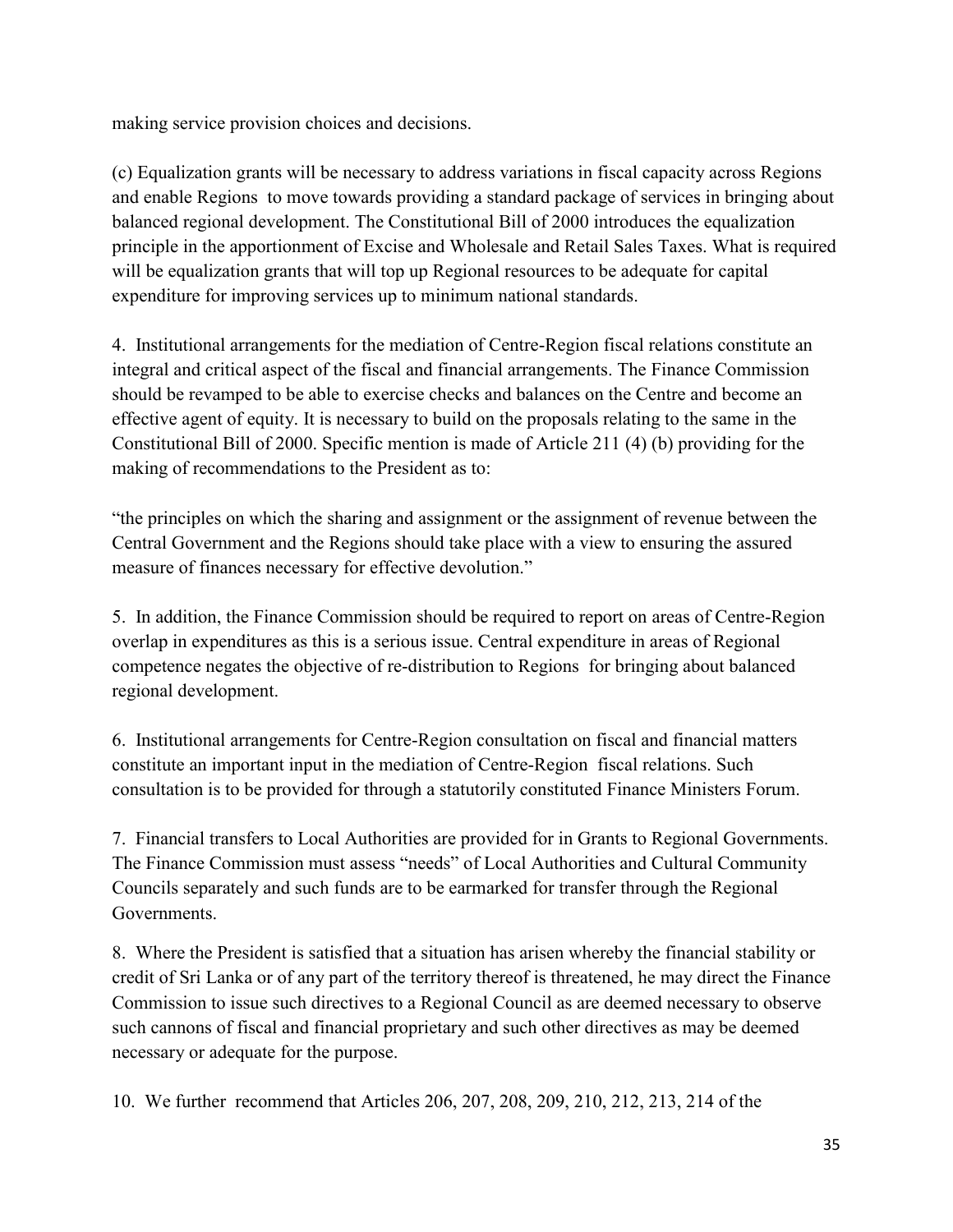Constitution Bill of 2000 be adopted in the proposed Constitution without any material change. We further recommend that Article 211 in the Bill on the Finance Commission be replaced by the following:

(1) (a) There shall be a Finance Commission consisting of five members who have distinguished themselves or held high office, in the fields of finance, law, engineering, administration or business, and who shall be appointed by the President on the recommendation of the Higher Appointments Council.

(b) In making a recommendation under sub-paragraph (a) of this paragraph, the Higher Appointments Council shall ensure that the main ethnic groups are represented in the Commission.

(c ) Neither the Secretary to the Treasury nor the Governor of the Central Bank shall be members of the Commission, but both of them shall be required to provide assistance to the Commission.

(d) The President shall appoint one of the members as the Chairperson of the Finance **Commission** 

(e) There shall be a Regional Finance Committee for each of the Regions, and will be required to assist the Finance Commission. These Committees shall be appointed under the provisions of regional statutes.

(f) There shall be a Regional Planning Committee for each Region appointed under the provisions of a statute. A Regional Planning Committee shall be mandated to prepare medium term plans for the Region covering development activities undertaken by the central, regional and local government institutions in the Region. The Regional Finance Committee shall ensure that adequate resources will be made available to the institutions of local government in the Region. Together with, the National Planning Department and the National Budget Department The Regional Finance Committee and the Regional Planning Committee will assist the Finance Commission to decide on the allocations to the Region on a medium term basis (eg. 3 to 5 years).

(2) Every member of the Finance Commission, unless the member earlier resigns or is removed, from office, shall hold office for a period of five years.

(3) The Central Government shall, on the recommendation of and in consultation with the Commission, allocate from the annual budget such funds as are adequate for the purpose of meeting the needs of the Region.

(4) Subject to paragraph (5) below, it shall be the duty of the Commission to make recommendations to the President as to ;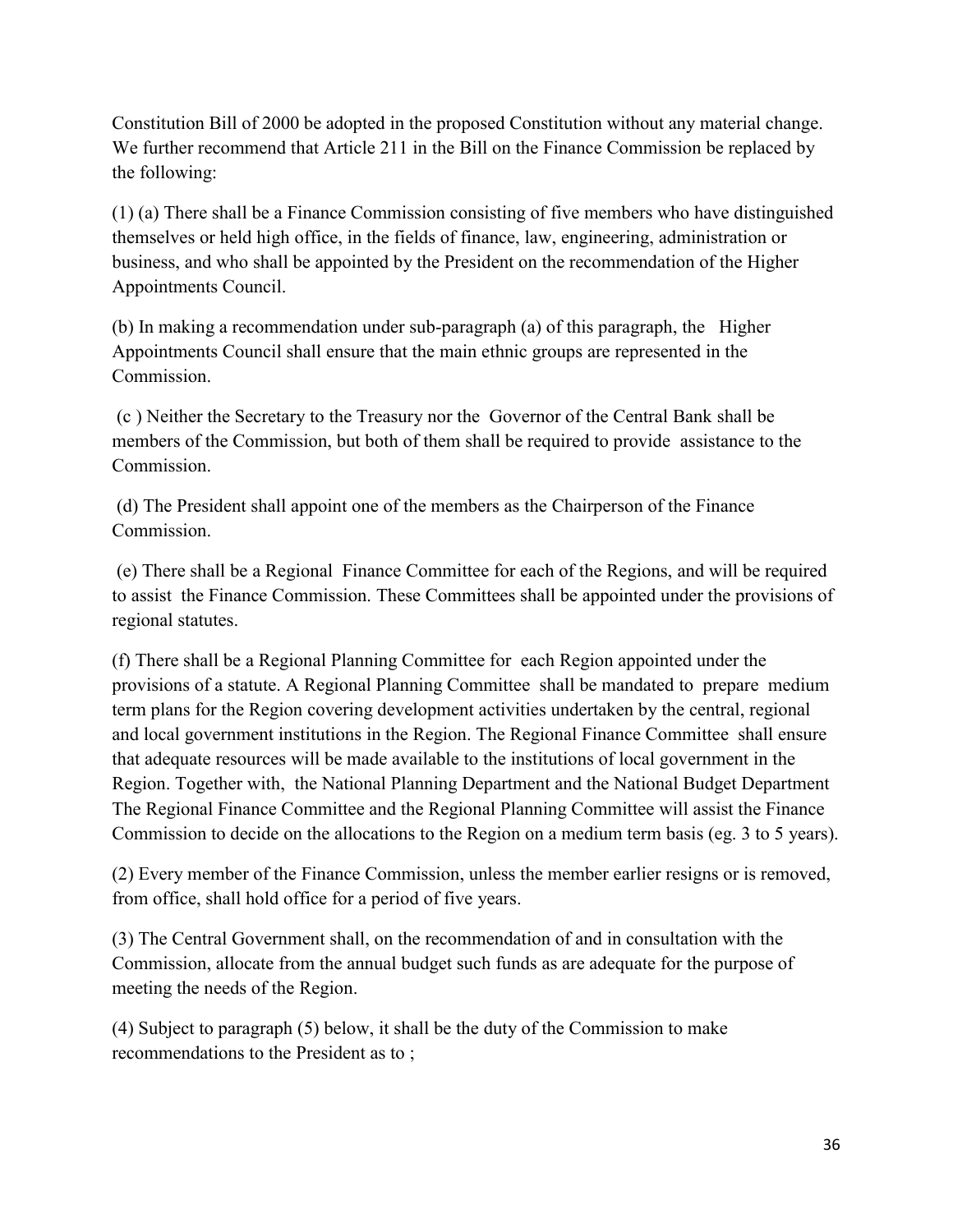(a) the principles on which such funds as are granted annually by the Central Government for the use of Regions, shall be apportioned between the various Regions;

(b) the principles on which the sharing and assignment or the assignment of revenue between the Central Government and the Regions should take place with a view to ensuring the assured measure of finances necessary for effective devolution; and

(c) any other matter referred to the Commission by the President relating to regional finance.

(5) In making the recommendations under sub-paragraphs (a) and (b) of paragraph (4) above, the Commission shall formulate such principles with the objective of achieving balanced regional development in the country, and shall accordingly take into account-

(a) the needs of the Region to implement the devolution of powers and its capacity to raise revenue.

(b) the population of each Region;

(c) the per capita GNP of each Region;

(d) the need, progressively, to reduce social and economic disparities;

(e) the need, progressively, to reduce the difference between the per capita GNP of each Region and the highest per capital GNP among the Regions;

(f) the need to have effective utilization of the monies made available to the respective Regions by ensuring timely and objective allocations in a definitive and predictable manner.

(g) any exceptional expenditure incurred by a Regional Government to meet exigencies such as a natural disaster;

(h) Special needs of particularly under privileged communities;

(i) the returns submitted to the Commission by every Regional Government including information relating to expenditure; and

(j) the reports of the Auditor-General consequent to the audits of regional institutions and authorities thereof.

(6) Legislation to empower the Finance Commission to discharge its duties as per the Constitution must be passed by Parliament. The Commission shall determine its own procedure appoint its staff and determine their salaries and shall have such power in the performance of its duties as Parliament may, by law, confer on it. The Ministry of Finance shall provide the information requested by Commission.

(7) The Finance Commission recommendations should ensure that there is fair revenue sharing taking into consideration the needs of the three tires of government the Centre, the Province and Local Government, based on the application of the guiding principles and with due regard to the extent of devolved powers.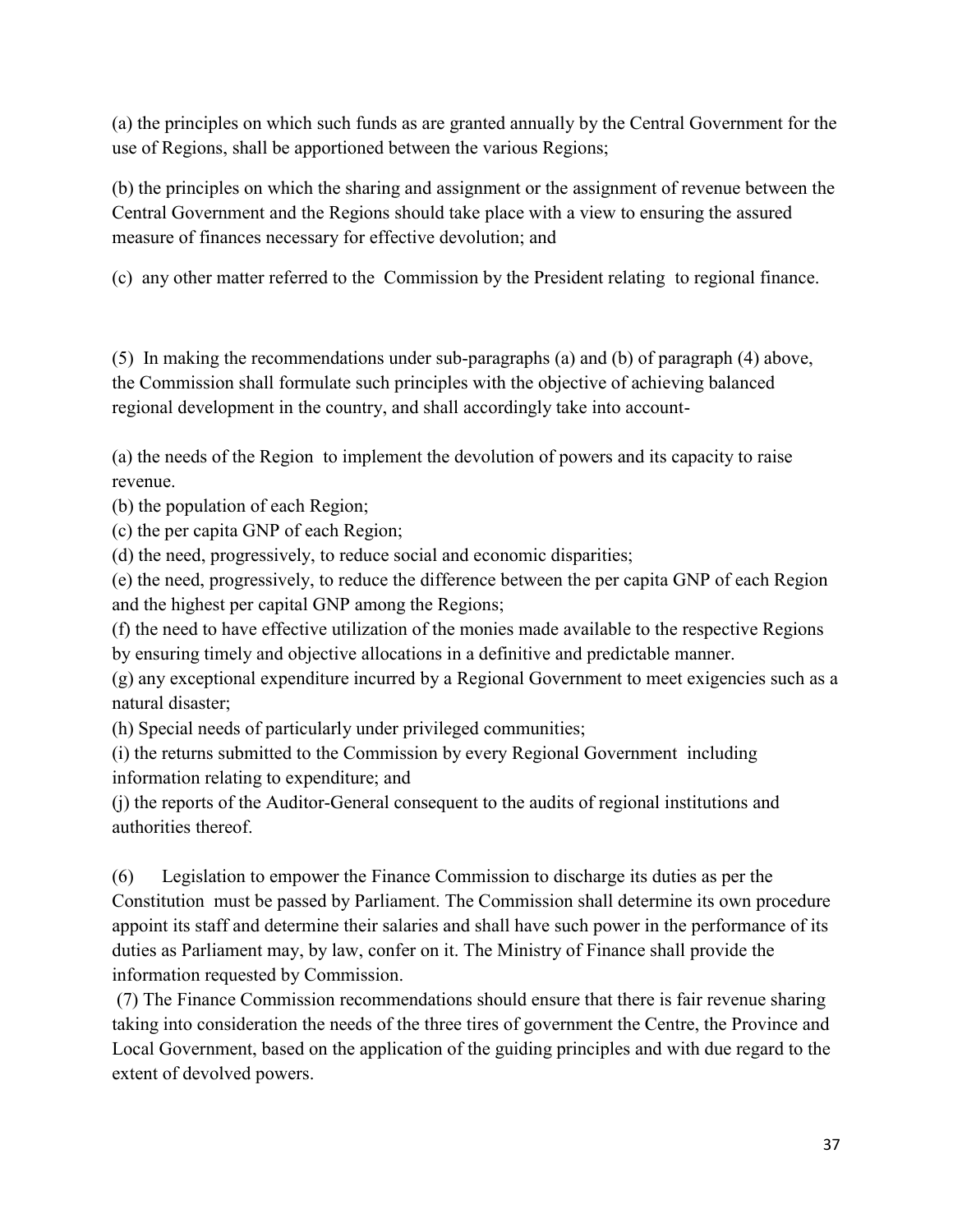(8) The Report of the Finance Commission should be presented for approval to the Council of Chief Ministers, chaired by the President in the presence of the Chairman of the Finance Commission, and 3 months prior to the presentation of the National and Regional Budgets. Once adopted, the provision of Funds for its implementation shall be considered mandatory.

(9) The President shall cause every recommendation made by the Finance Commission to be laid before Parliament and shall notify Parliament as to the action taken thereon. The needs of the Regions should be assessed every 3 to 5 years and the country's economic framework approved by Parliament.

(10) The Regions shall be empowered to pass statutes to raise revenue within the subjects devolved to the Regions, without any restriction and without abdicating this authority to Parliament. The revenue collecting authorities should credit all revenue to the Consolidated Fund of the Region.

(11) Any court, tribunal or other institution shall not inquire into or pronounce on, or in any manner entertain, determine or rule upon, any question relating to the adequacy of such funds, or any recommendation made, or principles formulated by the Finance Commission.

(12) There shall be a District Coordinating Committee for every administrative district of the country. The Chief Minister of the Region or a Regional Minister appointed by the Chief Minister shall preside at such meetings. The District Commissioner (currently the Government Agent) shall be the Secretary of the DCC. All Members of Parliament, all Senators representing the Region, members of the Regional Council and Chairman of all local authorities within the Region shall be members of the DCC.

(13) The DCCs will have the powers to decide priorities in development projects as well as to recommend financial allocation to such projects.

(14) The Members of Parliament shall not have any financial allocations to be disbursed at the DCCs.

### **20. OTHER MATTERS**

We recommend the following provisions under the captions given therein:

### **1.Preamble**

We, the people of Sri Lanka Recognise the injustices of the past; Honour those who suffered for justice and freedom in our land; Respect those who have worked to build and develop our country; and Believe that Sri Lanka belongs to all who live in it, united in our diversity.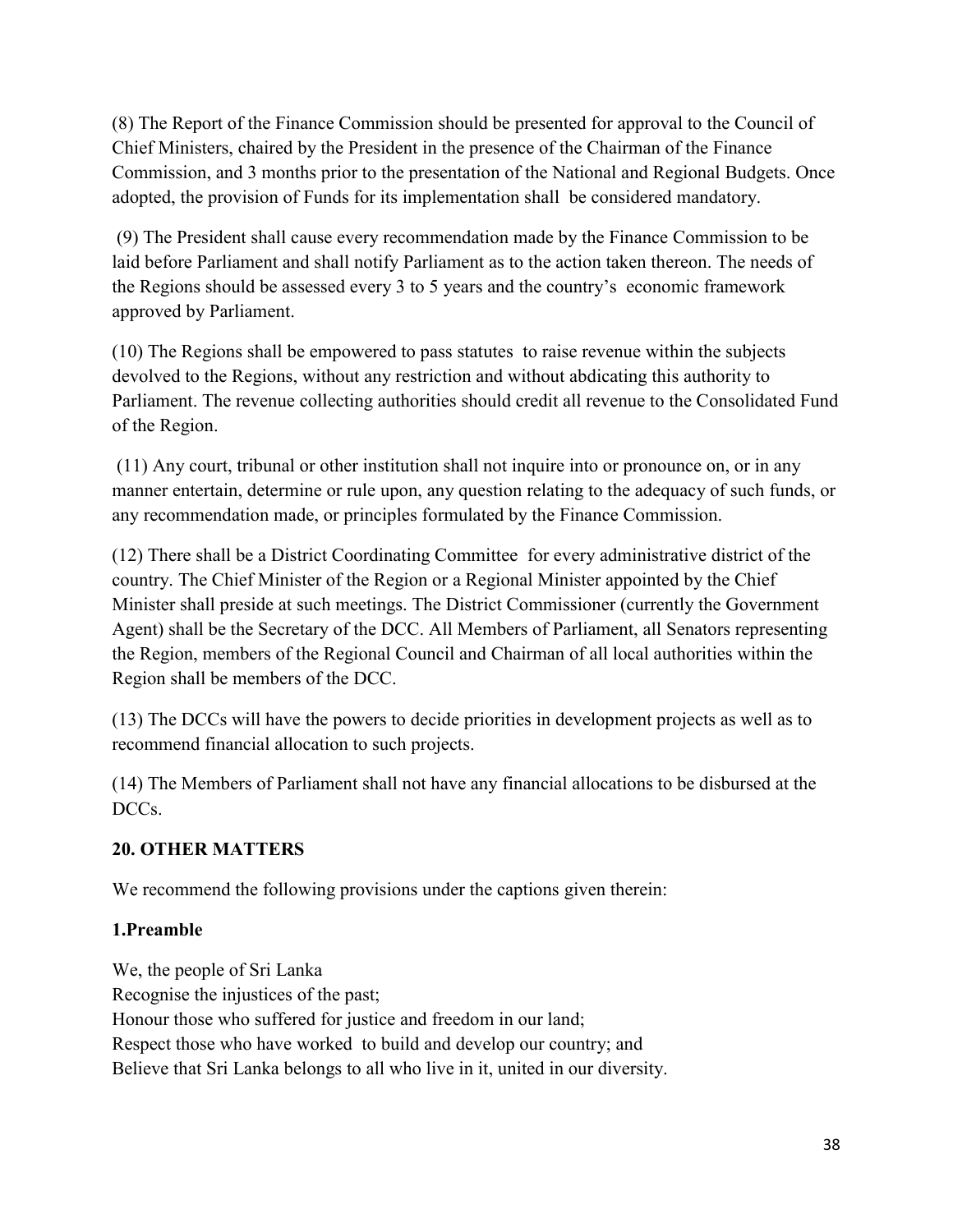We therefore, through our freely elected representatives, adopt this Constitution as the supreme

law of the Republic, so as to-

Heal the divisions of the past and establish a society based on: JUSTICE, social, economic and political; LIBERTY of thought, expression, belief, faith and worship; EQUALITY of status and opportunity; and to promote among them all: FRATERNITY assuring fundamental human rights of the individual and of the groups.

[The above is a combination of words from the South African and Indian Constitutions]

The Preamble should form part of the Constitution and Amendments to the Preamble shall not be valid except when approved by two-thirds majority in each House of Parliament and by the People at a Referendum.

### **2. Amendment Procedure**

1. A Bill to amend the Preamble shall be required to be passed by two-thirds of the membership of each of the House of Representatives and of the Senate sitting and voting separately, and approved at a Referendum

2. A Bill to amend any provision of the Constitution other than a provision relating to Devolution of Powers to the Regions shall be approved by two-thirds of the members of each House of Parliament sitting and voting separately.

3. Constitutional provisions relating to the powers of the Regions shall not be amended unless such amendments have been passed by every Regional Council by 50% (including those absent) majority and 50% (including those absent) of each of the Houses of Parliament sitting and voting separately.

4. The Constitution shall not be replaced unless the new Constitution is approved by two-thirds of the members of each House of Parliament sitting and voting separately, and each one of the Regional Councils approving such replacement by a majority of 50% (including those not present).

### **4. Centre- Regional Relations**

1. A Council of Chief Ministers chaired by the President would be an effective coordinating mechanism. Such a Council should meet quarterly or more frequently if the need arises. The Cabinet Secretariat should service this Council.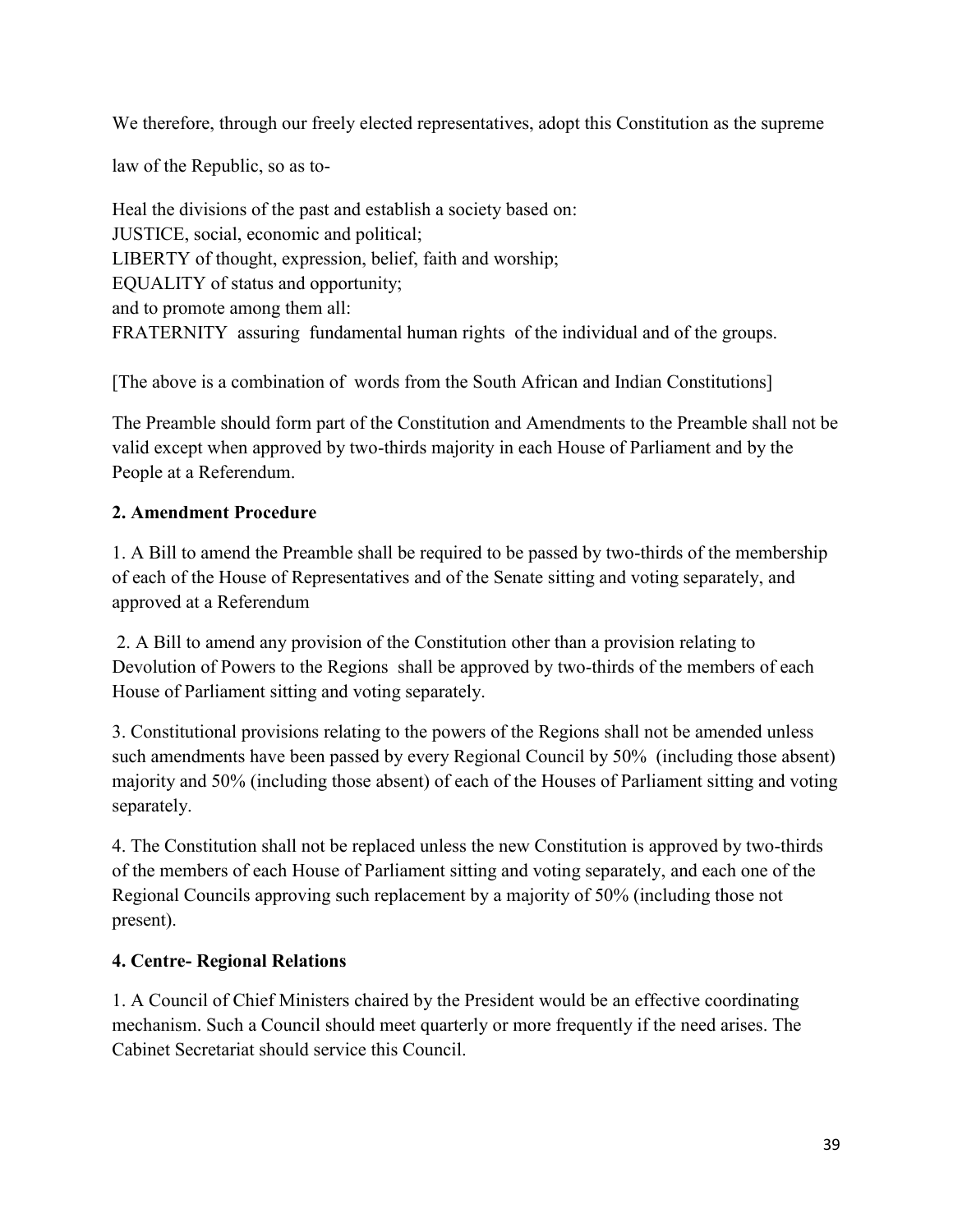2. There shall be a Forum of Finance Ministers of the Region chaired by the Finance Minister of the Centre. The Central Finance Ministry shall service this Forum.

3. In addition to the Council of Chief Ministers and Finance Ministers, we also recommend a quarterly Conference of the Chief Secretaries, chaired by the Secretary to the Prime Minister. This Conference should also be serviced by the Cabinet Secretariat.

# **5. Resolution of Centre-Regional and Inter-Regional Disputes**

We have also considered the need for a mechanism for the resolution of disputes that may arise between the Centre and the Regions or between Regions. As a matter of approach, we recommend that in the first instance attempts must be made to resolve the disputes through informal discussions. If these discussions do not lead to satisfactory solutions, the following mechanisms could be utilised for resolution of the disputes:

(a) Mediation/ Conciliation undertaken by the Council of Chief Ministers chaired by the President.

(b) Arbitration by a Tribunal appointed by the Senate.

(c ) Reference to the Constitutional Court.

# **FIRST SCHEDULE**

We are of the view that the number of Regions within Sri Lanka should be kept to a minimum. These regions should primarily be based on language/ languages, while at the same time, be such that aspirations of ethnic/ cultural communities are satisfied to a large extent. A minimum number of regions will be an argument in favour of maximum power devolution to the Regions. We are therefore proposing five Regions and one Capital Territory as follows:

| <b>Serial Nr.</b> | <b>Name of Region/ Territory</b> | Provinces and Districts included/excluded      |
|-------------------|----------------------------------|------------------------------------------------|
|                   | Western                          | Western Province minus Capital Territory       |
| 2.                | Central                          | Central, Uva and Sabaragamuwa Provinces        |
|                   |                                  | minus Moneragala District                      |
| 3.                | Southern                         | Southern Province plus Moneragala District     |
| $\overline{4}$ .  | North-Eastern                    | Northern and Eastern Provinces minus           |
|                   |                                  | Dehiyattakandiya Division                      |
| 5.                | Rajarata                         | North-Western and North Central Provinces plus |
|                   |                                  | Dehiyattakandiya Division                      |
| 6.                | Sri Jayewardenepura Kotte        | Municipal Councils of Colombo, Dehiwala        |
|                   | (Capital Terrtory)               | Galkissa, Moratuwa, Sri Jayewardenepura Kotte  |
|                   |                                  | and Kaduwela, and the Urban Councils of        |
|                   |                                  | Kolonnawa, Maharagama, Wattala-Mabole,         |
|                   |                                  | Jaela and Peliyagoda and adjoining Pradeshiya  |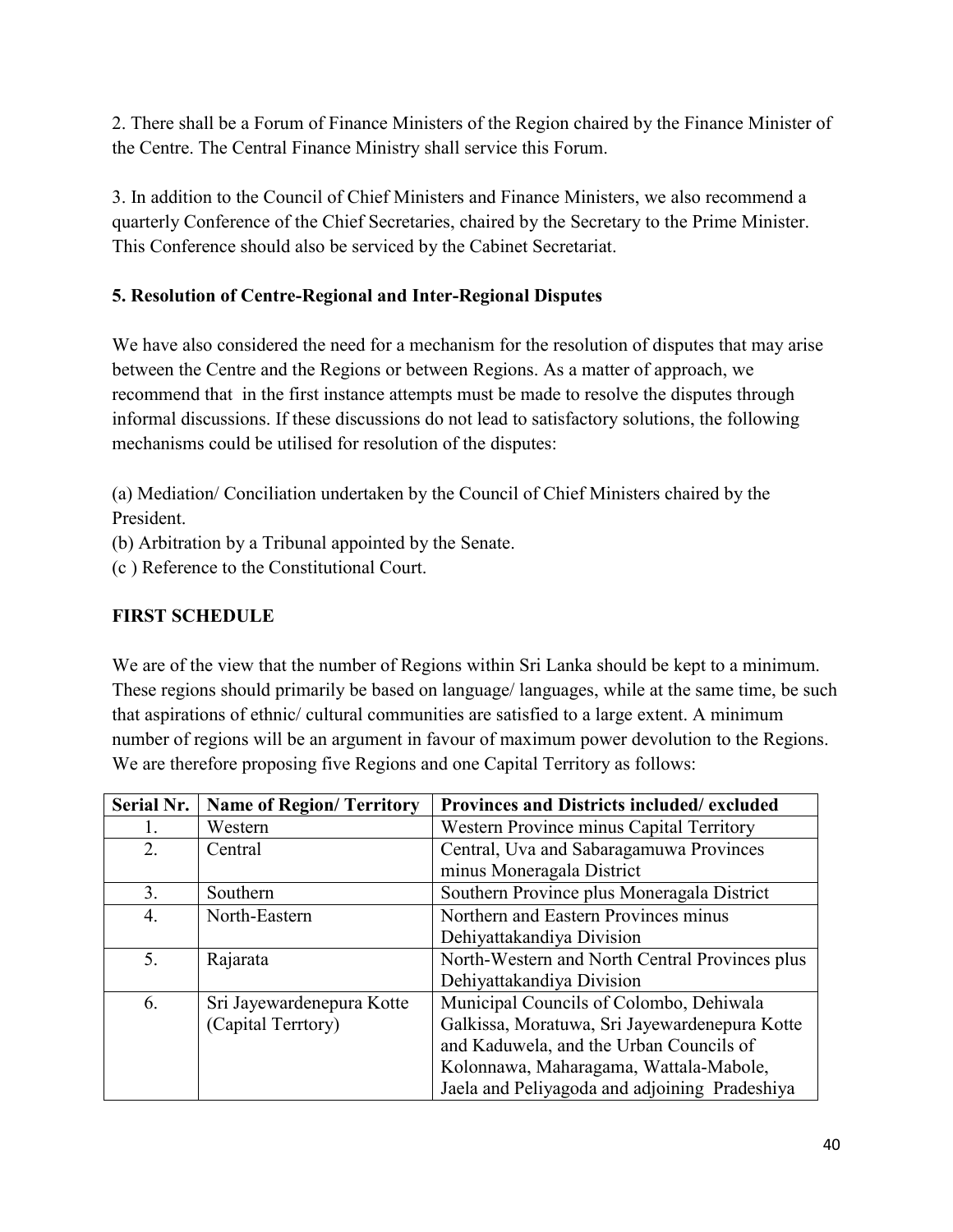#### **Cultural Community Councils**

We recommend the establishment of Cultural Community Councils as follows:

- 1. One Indian Origin Tamil Cultural Community Council for the contiguous area of **Nuwara Eliya and Ambagamuwa Divisions** in the Central Region.
- 2. One Muslim Cultural Community Council in the contiguous area comprising the **Akkaraipattu, Addalaicchenai, Nintavur, Irakkamam, Sammanturai, Sainthamaruthu and Kalmunai (M) Divisions**.
- 3. One Muslim Cultural Community Council in the contiguous area comprising the **Puttalam and Kalpitiya Divisions**.

The rationale behind the above recommendations are explained under the main text of our writeup on Power Sharing, Devolution and Local Government.

#### **SECOND SCHEDULE**

National Flag as existing at present.

#### **THIRD SCHEDULE**

National Anthem in Sinhala National Anthem in Tamil. Both linguistic versions to be equally valid.

#### **FOURTH SCHEDULE**

#### **DISTRIBUTION OF POWERS BETWEEN THE CENTRE AND THE REGIONS**

#### **List I ‐ National List**

1.Defence; national security; security forces; special forces and para‐military forces established by or under law.

2.National police; law and order including public order and the exercise of police powers in the Capital Territory and where expressly determined by Parliament.

3. Firearms, ammunition, explosives and other armaments.

4. Foreign affairs, including all matters which bring the Republic of Sri Lanka into relations with other States, the United Nations Organization, its specialized agencies and inter-governmental organizations, and the undertaking of international obligations.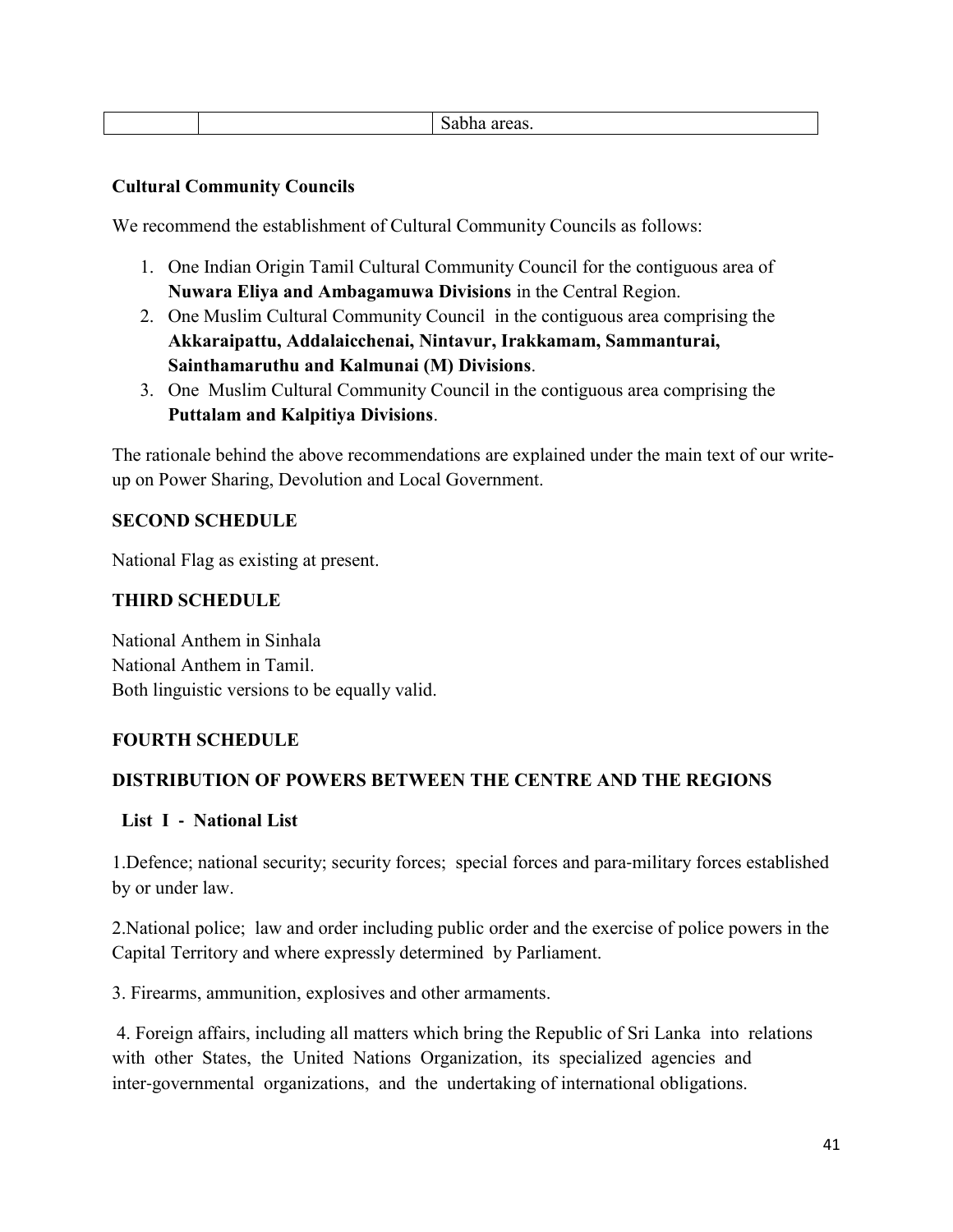5.Entering into treaties, conventions and agreements with other States and international organisations and implementing such treaties, conventions and agreements.

6. Diplomatic, consular and trade representation, subject to item 60 in List II.

7.Facilitating international conferences, associations and other such bodies and implementing decisions made thereat.

8. Foreign jurisdiction; immigration and emigration; extradition.

9. Regulation of international and foreign funded non‐governmental organizations.

10. Piracy and crimes committed on the high seas or in the air; offences against the law of nations committed on land or the high seas or in the air.

11. Citizenship.

12. Registration of births and deaths; registration of persons

13. Census.

14. Elections; Elections Commission.

15.Currency and foreign exchange, international economic relations, external resources and the formulation of monetary policy.

16. Public debt of the Government of Sri Lanka.

17. Foreign loans of the Government of Sri Lanka.

18. Regulation of banking, banking institutions and other national financial institutions.

19. National policy on insurance and institutions providing insurance services.

20. Regulation of securities, stock exchanges and futures markets.

21. Audit of the accounts of the Government and of the Regions and of other state institutions.

22. Taxes on income, capital and wealth of individuals, companies and corporations as provided in the Constitution.

23. Customs duties, including import and export duties, and excise duties (excluding such excise duties as may be specified by law) as provided in the Constitution.

24. Turnover taxes and stamp duties, goods and services taxes as provided in the Constitution.

25. Any other taxes, duties or levies not mentioned in the Regional List.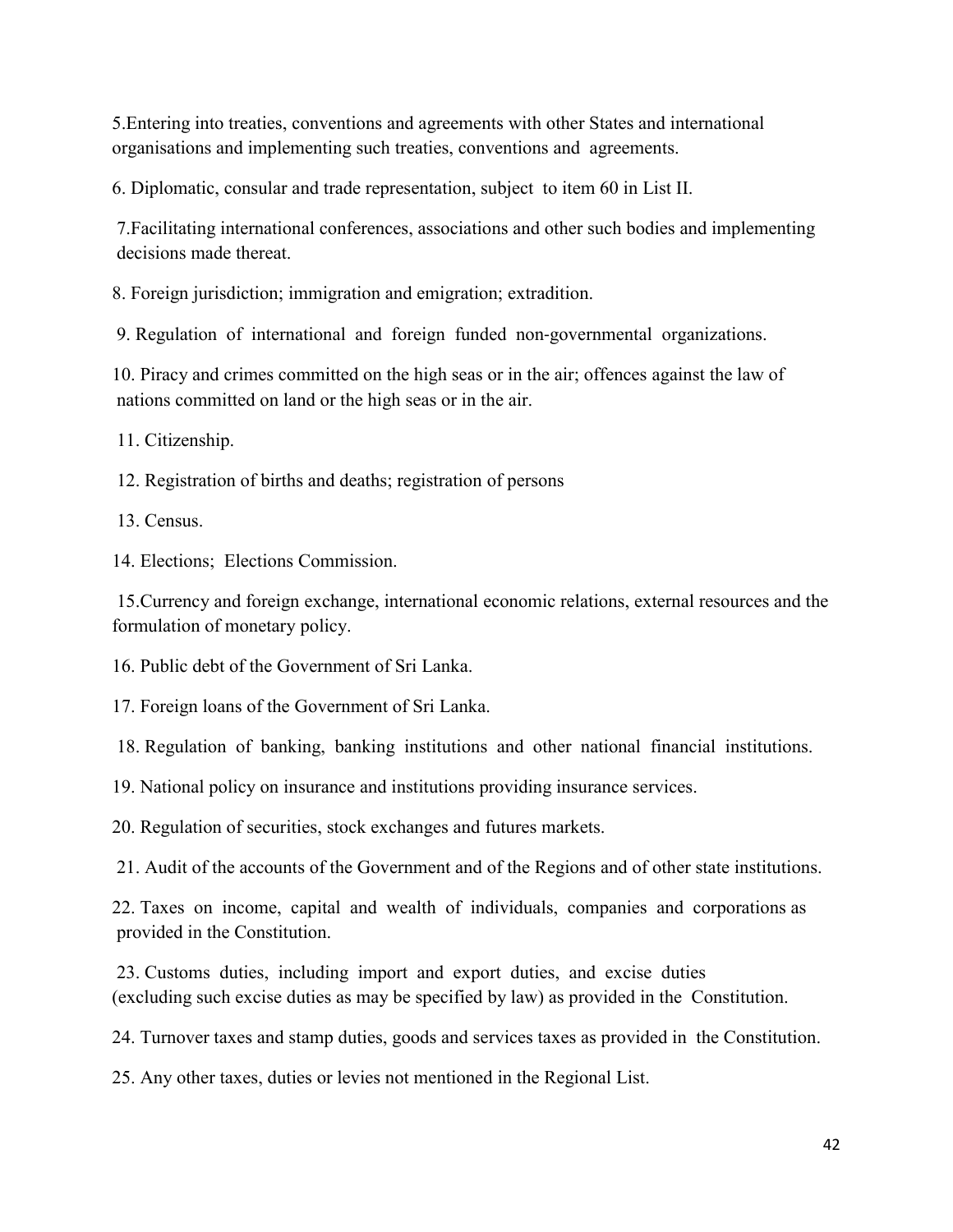26. National Lotteries.

27. Administration of justice; Court procedure.

28. Nuclear energy.

29. National projects in the generation of electricity as declared by Parliament by law; national grid for the supply of electricity; maintenance and management of the national grid.

30. National projects in non‐conventional energy as declared by Parliament by law.

31. National projects in water supply and sanitation declared by Parliament by law.

32.Regulation of the development and exploitation of oil fields, petroleum and petroleum products.

33. Geological Survey of Sri Lanka; national policy on mines and minerals; national projects for the development and exploitation of mines and minerals as declared by Parliament by law, but not including minerals used in construction.

34. National planning for inter‐provincial rivers in consultation with the relevant Regions.

35. Airports, ports and harbours with international transportation; provision of facilities, in consultation with the relevant Regional Governments, in fishery harbours used mainly by vessels engaged in fishing beyond Sri Lankan waters.

36. Inter‐regional transportation.

37. National railways.

38. Civil aviation.

39. National highways, that is, the main inter-regional highways linking the Capital Territory with the regional capitals, regional capitals with each other and district capitals with each other in so far as the highway linking district capitals traverse regional boundaries; toll roads and expressways constructed by or under the authority of the Government of Sri Lanka.

40. Roads within the Capital Territory other than roads maintained by Local Authorities.

41. Shipping and navigation, but not including boat and ferry services for internal transportation within territorial waters or historical waters; Exclusive Economic Zone and Continental Shelf.

42. Posts and telecommunications.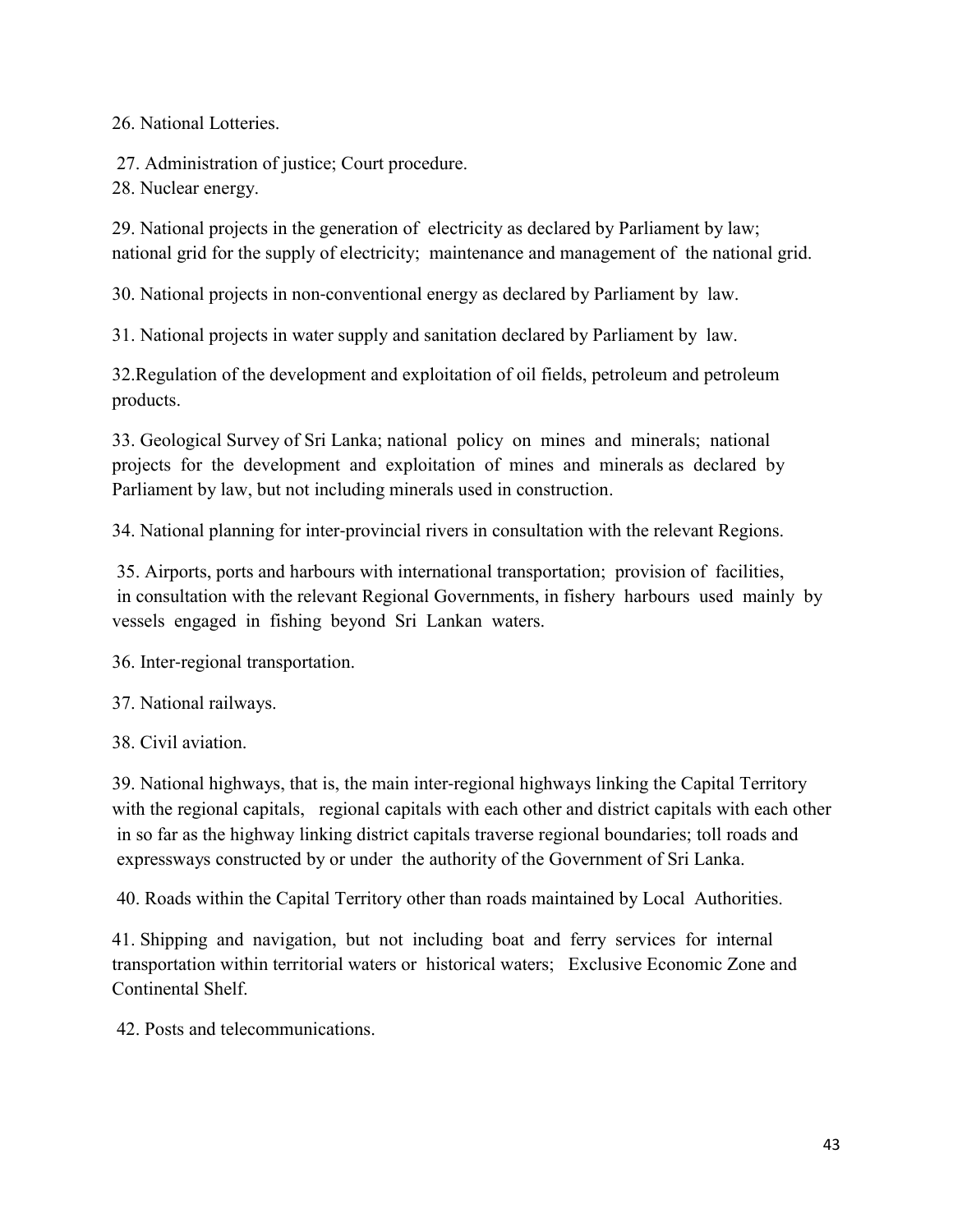43. Establishment of regulatory authorities which shall consist of the representatives of the Centre and of the Regions, for the determination of national standards relating to communication and media.

44. National holidays.

45. National Public Service; National Public Service Commission.

46. National policy on health; national health plan; determination of national health standards; coordination of health services; co-ordination of education, training and research relating to health; administration of hospitals declared by Parliament by law as special purpose hospitals; administration of special health programmes; national institutions for education and training of auxiliary medical personnel.

47. Policy on inter-regional trade.

48. Incorporation, regulation and winding up of trading corporations, including banking, insurance and financial corporations.

49. National prisons.

50. Pensions payable by the Government of Sri Lanka or out of the Consolidated Fund of Sri Lanka.

51. Fishing beyond territorial waters (12 nautical miles); registration of vessels engaged in fishing beyond territorial waters; reference of inter-regional and international fishing disputes and for settlement in accordance with the provisions of the Constitution.

52. Protection, development and exploitation of marine and aquatic resources in keeping with international obligations and measures to enforce such obligations.

53. National policy on education; national institutions in the field of education such as the National Institute of Education; determination of national syllabi and curricula with the concurrence of the Regions; determination of minimum qualifications for teachers; co‐ordination of training of teachers; national institutions for the training of teachers; determination of minimum standards for national public certification examinations and the conduct of such examinations; special programmes in education; educational publications provided by the central government;

54. University Grants Commission; national standards for universities; national standards for institutions for technical and higher technical education.

55. National standards with regard to professions, occupations and training.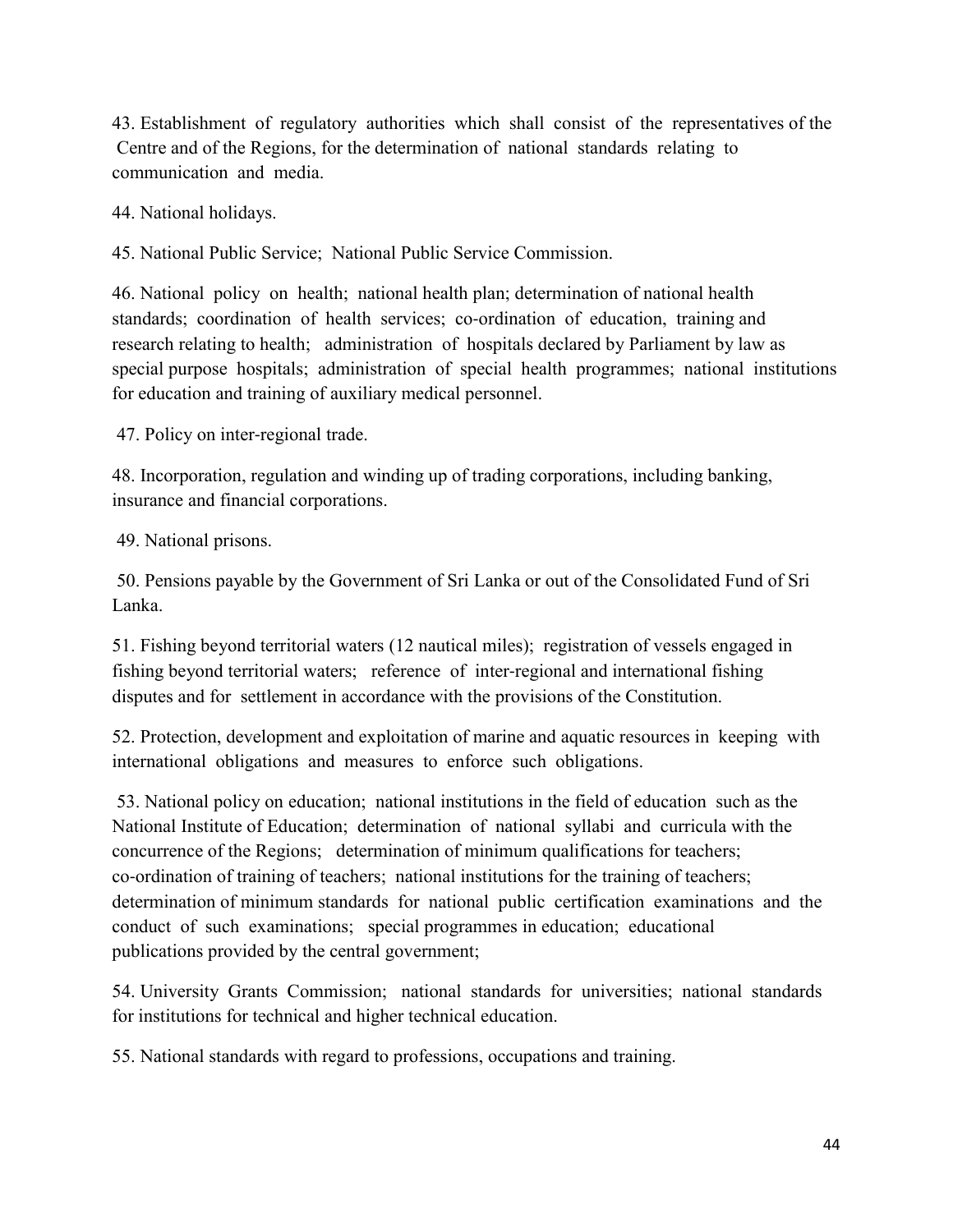56.National policy on agriculture and animal husbandry; national institutions for education and training of auxiliary agricultural and veterinary personnel.

57. National standards relating to science and technology, and to research, development and training in the areas of industries, agriculture, fisheries and aquatic resources.

58. National research institutions.

59. Tea, rubber and coconut plantations, but not including coconut small holdings; national policy on and the regulation of the production of tea, rubber and coconut.

60. Foreign trade.

61. Sri Lanka Standards Institution.

62. Establishment of standards of weights and measures.

63. Intellectual property including patents, inventions, designs, copyrights, trademarks and merchandise marks.

64. Monopolies, mergers, restrictive trade practices.

65. Buddha Sasana; pirivena education.

66. Pilgrimages outside Sri Lanka.

67. National Libraries and the National Library Services Board.

68. National archives and national museums.

69. Ancient and historical monuments and records, and archaeological sites and remains, declared by or under law made by Parliament to be of national importance, subject to the proviso that any declaration so far made after 1987 without consulting the relevant Provincial Councils shall be reviewed, and future discoveries declared only after consulting the relevant Regional government.

70. Treasure trove.

71. Preservation and promotion of the national heritage.

72.National standards relating to public performances; national certificates for public performances.

73. National policy on tourism; promotion of national tourism.

74. National zoological and botanical gardens.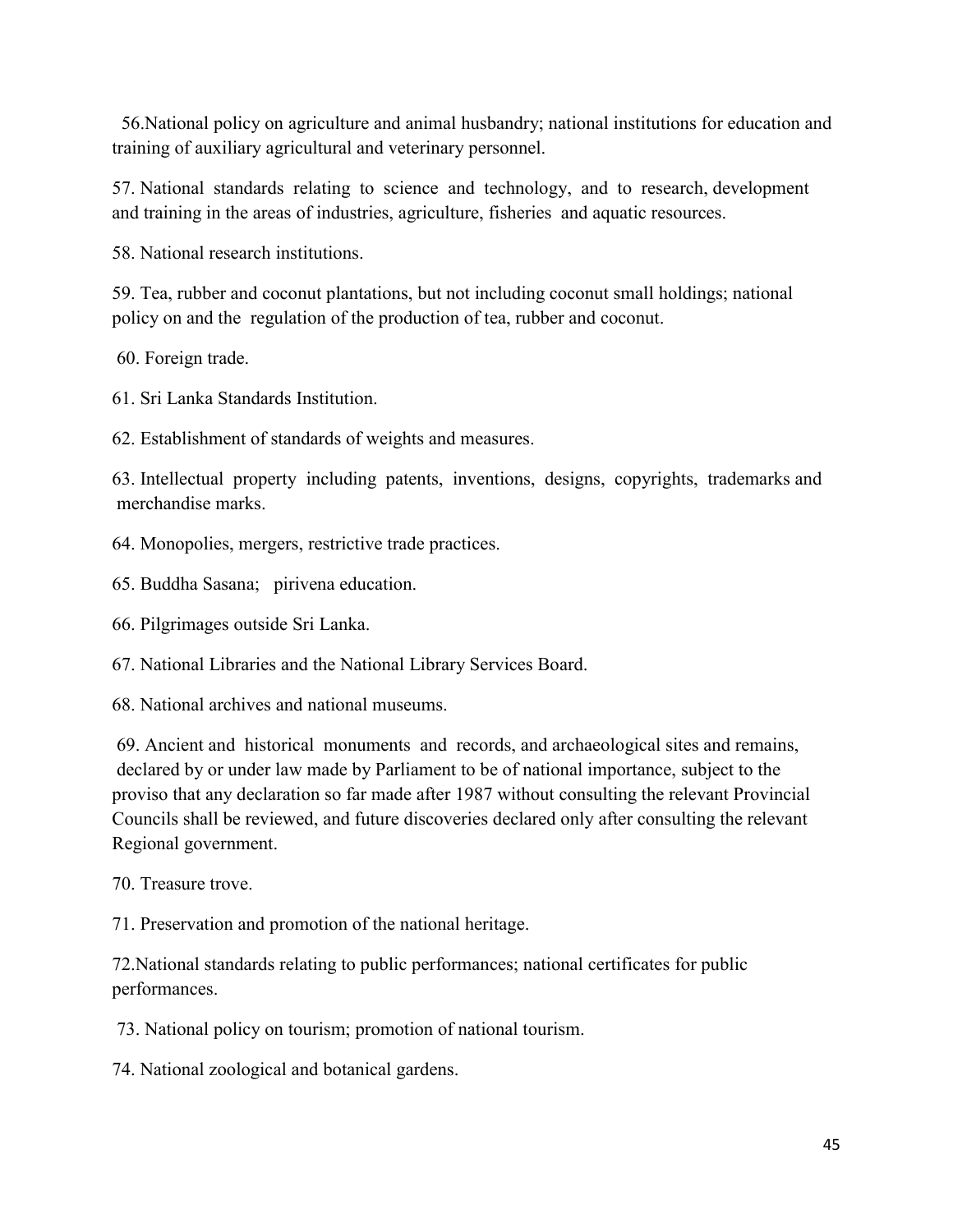75. National land use policy.

76. National policy on the environment; national plans on the environment and conservation of the environment, in keeping with international obligations.

77. National Parks, Strict Natural Reserves, Nature Reserves, Sanctuaries and National Heritage Wilderness Areas declared by or under law of Parliament, after consultation with the relevant Regions.

78. Formulation of national policy on coast conservation in consultation with the Regional governments..

79. National housing programmes with the concurrence of the relevant Regional Government.

80. Formulation of national poverty alleviation programmes in consultation with the Regional Governments and co-ordination of the implementation of such programmes by the Regions.

81. Social security and social insurance.

82. National policy on youth.

83. National policy on women.

84. National policy on children and differently abled persons.

85. National policy on sports; administration of national sports bodies.

86. Disaster management at national level; intervention including relief, reconstruction, reconstruction and compensation in instances of natural and man-made disasters and epidemics, supplementing the role of the Regional Governments.

87. Labour regulation and standards; labour laws.

88. National policy on industrial development including those based on agricultural products, in consultation with the Regions.

89. Establishment of commercial, industrial and other enterprises, partly or wholly owned by the Central Government.

90. Institutions for the promotion of investments and determination of policy relating to foreign investment.

91. Lighthouses, lightships, beacons and buoys.

92. Cadastral Survey of Sri Lanka.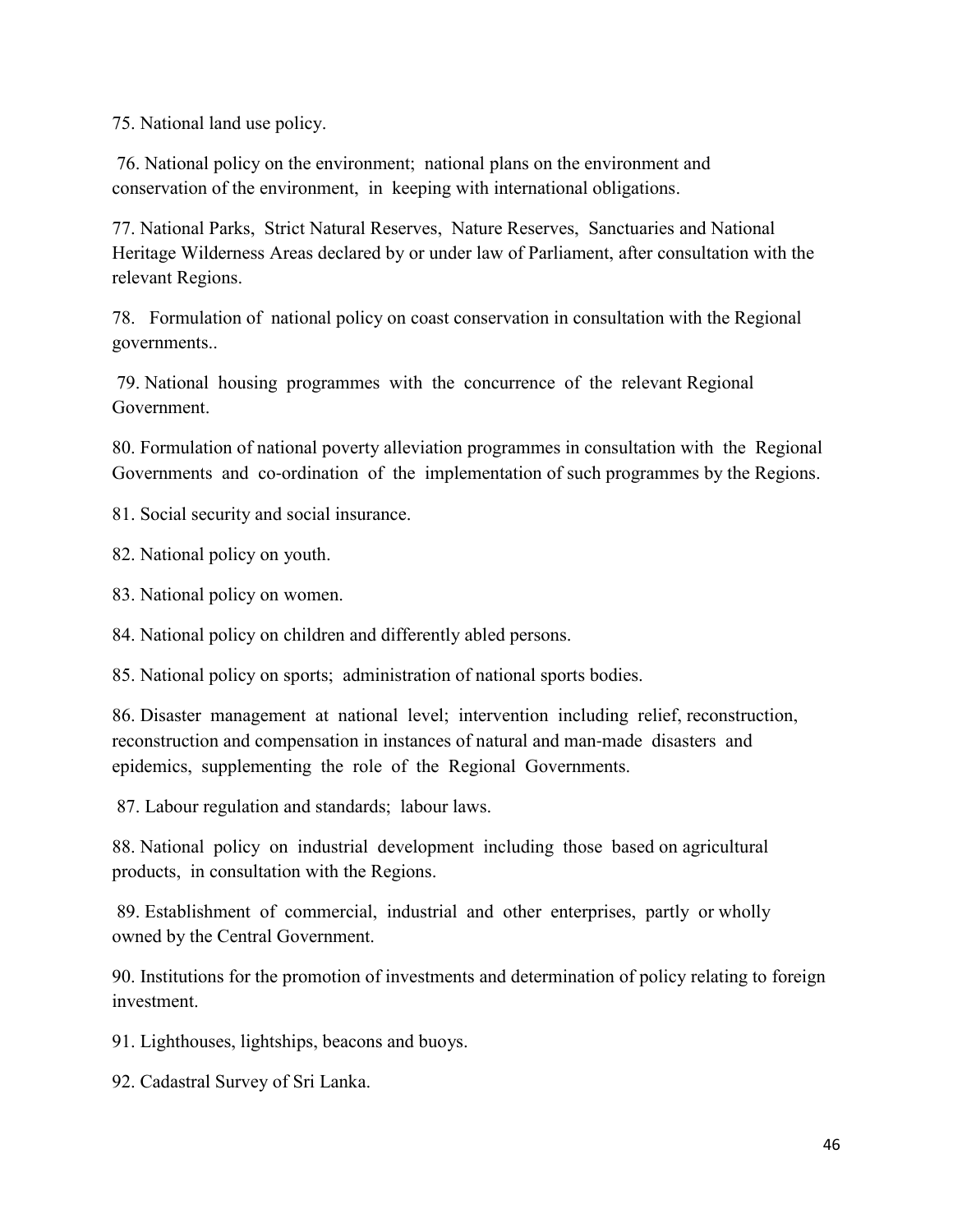93. Urban planning and implementation in the Capital Territory;

94. Public utilities, that is, supply of electricity and water supply within the Capital Territory.

95. Drainage and waterways within the Capital Territory.

96. Delegation of implementation of any of the functions in the National List to any local authority in the Capital Territory.

97. National policy on food security.

98.National policy on consumer protection including adulteration of foodstuffs.

99. Policy relating to drugs, poisons and narcotics.

100. Surveys for the purpose of any matters enumerated in the National List.

101. Fees in respect of any of the matters in the National List.

102. Prevention of the introduction to the country and spread from one Region to another of infectious or contagious diseases or pests affecting human beings, animals or plants.

[In the formulation of national policies, standards or plans, the Central Government shall consult the Regional Governments and the policies, standards or plans decided upon shall be subject to approval by both houses of Parliament]

# **List ‐ II ‐ Regional List**

1. Provincial planning including employment planning at the Regional level and plan plan implementation including employment programmes.

2. Provincial policy on formal and informal education; administration of pre‐schools, primary and secondary schools and educational services within the Region in conformity with national policy; registration and regulation of private schools in the Region; recruitment and training of teachers; regional institutions for the training of teachers research on education; educational publications provided by the Regional Government; vocational education and training;

3. Regional public health services; health service administration in conformity with national health policy; supervision of private medical care; control of private nursing homes and of diagnostic facilities within a Region in keeping with national policy; regional institutions for education and training of auxiliary medical personnel; institutions for alternate medicines; establishment and maintenance of herbaria.

4. Agriculture, including agricultural research, extension, promotion and education within the Region; promotion of agro-based industries within the Region; regional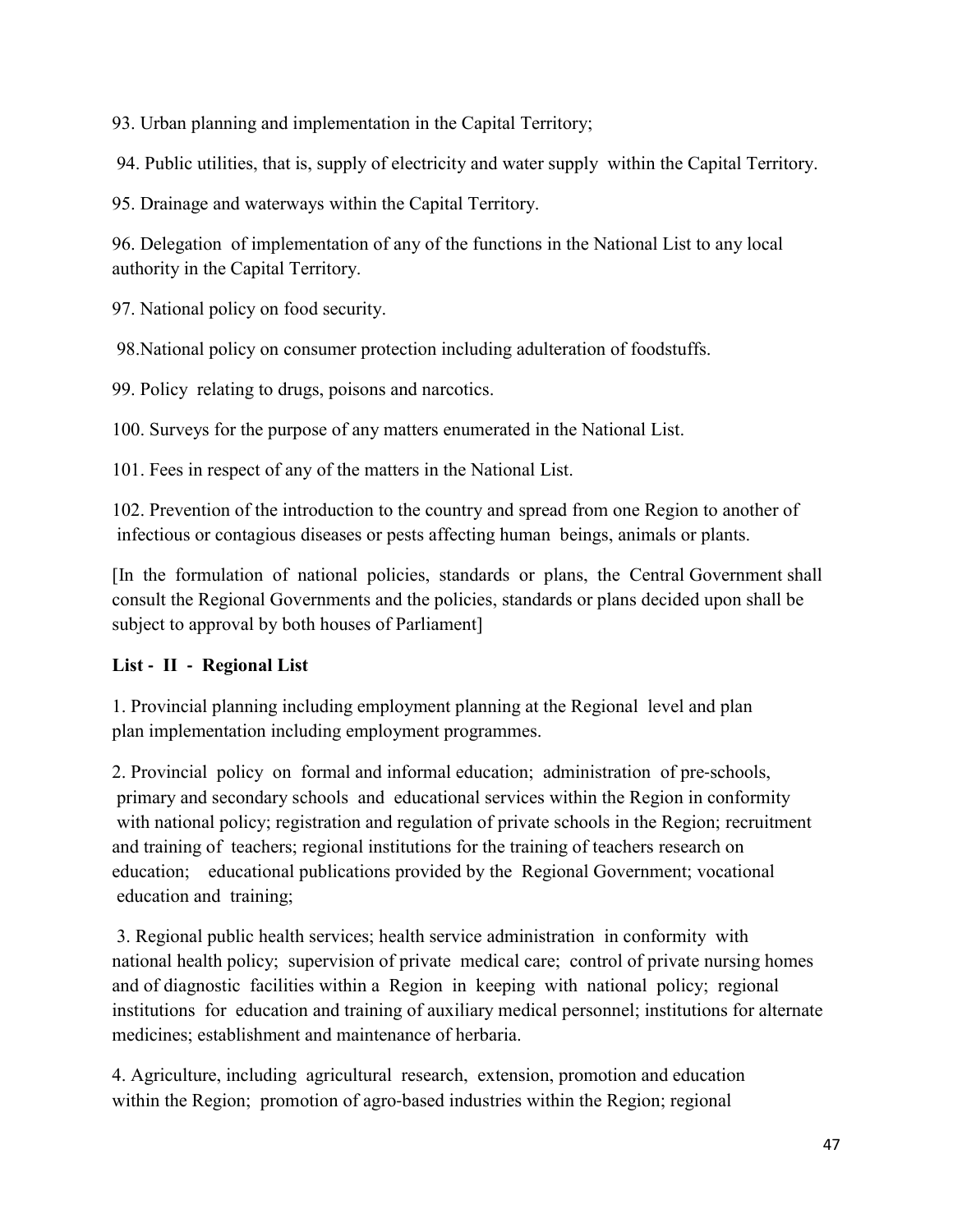institutions for education and training of auxiliary agricultural personnel: agrarian services; seeds and fertilizers.

5. Palmyrah, teak, oil-palm and cashew plantations.

6. Coconut small holdings.

7. Animal husbandry; regional institutions for education and training of auxiliary veterinary personnel; establishment and upkeep of pasture land.

8. Protection against pests and prevention of plant diseases in keeping with national policy.

9. Fisheries and aquatic resources within territorial and historical waters.

10. Land, that is to say, land use, right in or over land, transfer of land, tenures including the relation of landlord and tenant, and the collection of rents, improvement of land and agricultural loans; alienation of state or forest land as provided in Appendix II of the Third Schedule. .

11. Irrigation, that is to say, minor, medium and major irrigation works, including schemes across inter-regional rivers whose headworks and command areas fall within a single Region; inter-regional irrigation schemes, that is, schemes whose headworks and command areas are located in two or more regions, and the regulation of flow of water in inter-regional waterways, shall be undertaken in accordance with the recommendations of the Inter-Regional Water Tribunals appointed by both Houses of Parliament; irrigation using groundwater; salt water exclusion schemes.

12. Forests, including reserved forests and conservation forests, but not including national parks strict natural reserves, nature reserves, sanctuaries and national heritage wilderness areas; use of such forests in conformity with national policies on forestry and land use.

13. Protection of the environment in conformity with national policy on conservation of the environment.

14. Coast conservation in conformity with national policy.

15. Conservation of fauna and flora in keeping with national policy.

16. Water supply and sanitation, including community water supply.

17. Waterways, drainage and reclamation.

18. Supply and distribution of electricity; generation or procurement of electricity from the national grid for such supply and distribution.

19. Regional projects in non‐conventional energy.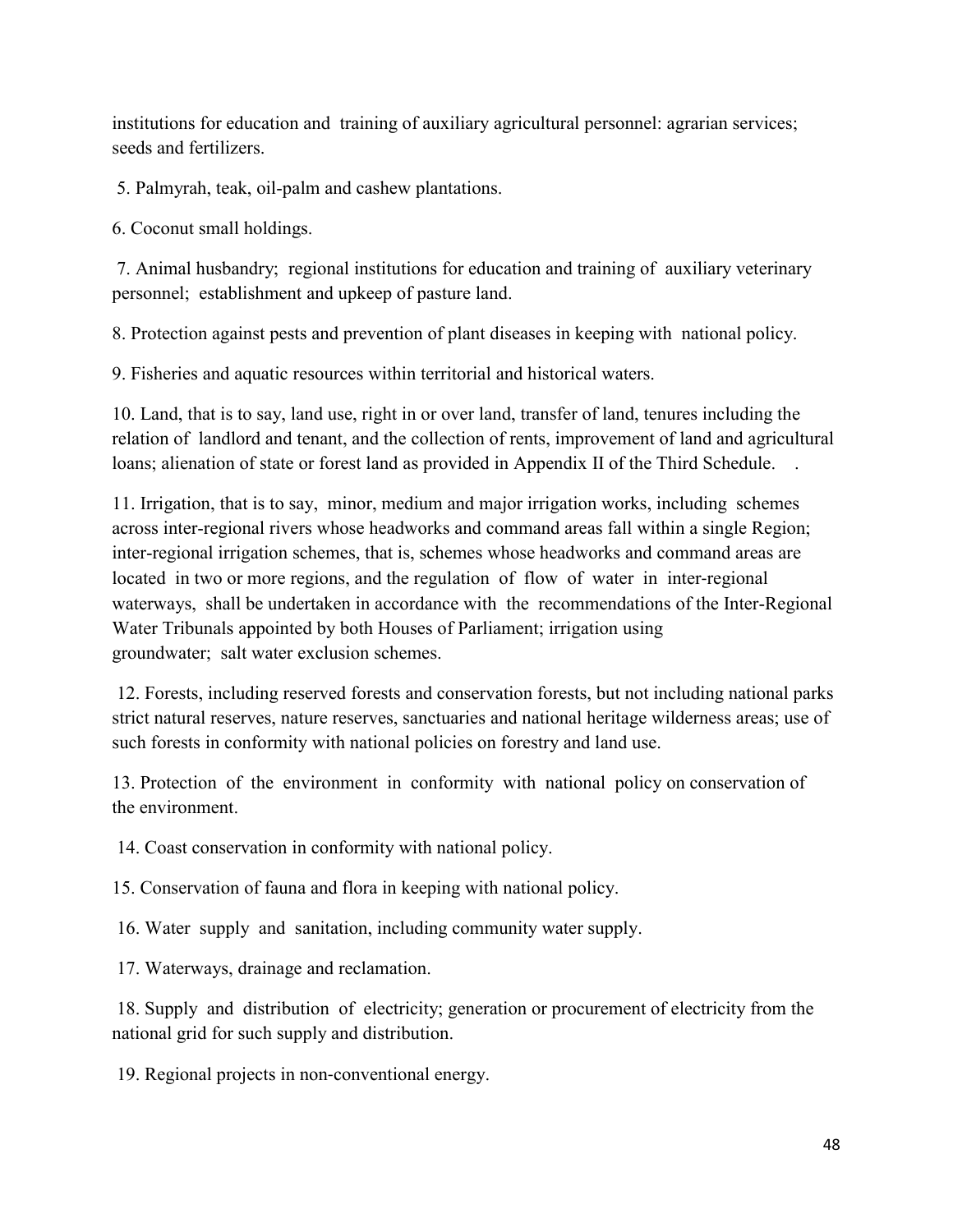20. Roads excluding those specified in the National List; toll roads and expressways constructed by or under the authority of the Regional Government.

21. Transport within the Region including regional railways, and ferry and boat services for internal transportation.

22.Minor ports and harbours, jetties and piers for internal transportation, and with no international transportation, fishery harbours with no international transportation.

23. Housing, other than national housing programmes.

24. Town and country planning, and urban development.

25. Local Government as provided in Appendix III of the Third Schedule.

26. Rural Development.

27.Development and exploitation of mines and minerals other than national projects, declared by Parliament by law; development and exploitation of sand and rock quarries.

28. Production and supply of salt.

29.Supply and distribution of food; rationing of food and maintenance of food stocks in keeping with national policy on food security.

30. Industries and industrial development inclusive of industrial research and training within the Region.

31. To promote, establish and engage in agricultural, industrial, commercial and trading enterprises and other economic development projects within the Region.

32. Vital Statistics

33. Advocate General of the Region.

34. Registration and regulation of unincorporated business, trading, literary, scientific, religious and other societies and associations.

35. Co‐operatives and co‐operative banks.

36. Pensions payable by a regional government or out of the Consolidated Fund of a Region.

37. Markets and fairs.

38. Law and order; Provincial Police and Provincial Police Commission to the extent provided in Appendix I of the Third Schedule.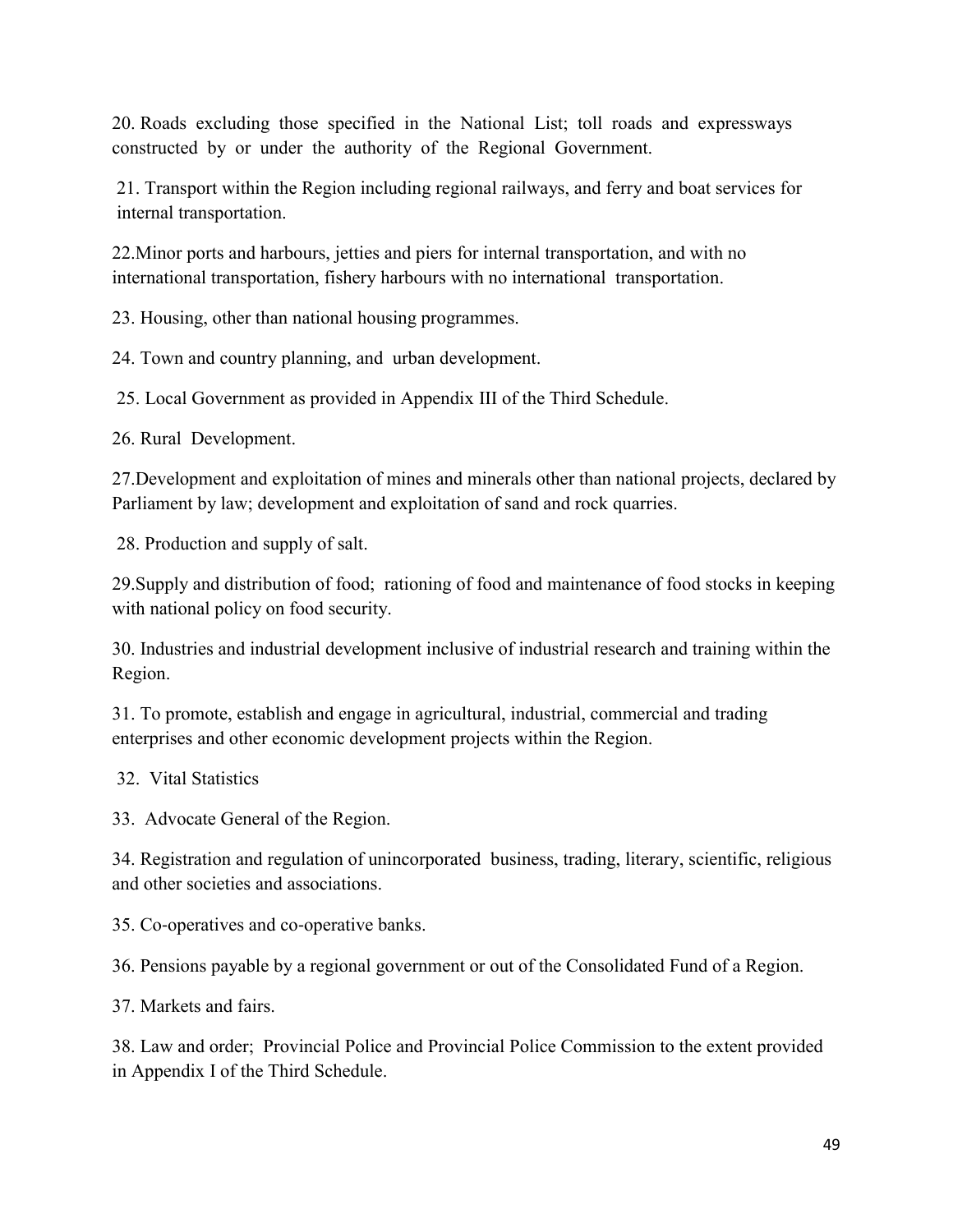39.Mediation and conciliation; provision and the setting up of court buildings in consultation with the National Judicial Service Commission, the maintenance of court buildings and the development of the infrastructure of courts.

40. Regional prisons; borstal and reformatory institutions.

41.Formulation and implementation of programmes for the advancement of women, subject to national policy.

42. Formulation and implementation of programmes for the advancement of women, subject to national policy.

43. Formulation and implementation of programmes for children and differently abled persons, subject to national policy.

44. Sports.

45. Social Services, but not including social security and social insurance; registration of nongovernmental social service organizations.

46. Poverty alleviation subject to the Centre's power to formulate and coordinate national poverty alleviation programmes as set out in item 80 of the National List.

47.Relief, rehabilitation and reconstruction and the granting of compensation consequent to natural or man‐made disasters; disaster management at the regional level.

48. Public debt of a Region, excluding debts owed to the Central Government.

49. Domestic borrowing on the security of the Consolidated Fund of the Region.

50. International borrowing subject to such criteria and limitation as may be specified by Parliament and with the concurrence of the Finance Commission.

51.The promotion and management of foreign direct investment, international grants and grants and developmental assistance to the Region subject to such criteria and limitation as may be specified by Parliament and with the concurrence of the Finance Commission.

52.Regional financial and credit institutions including provincial institutions providing insurance services.

53. Regional Public Service; Regional Public Service Commission.

54. Districts and district administration.

55.1 Excise duties to be specified by law made by Parliament.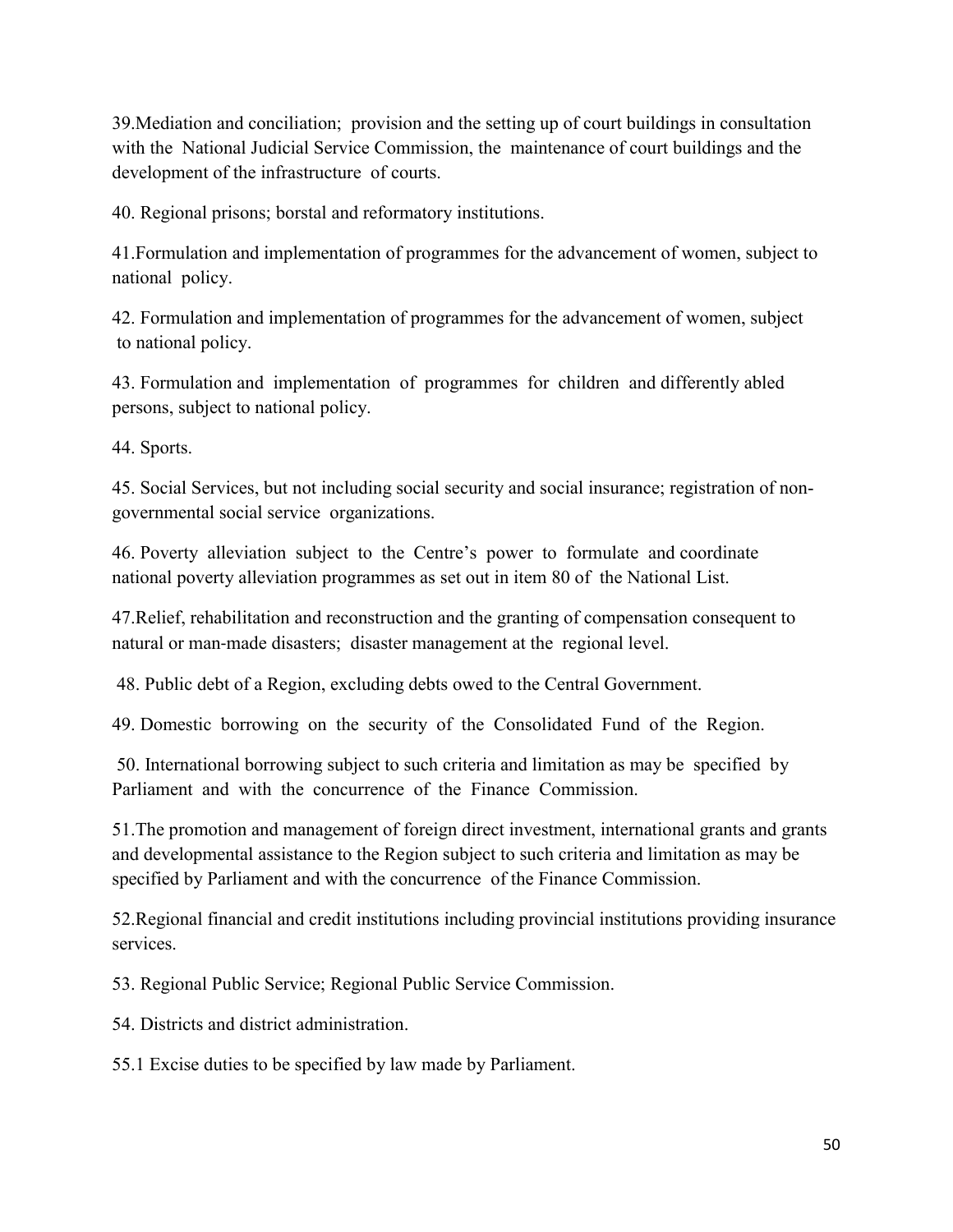55.2 Betting and gaming taxes, taxes on prize competitions and on lotteries, other than national lotteries and lotteries organized by the Central Government.

55.3 Regional sales taxes and turnover taxes on wholesale and retail sales.

55.4 Liquor rentals; toddy tapping licence fees.

55.5 Licensing fees for the possession, transport, purchase and sale of intoxicating liquors.

55.6 Dealership licenses on drugs and other chemicals.

55.7 Motor vehicle license fees and other fees charged under the Motor Traffic Act.

55.8 Fees on lands alienated under the Land Development Ordinance and Crown Lands Ordinance.

55.9 Fees under the Fauna and Flora Ordinance.

55.10 Stamp duties on transfer of immovable properties and motor vehicles.

55.11 Taxes on mineral rights subject to limitations imposed by Parliament.

55.12 Taxes on products of agriculture, forestry, animal husbandry and fisheries.

55.13 Taxes on goods and passengers carried by roads or inland ferries and boats.

55.14 Taxes on entry of goods into a local area for consumption, use or sale therein.

55.15 Taxes on the consumption of sale of electricity and pipe‐borne water.

55.16 Taxes on advertisements other than advertisements by means of newspapers, magazines, radio or television.

55.17 Taxes on vehicles, boats and animals.

55.18 Taxes on professions and trades.

55.19Utilization of court fines within the Region provided that not less than ten per centum of the fines imposed shall be utilized for construction and maintenance of court buildings and the development of the infrastructure of courts.

55.20 Court fees, including stamp fees on documents produced in courts.

55.21Imposition, collection and utilization of fines, other than court fines, in respect of the matters in the Regional List.

55.22 Imposition of levies relating to any of the subjects or functions under the purview of the Region.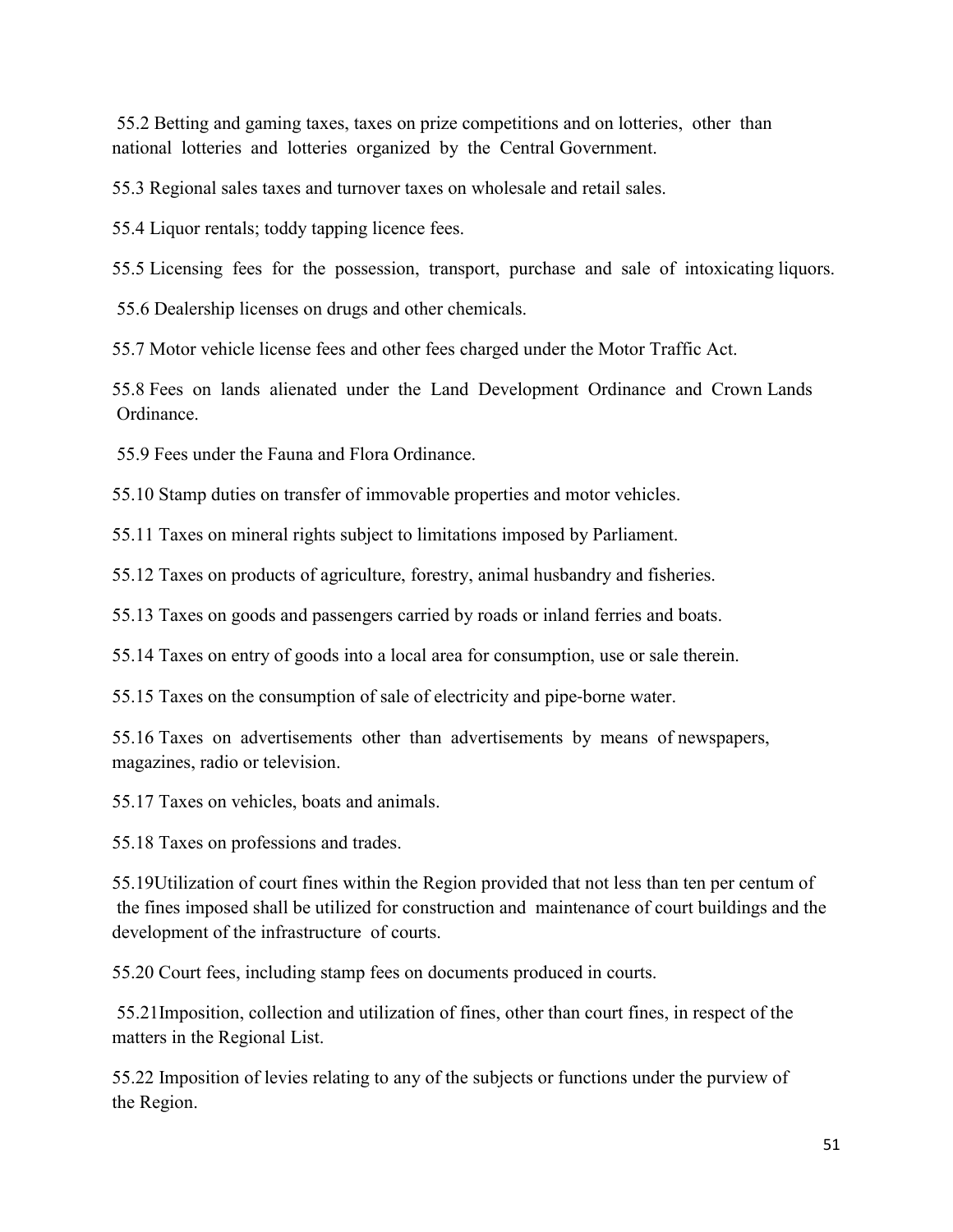55.23 Any other tax that may be devolved by law by Parliament on the Region.

56. Land revenue, including the assessment and collection of revenues, and maintenance of land records.

57. Registration of motor vehicles.

58. Pensions payable by a Regional Government or out of the Consolidated Fund of a Region.

59. Regional lotteries and their conduct.

60. Cultural, tourism and trade representation of the Region in Sri Lankan Diplomatic Missions abroad.

61. Participation in international conferences, associations and other such bodies in relation to matters in the Regional List.

62. Licensing and regulations of mass media including broadcasting and television institutions at the Regional level; printing presses.

63. Regional libraries and museums; Regional archives.

64. Promotion of cultural activities within the Region with due regard to the preservation of cultural diversity.

65. Preservation, maintenance and administration of ancient and historical monuments, archaeological sites and records other than those those declared by Parliament by law to be of national importance.

66. Regional certificates for public performances.

67. Promotion of regional tourism.

68. Regional zoological and botanical gardens.

69. Provision of facilities for festivals.

70. Pilgrimages within Sri Lanka.

71. Charitable and religious endowments.

72. Registration and regulation of unincorporated associations and societies within the Region, charities and charitable institutions; trusts and trustees.

73. Coordinating the activities of international and local non‐governmental organizations in relation to matters in the Regional List.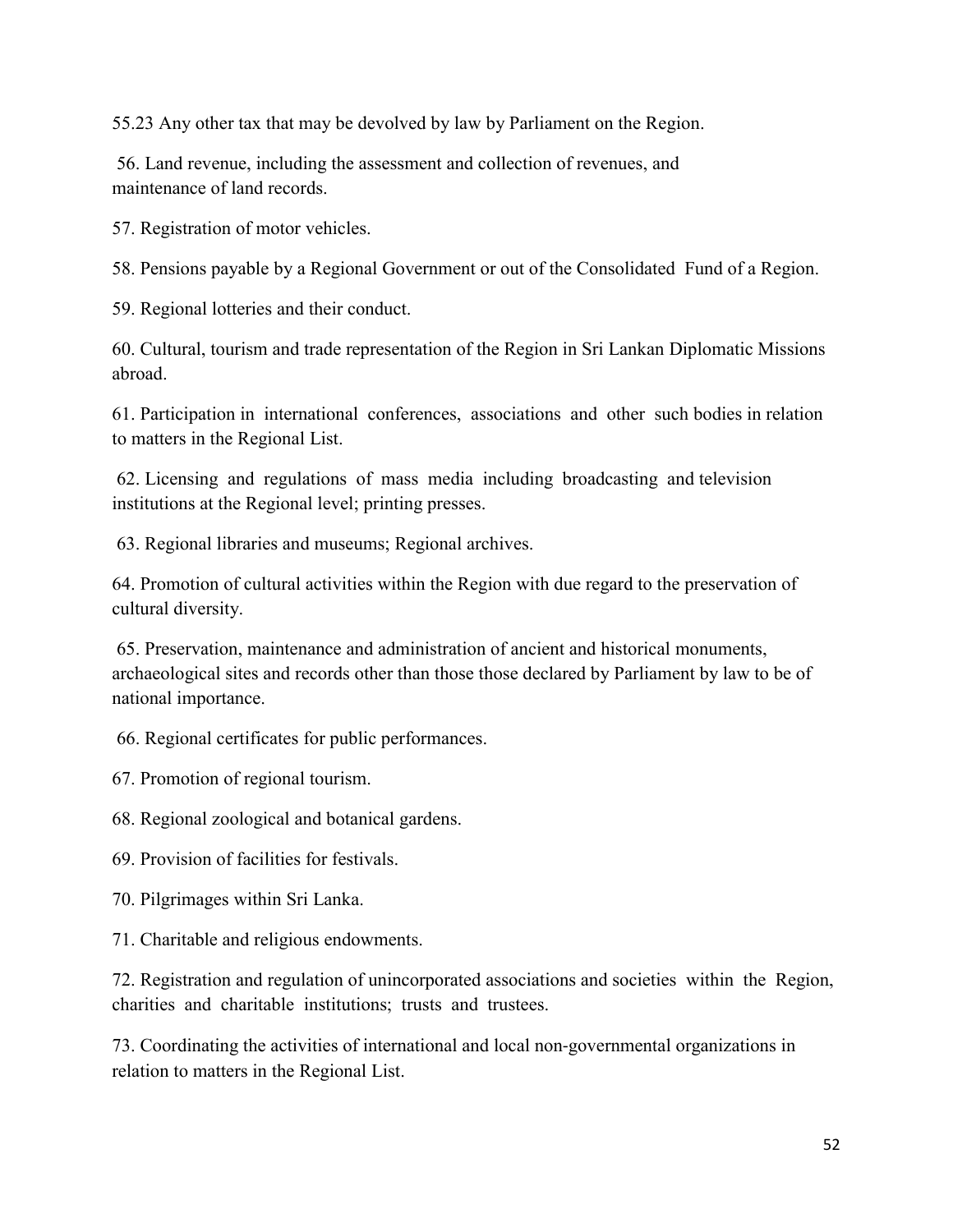74.Consumer protection in keeping with national policy including price control of products not subject to price control by the Centre.

75. Weights and measures except establishment of standards.

- 76. Research on subjects and functions in the Regional List.
- 77. Surveys for the purpose of any matters enumerated in the Regional List.
- 78. Fees in respect of any of the matters in the Regional List.
- 79. Regional holidays.
- 80. Any other matter provided for in the Constitution.

Note: Where a subject or function not enumerated in any of the Lists is ancillary to a subject or function already included in the Regional List, such subject or function shall be deemed to be included in the Regional List. All other subjects and functions not explicitly listed in the National or Regional Lists shall be deemed to be included in the National List.

# **Appendix I- Law and Order**

1. Law and order including public order and the exercise of police powers shall be devolved on the Regions, but be reserved exclusively for the Central Government in the Capital Territory (Please see the First Schedule) and in cases expressly provided for in the Constitution.

2.There shall be a National Police Division and Regional Police Divisions. The Constitution shall provide for co-operation between such Divisions.

3. The National Police Division shall consist of a Director General of Police, Inspector Generals of Police, Deputy Inspectors General of Police, Superintendants of Police, Deputy Superintendants of Police, Assistant Superintendants of Police, Chief Inspectors, Inspectors of Police, Sub Inspectors of Police, Sergeants and Constables. The DGP shall be head of the Sri Lanka Police. The Director General of Police shall be appointed by the President on the advice of the Prime Minister and on the recommendation of the National Higher Appointments Council.

4. A Regional Police Division shall consist of an Inspector General of Police, Deputy Inspectors General of Police, Superintendants of Police, Deputy Superintendants of Police, Assistant Superintendants of Police, Chief Inspectors, Inspectors of Police, Sub Inspectors, Sergeants and Constables. The Regional head of the Police shall be the Inspector General of Police, who shall be appointed by the Governor on the advice of the Board of Ministers of the Region.

5. The Chief Minister of a Region shall be the Minister in charge of law and order for the Region.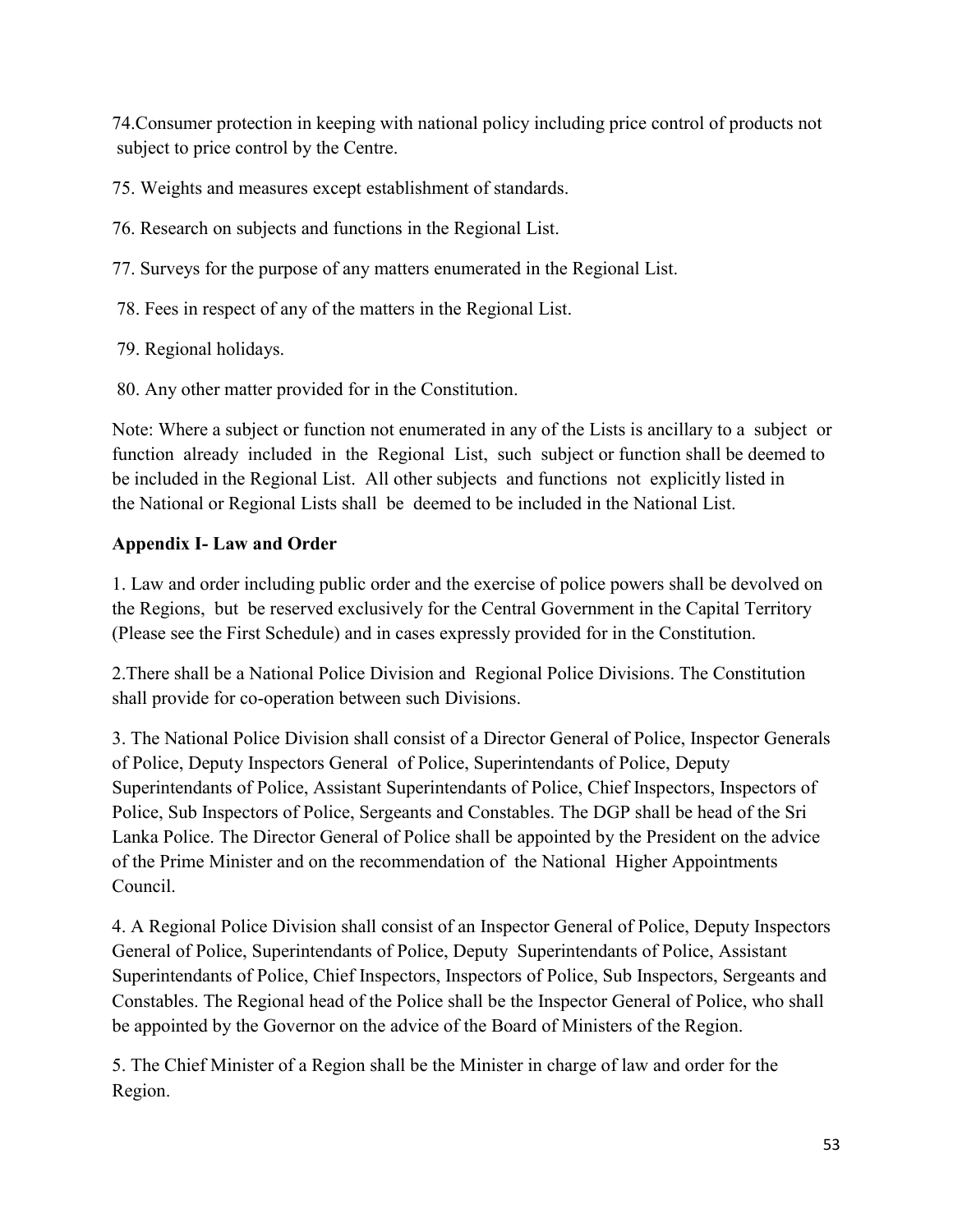6. The National Police Service shall have exclusive competence to investigate offences laid down in the Constitution. These would include offences against the Republic, offences relating to the National Police, Army, Navy and Air Force, any offence committed against specified persons such as the President, Prime Minister, Ministers, Judges of the Supreme Court, Constitutional Court or the Court of Appeal, any offence prejudicial to national security or the maintenance of essential services, any offence in respect of which courts in more than one Region have jurisdiction, any international crime and any offence committed within the Capital Territory.

7. In respect of any Region, where the Central Government is of opinion that the Regional Police will be unable to provide adequate security to specified institutions of the Centre such as a port, harbour or airport, it may deploy the National Police to provide such security.

8. Where the Chief Minister of a Region seeks the assistance of the National Police Division to preserve public order within the Region, the National Police Commission shall deploy such personnel as are necessary for the purpose.

9. In a serious breakdown of law and order situation or a riotous or violent situation in any part of a Region, the National Police Commission shall consult the Chief Minister of the Region and thereafter deploy units of the National Police Division and place them under the control of the IGP of the Region in order to bring the situation under control. Under no circumstance should units of the armed forces be deployed to assist the Police unless a State of Emergency had been declared in the Region by the President.

10. A Regional Government may by resolution passed by the Regional Legislature request the National Police Commission to take over the function of law and order and the exercise of police powers in that Region.

11. The National Police Commission and the respective Regional Police Commissions will be responsible for the appointment, promotion, transfer, disciplinary control and dismissal of officers coming under their purview. It will also determine the cadres for the National Police Division, and of the Regional Police Divisions in consultation with the Regions. The cadres of the National Police Division and each of the Regional Police Divisions shall be approved by Parliament.

12. There shall be a single Sri Lanka Police Officers Service (SLPOS) consisting of officers in the grades of DSP and above. The National Division shall consist of grades of the SLPOS and ranks below recruited or promoted at the national level.

13. Recruitment by the National Police Commission and the Regional Police Commissions shall be at the level of Assistant Superintendant of Police, Sub Inspector and Constable. An ASP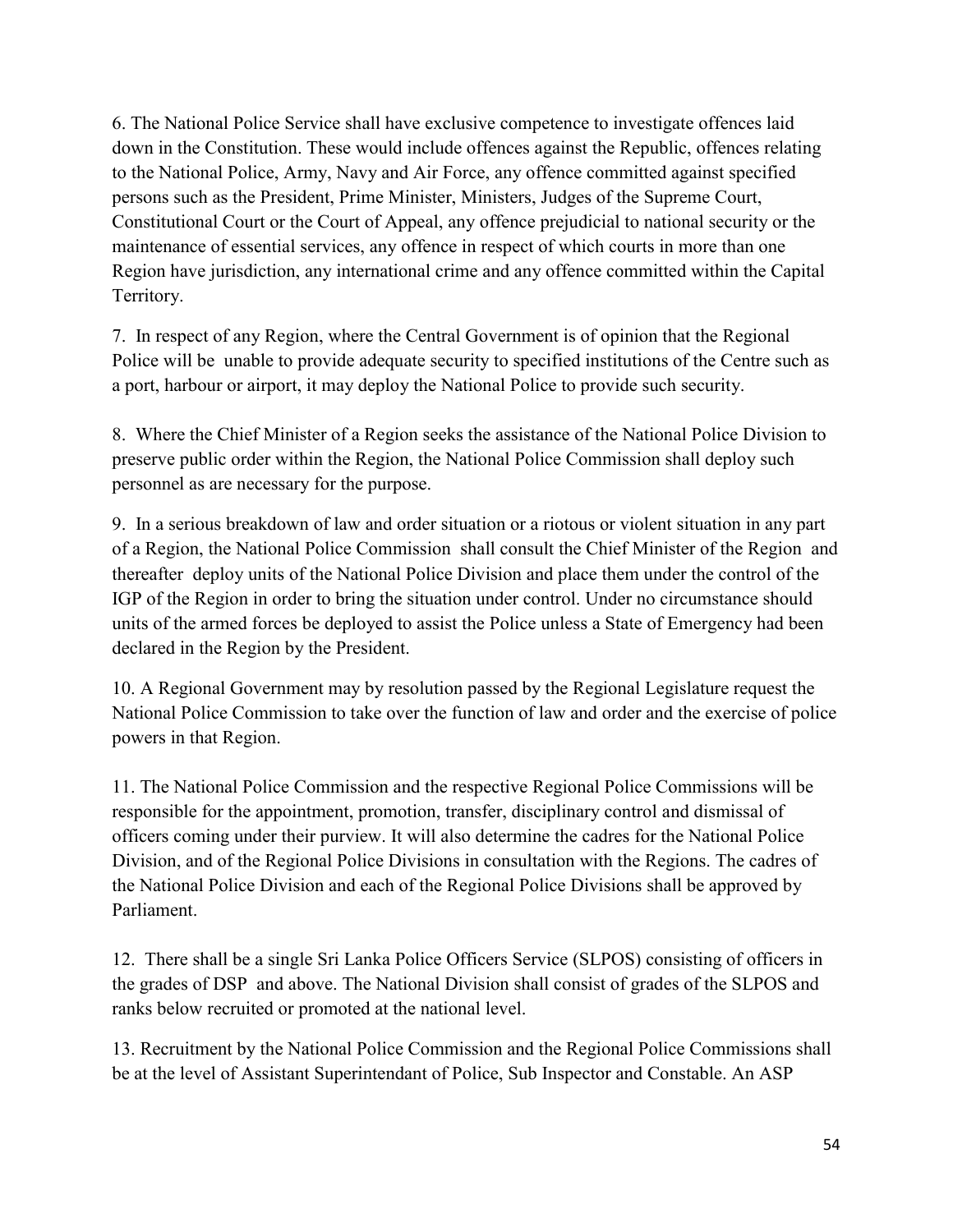recruited by a Regional Police Commission on promotion to the grade of DSP will be absorbed into the SLPOS.

14. A Regional Police Division shall consist of officers of the Sri Lanka Police Officers Service seconded to the Region. From time to time, an officer of the SLPOS may be transferred to different Regions.

15. The Special Task Force of the Police has had a bad reputation of being an anti-Tamil unit. Immediate action should be taken to recruit and train Tamils also to the Unit and to change the name of the Unit to Police Commandos Unit, so that there will be a change in its public image.

16. The Civil Defence Force (Home Guards) should be disbanded immediately. Serving members who possess the requisite educational qualifications should be absorbed to the regular police. Those who do not possess the requisite qualifications should be given a period of two years to acquire such qualifications. It may be noted that in certain districts pre-school teachers are enrolled as CDF cadres for the purpose of paying them a handsome salary.

17. Those who were recruited as Citizens Volunteer Force in 1989, and who continue to be such CVF should be absorbed to the regular police on reasonable terms .

18. The National Police Service, inclusive of all the Special Units must reflect the pluralistic character of Sri Lanka.

19. A Regional Police Division must reflect the ethnic composition of the Region.

20. Every Police Station in the country should be able at all times to provide facilities for communication in the Sinhala and Tamil languages. Every police officer coming into contact with the public should at first speak to a member of the public in Tamil in the North- East Region. He should speak to that member of the public in Sinhala only after he finds out that the member of the public is not Tamil-speaking. The practice of expecting members of the public to speak in Sinhala to police officers should be given up.

21. There has to be a firm commitment recruit a target number of police officers from among the Tamils. Time frames should be drawn up and the international community could be invited to support and assist with the training programmes.

[Due to a similar situation of ethnic imbalance in the police and armed forces of Macedonia, the new Constitution of Macedonia provided for such measures for the minority Albanian population as part of the peace process]

### **Appendix II- State Land and Forests**

1. Centre shall succeed to State land and forests controlled or used by the Central Government and its institutions in relation to subjects and functions in the National List at the commencement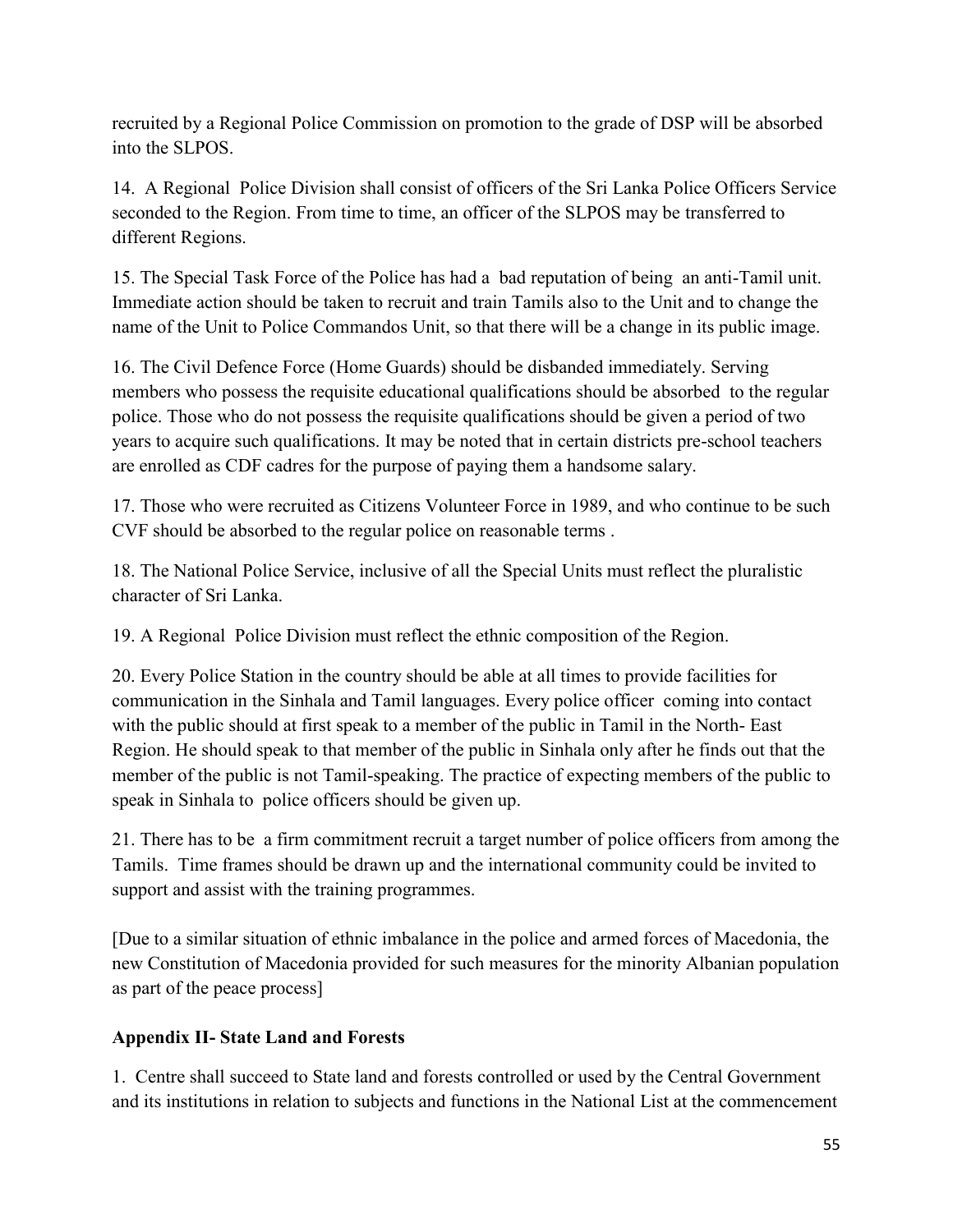of the Constitution.

2. Every Region shall succeed to all other State land and forests within the Region, subject to the rights of persons in lawful possession or occupation of such land. A Regional Government shall be entitled to exercise rights in or over such land, including land tenure, transfer and alienation of land, land use, land settlement and land improvement.

3. The Regional Government may, after due consultation with the Central Government, require the Central Government to make available to the Regional Government, such State land and forests as may be reasonably required for the purpose of a subject or function in the Regional List, and the Central Government shall comply with such requirement.

4. The Central Government may, after due consultation with a Regional Government, require the Regional Government to make available to the Central Government, such State land and forests as may be reasonably required for the purpose of a subject or function in the National

List, and the Regional Government shall comply with such requirement.

5. There shall be a National Land Use Commission with representation of the Central Government on the one hand and the Regions on the other and the equitable representation of all the major communities. Members of the Commission shall be persons with technical qualifications and experience in the relevant fields and shall not be serving public officers.

6. The Commission shall formulate national land use policy and make recommendations to the Central and Regional Governments with regard to the protection of watersheds, the appropriate amount of forest cover in each Region, conservation of fauna and flora and the protection of the environment. The Commission shall monitor land use and compliance with policy and recommendations so formulated.

7. Priority in land settlement schemes shall be accorded first to needy persons of the District and then to needy persons of the Region.

8.The alienation of State land under inter- regional irrigation schemes shall in the future be on the basis of the national ethnic ratio. However, with regard to the Mahaweli Development Scheme, the application of this principle shall be retroactive from the date of first alienation.

9.. Priority shall be given to persons who are displaced by the scheme, needy persons of the district or districts in which the scheme is situated, thereafter to other needy persons of the relevant Regions and finally to other needy persons in the country.

10. The National Land Use Commission shall determine and intimate to the Regions the number of allotments available for alienation to residents of the relevant districts and Regions. The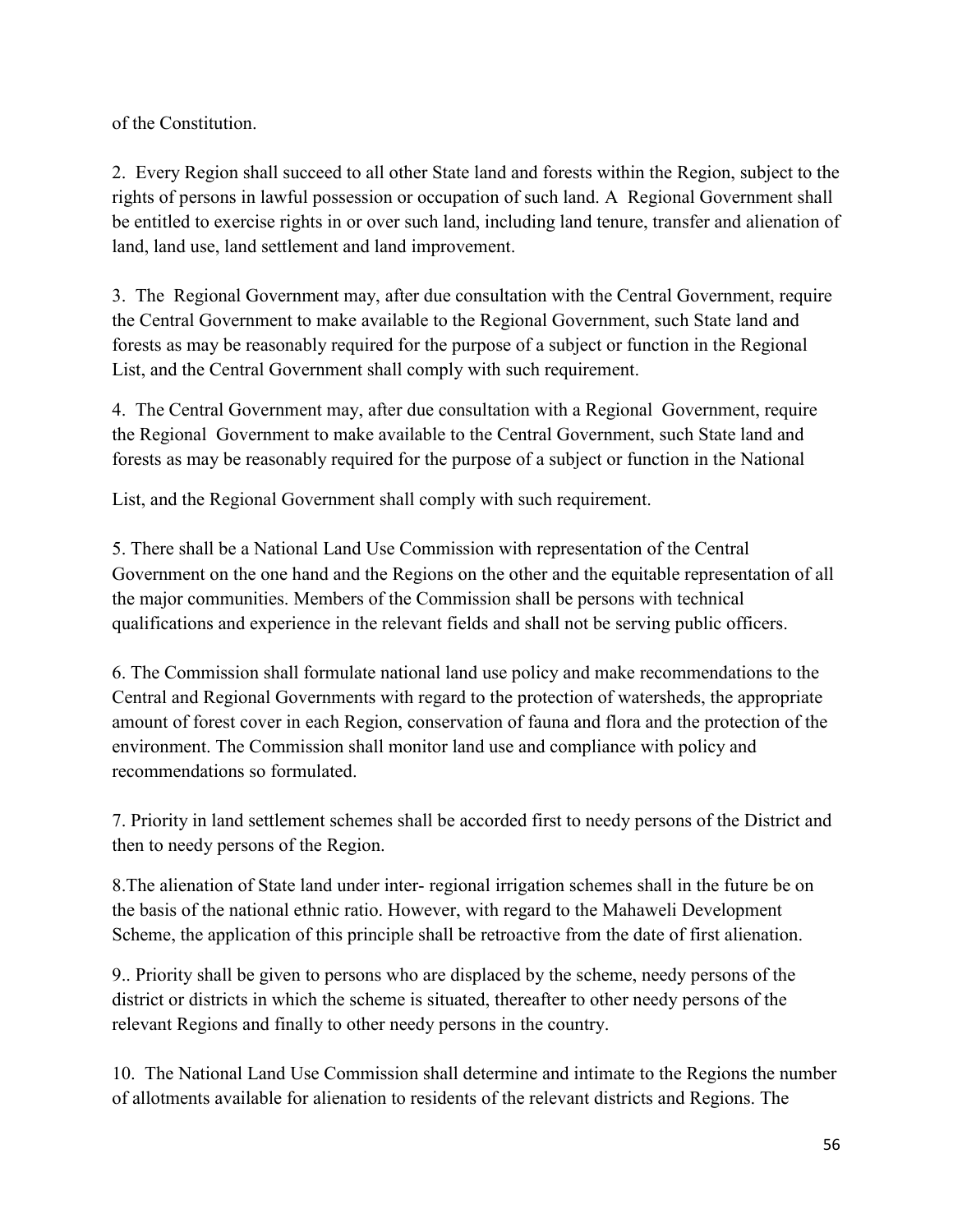selection of the allotees shall be the responsibility of the Regions.

11. Where the members of any ethnic community do not, or are unable to take their entitlement of allotments from any such scheme in a particular district, they shall be eligible to receive an equivalent number of allotments in the same scheme in another district, or, in another interregional irrigation scheme.

12. The distribution of allotments in inter- regional irrigation schemes on the basis of the aforesaid principles shall be done as far as possible so as not to disturb very significantly the

demographic pattern of the Regions concerned and in accordance with the principles of ensuring community cohesiveness in the Regions.

# **Appendix III- Local Government**

1. Local authorities, that is, Municipal and Urban Councils or Pradeshiya Sabhas should not form a separate executive tier of government. A third tier will undermine the authority of the second tier of government. Local authorities should come under the purview of the regional governments. However, we recommend that local authorities be given much more powers than at present. The implementation of regional statutes relating to subjects listed in List IV of the Third Schedule to the Constitution would be a matter for local authorities. Local authorities would not have legislative power. They would, however, have power to make by-laws. Such bylaws should be laid before the regional legislature for subsequent approval.

2. We are of the view that such an arrangement would be an empowerment of the people in their own localities. Further, this would also afford localized ethnic groups to be in control of their living environment.

3. We also recommend the establishment of a Regional Local Government Service Commission to service the local authorities in the Region. A Local Government Services Commission shall consist of not less than three and not more than five members. Until the Local Government Service Commission becomes functional, the local authorities will have to be serviced by officers of the relevant Regional Public Service.

4. As every effort is being taken to give local authorities their due place within the district, a competent officer belonging to the regional public service must hold the office of the Secretary of the Pradeshiya Sabha. It may be noted that the Pradeshiya Sabhas Act confers the position of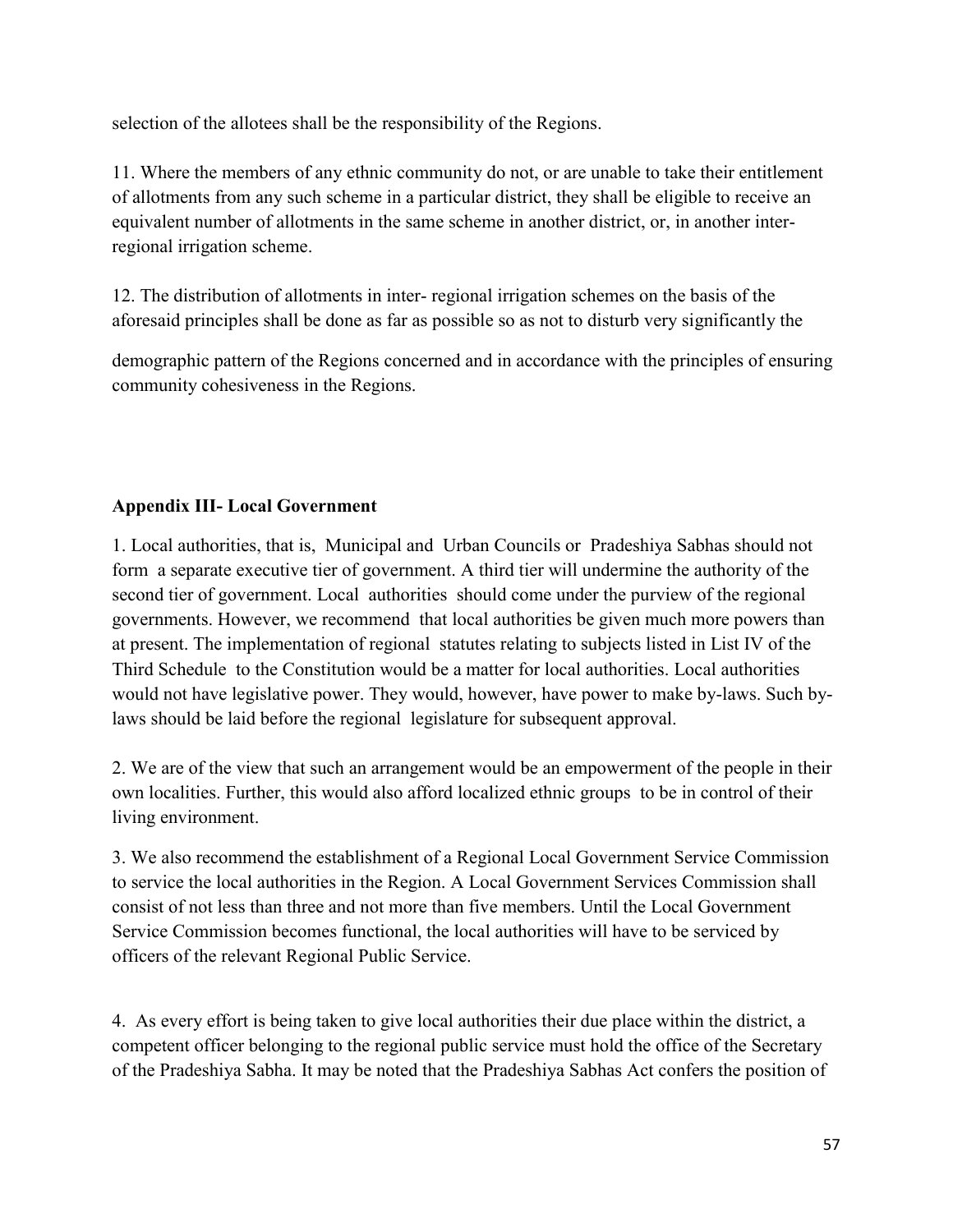chief administrative officer of the Sabha on the Secretary, and the position of chief executive officer of the Sabha on the Chairman.

5. The Assistant Commissioner of Local Government who functions at the District level will be the link between the local authorities and the Commissioner of Local Government at the regional level.

6. Future elections to local authorities should be held under the ward-system coupled with a limited local authority proportional representation system. To enable representation of political parties that do not obtain representation through this process, a certain number of seats should be reserved in the local authority for the election of members of such parties.

7. In demarcating Pradeshiya Sabhas, due consideration should be given to the geography of the area, ease of communication within the area, economic activities, and community cohesiveness of the population. However, a Parliamentary electorate should not bifurcate or trifurcate a local authority territory for whatever reasons. Similarly, a Grama Niladhari Division should not be apportioned to two different local authorities.

8. Non-contiguous wards may be demarcated in local authorities for special reasons. However, we do not recommend non-contiguous administrative territories in a Region as that would lead to non-governability.

9. Ideally, a Pradeshiya Sabha should be established for a rural or estate population ranging from 25,000 to 45,000. At present, there are Pradeshiya Sabhas established for a population below 10,000. Regional Councils should have the power to rectify such anomalies.

10. We further recommend that the substance of the Articles 226 of the Constitution Bill of 2000, on local government be incorporated in the proposed Constitution.

### **List ‐ III ‐ Concurrent List**

1.Criminal law, including all matters included in the Penal Code, but excluding offences against laws with respect to any of the matters specified in List I or List II.

2. Appointment, promotion to grades up to District Judges, transfers within the Region, disciplinary control and dismissal of judicial officers in grades up to District Judges and the appointment, promotions up to the grade of Registrar of courts up to District Courts, transfers within the Region, disciplinary control and dismissal of specified public officers, in accordance with national guidelines as determined by the National Judicial Service Commission. These powers shall be exercised by a Regional Judicial Service Commission comprising of the two senior most Judges of the Regional High Court and a retired judicial officer appointed by the Governor. The seniormost among the two Judges shall be the Chairman.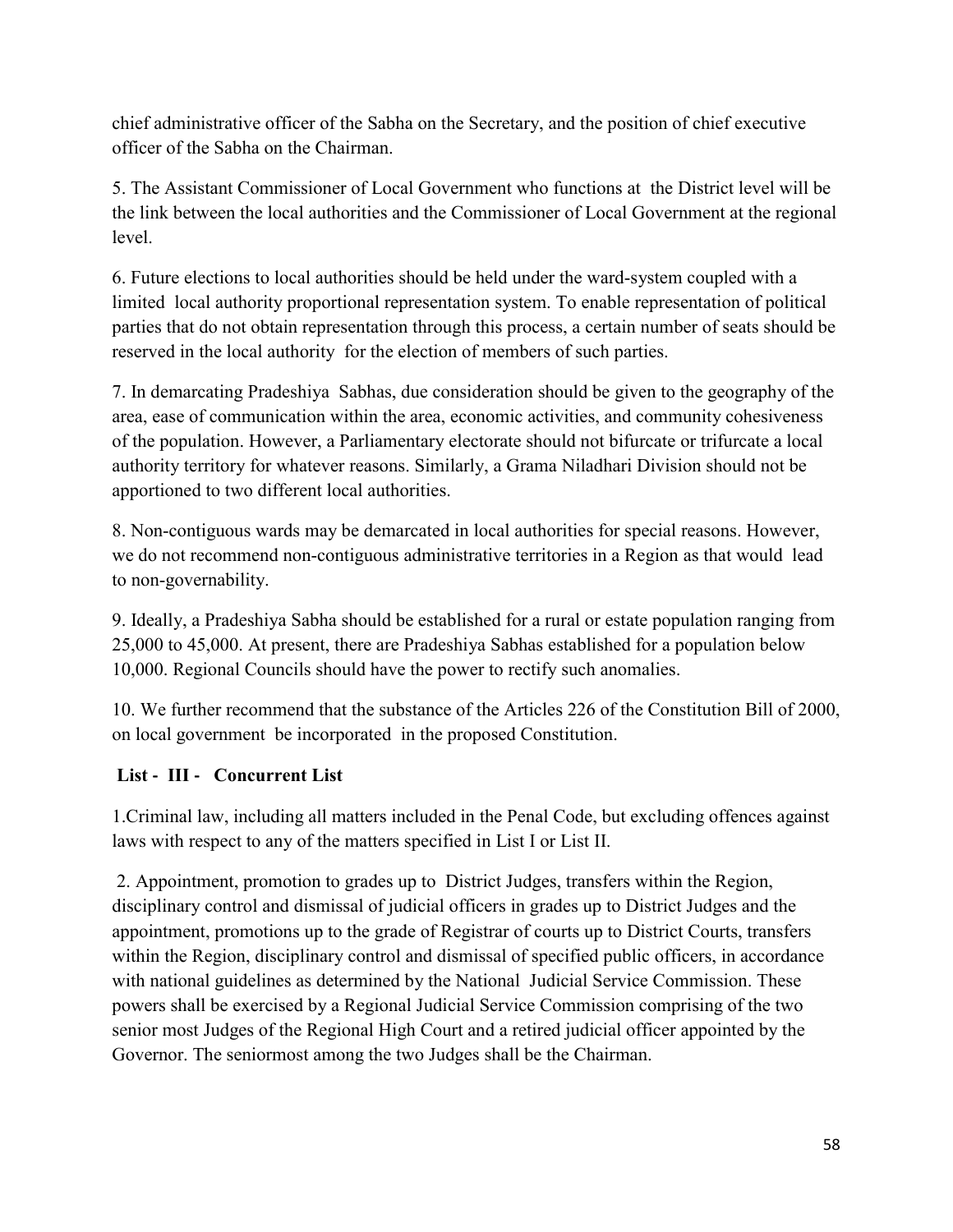3.Preventive detention for reasons connected with the security of a Region, the maintenance of public order, or the maintenance of supplies and services essential to the community; persons subjected to such detention.

4.Removal from one Region to another Region of prisoners, accused persons and persons subjected to preventive detention.

5.Religious affairs

6.Drugs, poisons and narcotics

7.Registration of births and deaths;

8.Marriage and divorce; infants and minors; adoption; wills, intestacy and succession

9.Mass media, including broadcasting and television.

10. Universities, conforming to national standards set by the Universities Grants Commission,

11. Technical and higher technical education;

12.Requisition or acquisition of private property solely for the furtherance of economic or social needs subject to the payment of compensation assessed and determined according to the market value of the subject property at the time of acquisition.

### **List ‐ IV ‐ Local Authorities**

Pradeshiya Sabhas, Urban Councils and Municipal Councils shall have executive power , including the power to make by-laws in respect of the following subjects and functions, subject to the statutes of the relevant Regional Legislature:

1. Pre‐schools.

- 2. Adult and non‐formal education.
- 3. Promotion of religion and culture, including the establishment and maintenance of weekend religious schools and cultural centres.
- 4. Community centres, libraries and reading rooms.
- 5. Regulation of land use and construction of buildings.
- 6. Assessment and collection of land revenues.
- 7. Rural electrification; supply of electricity.
- 8. Water supply for domestic, industrial and commercial purposes.
- 9. Public wells; public baths and bathing places.
- 10. Drainage and flood control.
- 11. Lakes and canals, other than lakes and canals for irrigation.
- 12. Thoroughfares, including clearing and lighting of the same.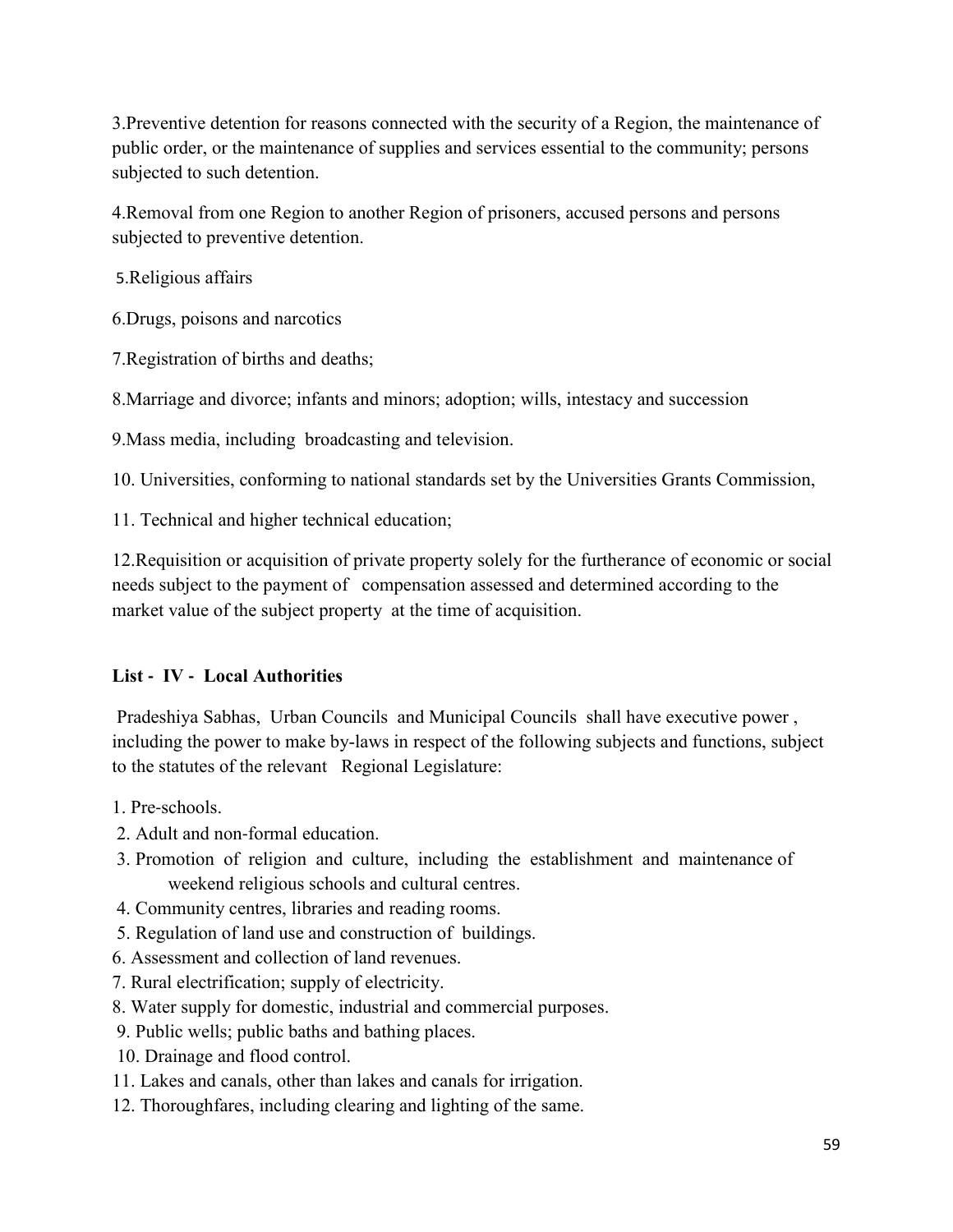- 13. Local authority roads including bridges.
- 14. Localised transport services; ferry and boat services.
- 15. Bus‐stops and vehicle parks.
- 16. Control of mosquitoes and other disease-causing insects.
- 17. Public health; provision of public sanitary conveniences; conservancy and scavenging; solid waste disposal.
- 18. Health and sanitation, including hospitals, primary health centres and dispensaries; indigenous medical clinics.
- 19. Ambalams and madams.
- 20. Inns and rest houses.
- 21. Licensing and regulation of lodging houses and tenement buildings.
- 22. Licensing and regulation of bakeries, eating houses, restaurants, tea and coffee kiosks and hotels
- 23. Licensing and regulation of shops and places for the sale of perishable items of food.
- 24. Regulation of dairies and the sale of milk.
- 25. Regulation of abattoirs.
- 26. Markets and fairs; itinerant and sidewalk vendors.
- 27. Licensing and regulation of launderers and laundries.
- 28. Licensing and regulation of beauticians and hairdressers.
- 29. Licensing and regulation of forges.
- 30. Licensing and regulation of mills.
- 31. Regulation of small industries, including manufacture of handlooms, textiles and garments.
- 32. Protection of the environment.
- 33. Care of waste of public lands.
- 34. Fuel and fodder
- 35. Social forestry
- 36. Provision of facilities to fishermen.
- 37. Local authority housing, including housing for the poor.
- 38. Slum improvement and upgradation.
- 39. Community amenities such as parks, gardens and playgrounds.
- 40. Burial and burial grounds, cremations and cremation grounds and crematoriums.
- 41. Regulation of toddy tapping; control of the sale and supply of toddy.
- 42. Regulation of breweries and aerated water manufactories.
- 43 Implementation of poverty alleviation programmes.
- 44. Implementation of youth welfare programmes.
- 45. Social welfare, including welfare of the differently abled; welfare of the weaker sections of society.
- 46. Family welfare; women and child development; provision of childcare facilities.
- 47. Licensing and regulation of brokers and money lenders.
- 48. Licensing and regulation of public entertainment.